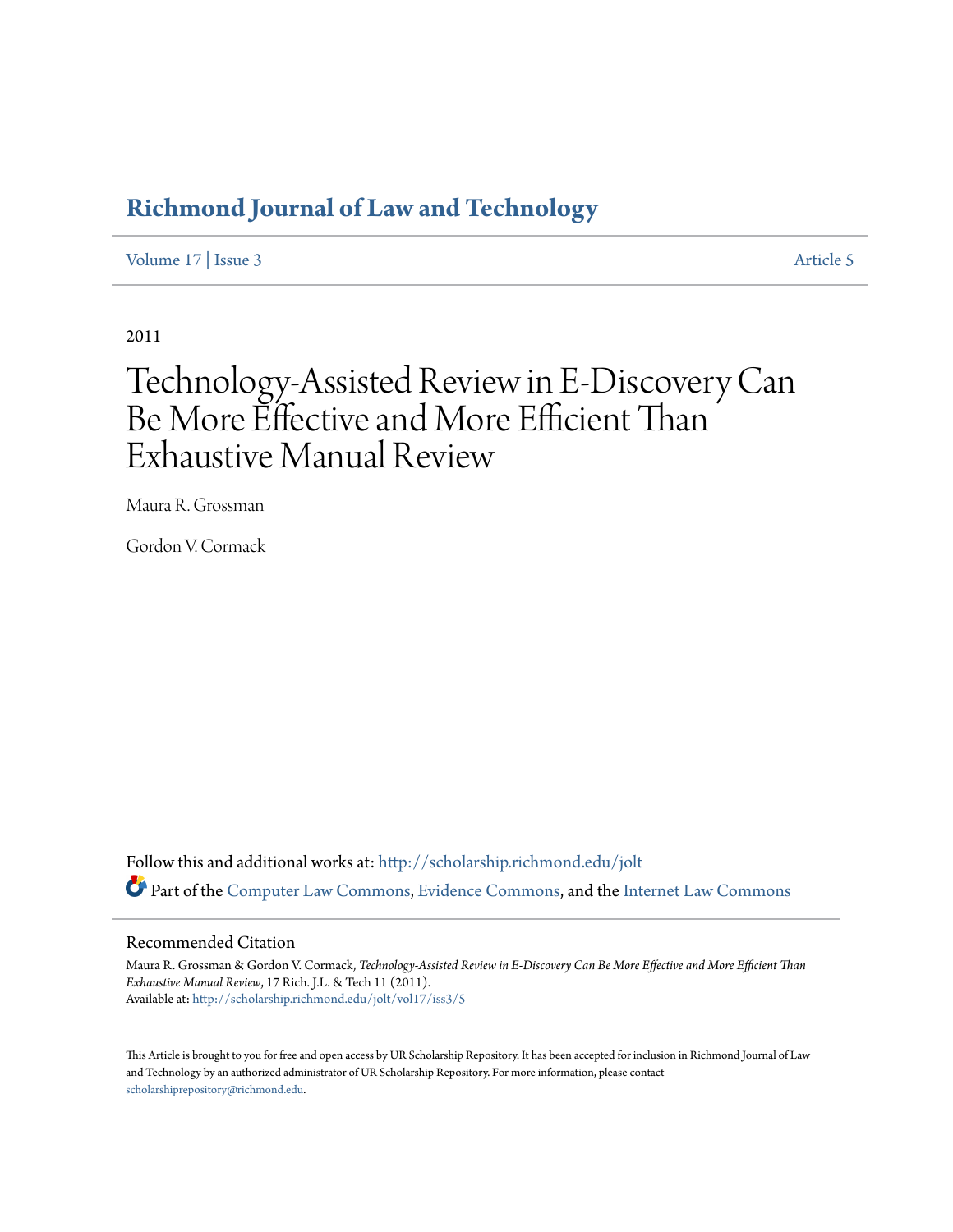$\overline{a}$ 

## TECHNOLOGY-ASSISTED REVIEW IN E-DISCOVERY CAN BE MORE EFFECTIVE AND MORE EFFICIENT THAN EXHAUSTIVE MANUAL REVIEW

## By Maura R. Grossman<sup>\*</sup> & Gordon V. Cormack<sup>†</sup> \*\*

Cite as: Maura R. Grossman & Gordon V. Cormack, *Technology-Assisted Review in E-Discovery Can Be More Effective and More Efficient Than Exhaustive Manual Review*, XVII RICH. J.L. & TECH. 11 (2011), http://jolt.richmond.edu/v17i3/article11.pdf.

<sup>\*</sup> Maura R. Grossman is counsel at Wachtell, Lipton, Rosen & Katz. She is co-chair of the E-Discovery Working Group advising the New York State Unified Court System, and a member of the Discovery Subcommittee of the Attorney Advisory Group to the Judicial Improvements Committee of the U.S. District Court for the Southern District of New York. Ms. Grossman is a coordinator of the Legal Track of the National Institute of Standards and Technology's Text Retrieval Conference ("TREC"), and an adjunct faculty member at Rutgers School of Law–Newark and Pace Law School. Ms. Grossman holds a J.D. from Georgetown University Law Center, and an M.A. and Ph.D. in Clinical/School Psychology from Adelphi University. The views expressed herein are solely those of the Author and should not be attributed to her firm or its clients.

<sup>†</sup> Gordon V. Cormack is a Professor at the David R. Cheriton School of Computer Science, and co-director of the Information Retrieval Group, at the University of Waterloo. He is a coordinator of the TREC Legal Track, and Program Committee member of TREC at large. Professor Cormack is the co-author of *Information Retrieval: Implementing and Evaluating Search Engines* (MIT Press, 2010), as well as more than 100 scholarly articles. Professor Cormack holds a B.Sc., M.Sc., and Ph.D. in Computer Science from the University of Manitoba.

<sup>\*\*</sup> The Authors would like to thank Ellen Voorhees and Ian Soboroff at NIST for providing access to the raw TREC 2009 data. The Authors gratefully acknowledge the helpful comments received from Hon. John M. Facciola (D.D.C.), Hon. Paul W. Grimm (D. Md.), and Hon. Andrew J. Peck (S.D.N.Y.) on an earlier draft of this paper.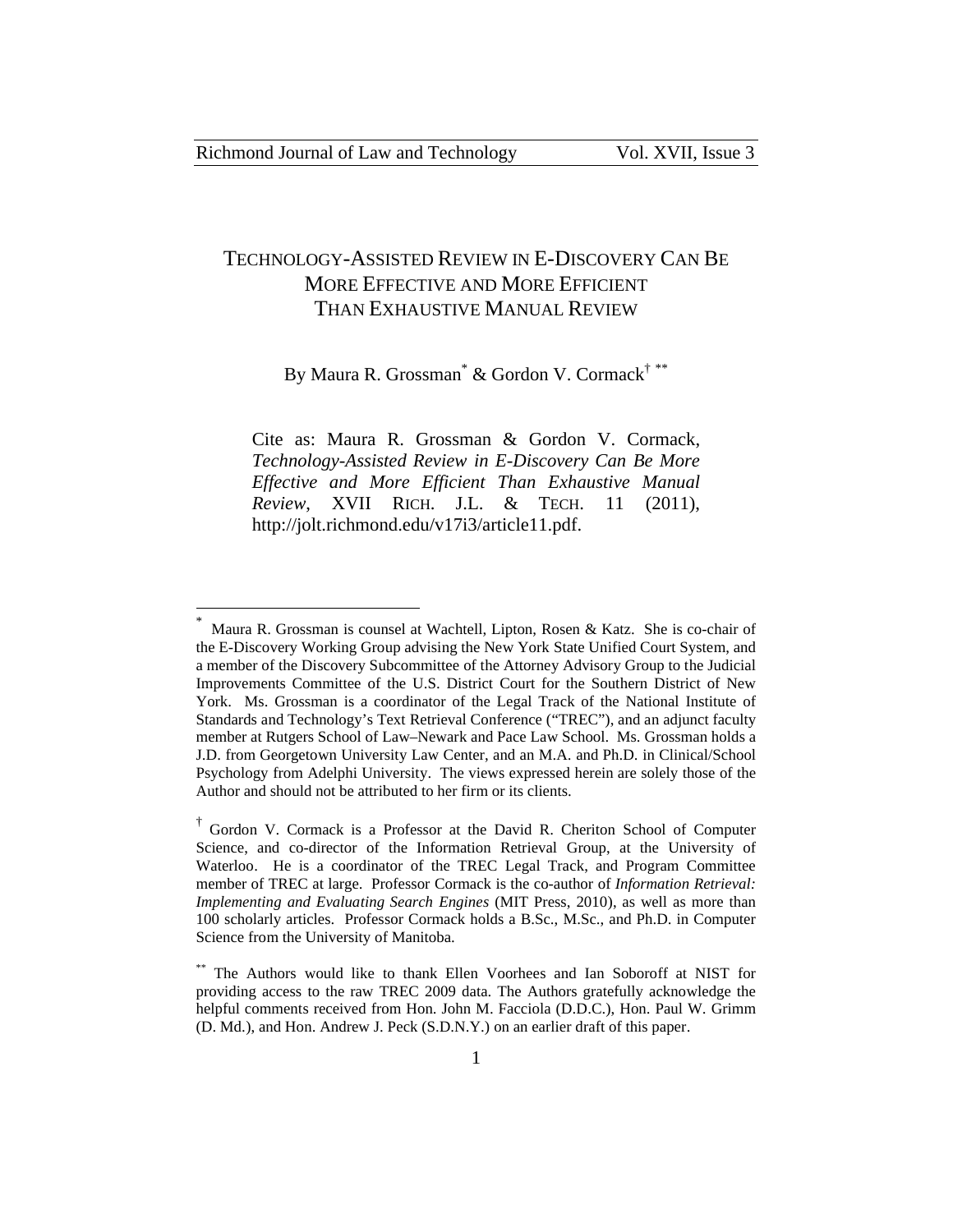#### **ABSTRACT**

E-discovery processes that use automated tools to prioritize and select documents for review are typically regarded as potential cost-savers – but inferior alternatives – to exhaustive manual review, in which a cadre of reviewers assesses every document for responsiveness to a production request, and for privilege. This Article offers evidence that such technology-assisted processes, while indeed more efficient, can also yield results superior to those of exhaustive manual review, as measured by recall and precision, as well as  $F_1$ , a summary measure combining both recall and precision. The evidence derives from an analysis of data collected from the TREC 2009 Legal Track Interactive Task, and shows that, at TREC 2009, technology-assisted review processes enabled two participating teams to achieve results superior to those that could have been achieved through a manual review of the entire document collection by the official TREC assessors.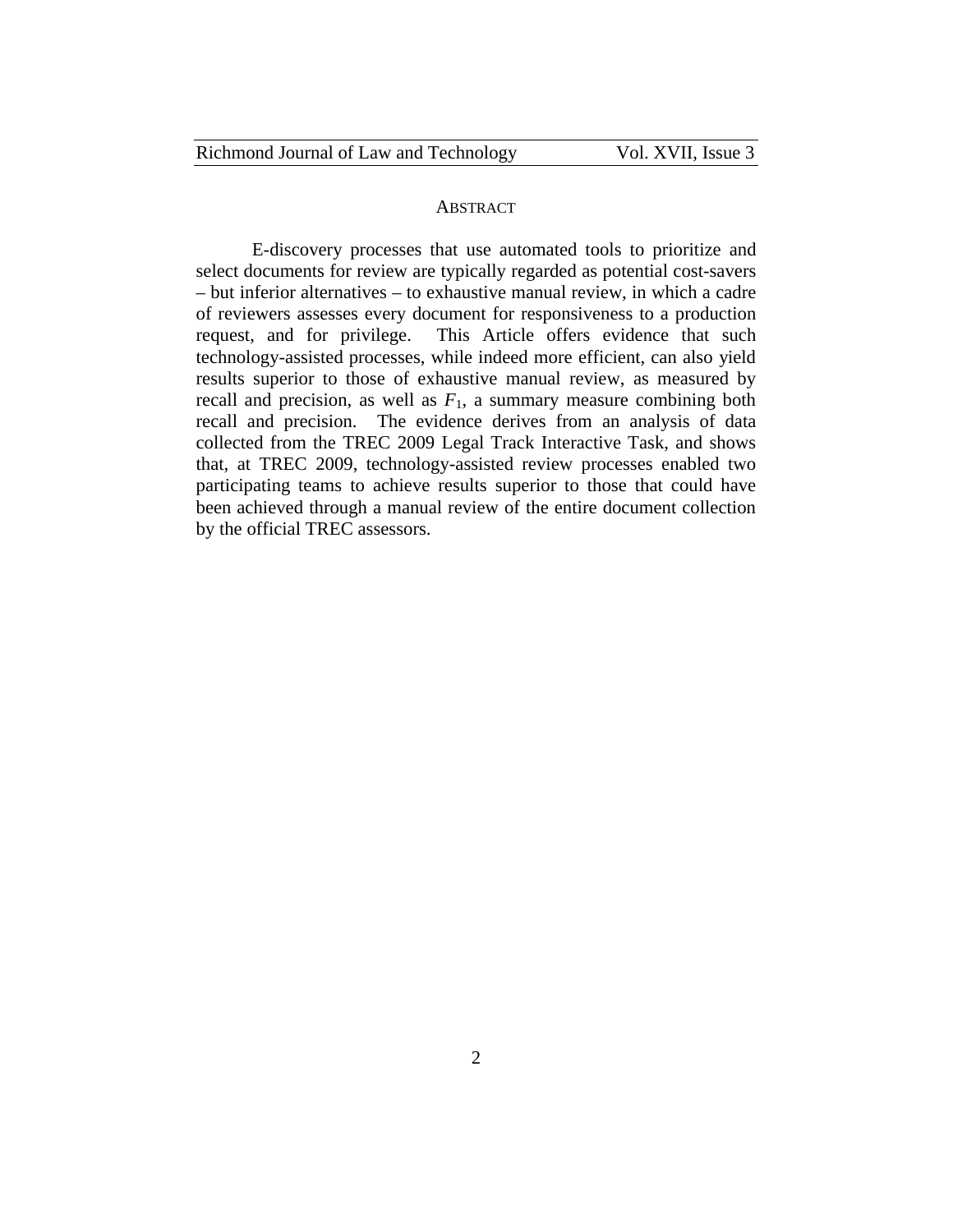#### I. INTRODUCTION

[1] *The Sedona Conference Best Practices Commentary on the Use of Search and Information Retrieval Methods in E-Discovery* cautions that:

[T]here appears to be a myth that manual review by humans of large amounts of information is as accurate and complete as possible – perhaps even perfect – and constitutes the gold standard by which all searches should be measured. Even assuming that the profession had the time and resources to continue to conduct manual review of massive sets of electronic data sets (which it does not), the relative efficacy of that approach versus utilizing newly developed automated methods of review remains very much open to debate. $\frac{1}{1}$ 

While the word *myth* suggests disbelief, literature on the subject contains little scientific evidence to support or refute the notion that automated methods, while improving on the efficiency of manual review, yield inferior results.<sup>2</sup> This Article presents evidence supporting the position that a technology-assisted process, in which humans examine only a small fraction of the document collection, can yield higher recall and/or precision than an exhaustive manual review process, in which humans code and examine the entire document collection.

[2] A *technology-assisted review process* involves the interplay of humans and computers to identify the documents in a collection that are responsive to a production request, or to identify those documents that should be withheld on the basis of privilege.<sup>3</sup> A human examines and

<sup>&</sup>lt;sup>1</sup> The Sedona Conference, *The Sedona Conference Best Practices Commentary on the Use of Search and Information Retrieval Methods in E-Discovery*, 8 SEDONA CONF. J. 189, 199 (2007) [hereinafter *Sedona Search Commentary*].

<sup>&</sup>lt;sup>2</sup> *Id.* at 194 ("The comparative efficacy of the results of manual review versus the results of alternative forms of automated methods of review remains very much an open matter of debate.").

<sup>3</sup> *See* Douglas W. Oard et al., *Evaluation of information retrieval for E-discovery,* 18:4 ARTIFICIAL INTELLIGENCE & LAW 347, 365 (2010) ("In some cases . . . the end user will interact directly with the system, specifying the query, reviewing results, modifying the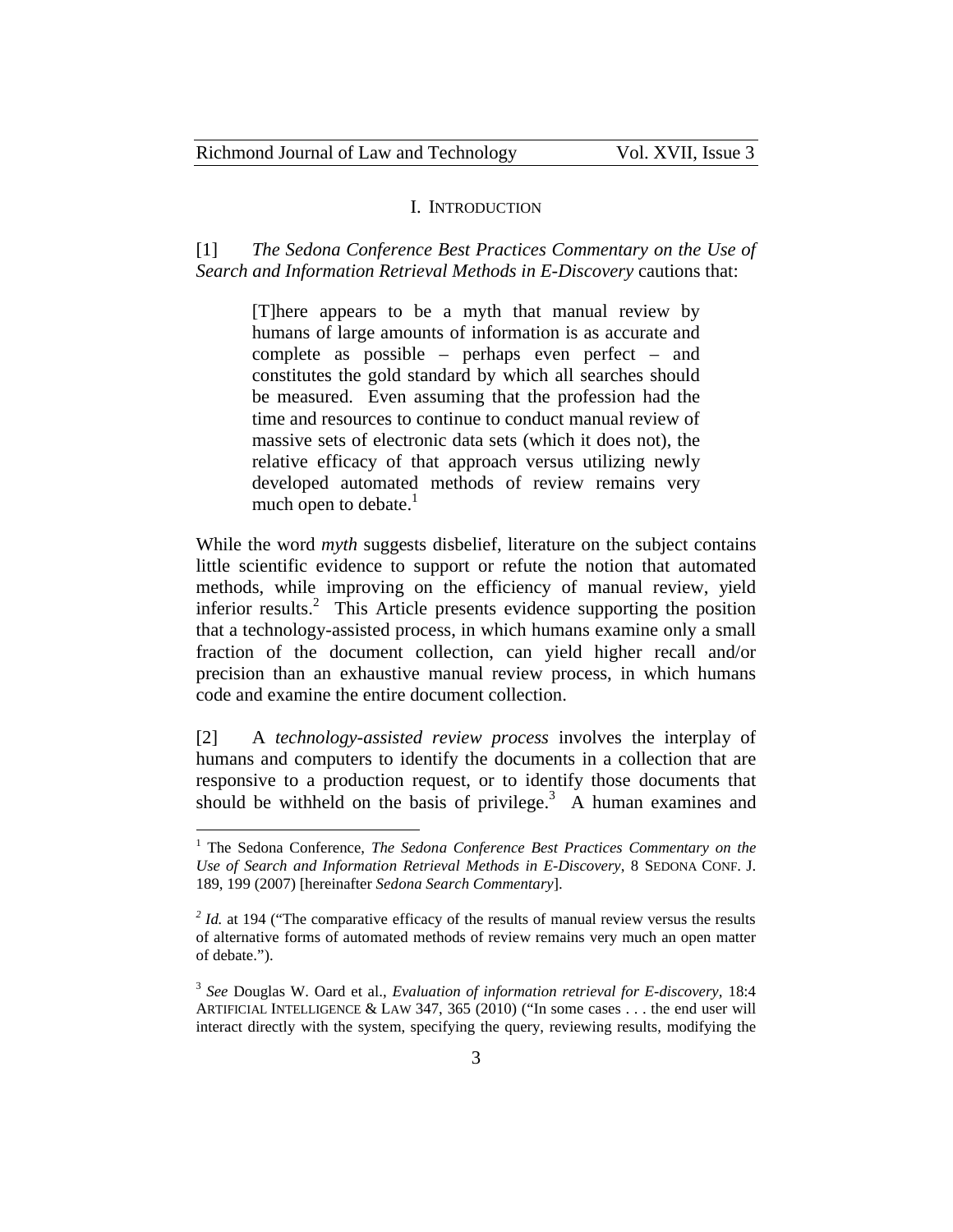| Richmond Journal of Law and Technology | Vol. XVII, Issue 3 |
|----------------------------------------|--------------------|
|----------------------------------------|--------------------|

codes only those documents the computer identifies – a tiny fraction of the entire collection.<sup>4</sup> Using the results of this human review, the computer codes the remaining documents in the collection for responsiveness (or privilege).<sup>5</sup> A technology-assisted review process may involve, in whole or in part, the use of one or more approaches including, but not limited to, keyword search, Boolean search, conceptual search, clustering, machine learning, relevance ranking, and sampling.<sup>6</sup> In contrast, *exhaustive manual review* requires one or more humans to examine each and every document in the collection, and to code them as responsive (or privileged) or not. $'$ 

[3] Relevant literature suggests that manual review is far from perfect.<sup>8</sup> Moreover, recent results from the Text Retrieval Conference ("TREC"), sponsored by the National Institute of Standards and Technology ("NIST"), show that technology-assisted processes can achieve high levels of recall and precision. $9$  By analyzing data collected

query, and so on. In other cases, the end user's interaction with the system will be more indirect.  $\ldots$ .").

<sup>4</sup> *See Sedona Search Commentary supra* note 1, at 209.

 $\overline{a}$ 

<sup>5</sup> *See* Maura R. Grossman & Terry Sweeney, *What Lawyers Need to Know About Search Tools*, THE NAT'L L.J. (Aug. 23, 2010), *available at* http://www.law.com/jsp/ lawtechnologynews/PubArticleLTN.jsp?id=1202470952987&slreturn=1&hbxlogin=1 ("'machine learning tools,' use 'seed sets' of documents previously identified as responsive or unresponsive to rank the remaining documents from most to least likely to be relevant, or to classify the documents as responsive or nonresponsive.").

<sup>6</sup> *See, e.g.*, *Sedona Search Commentary*, *supra* note 1, at 217–23; CORNELIS JOOST VAN RIJSBERGEN, INFORMATION RETRIEVAL 74-85 (2d ed. 1979). The specific technologies employed in the processes that are the subjects of this study are detailed *infra* Parts III.A.  $-$  III.B.

<sup>7</sup> *See, e.g.,* Herbert L. Roitblat et al., *Document Categorization in Legal Electronic Discovery: Computer Classification vs. Manual Review*, 61 J. AM. SOC'Y. FOR INFO. SCI. AND TECH. 70, 70 (2010).

<sup>8</sup> *See, e.g.*, *Sedona Search Commentary*, *supra* note 1.

<sup>9</sup> Bruce Hedin et al., *Overview of the TREC 2009 Legal Track*, *in* NIST SPECIAL PUBLICATION: SP 500-278, THE EIGHTEENTH TEXT RETRIEVAL CONFERENCE (TREC 2009) PROCEEDINGS 16 & tbl.5 (2009), *available at* http://trec-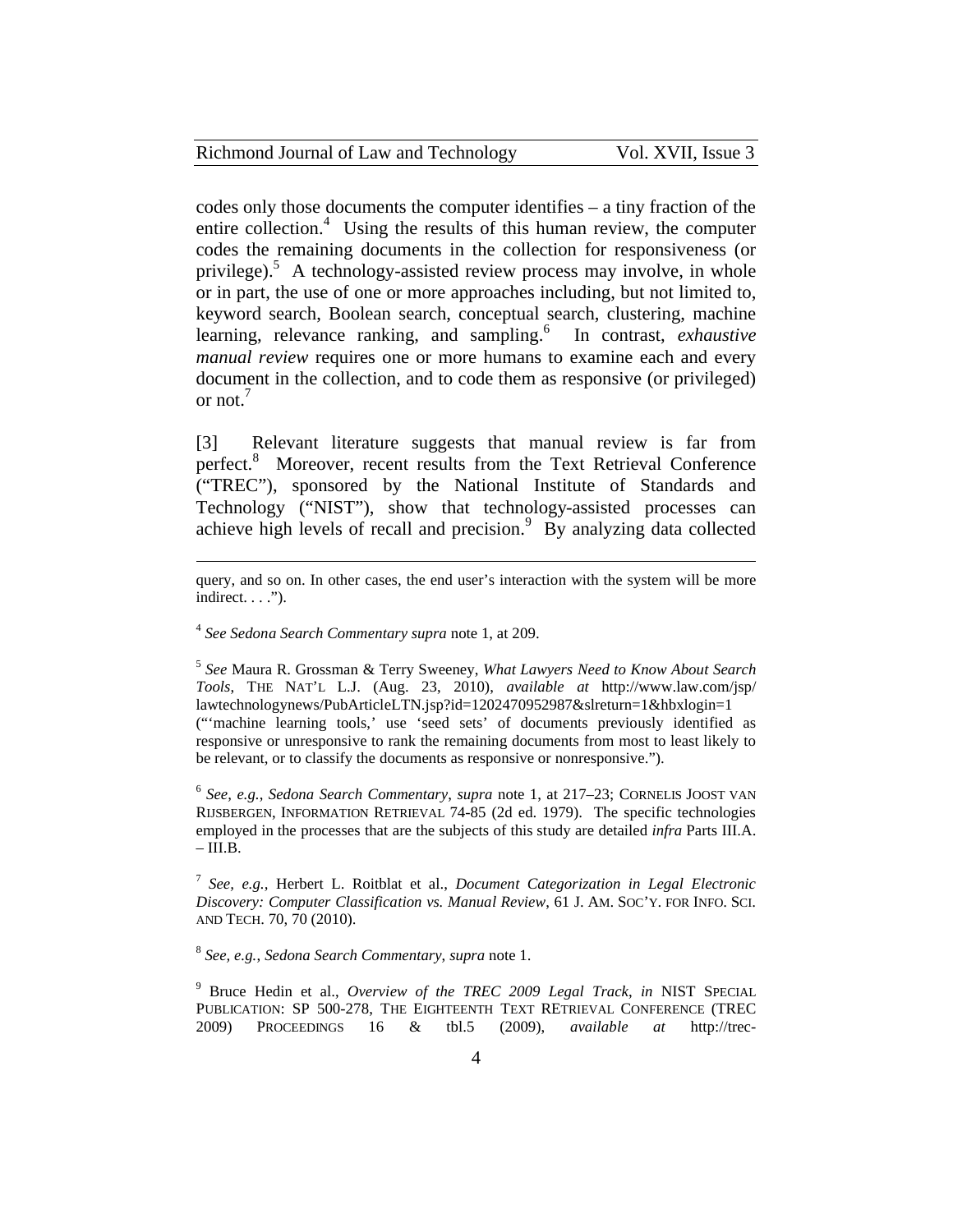| Richmond Journal of Law and Technology |  |  |  |  | Vol. XVII, Issue 3 |  |  |
|----------------------------------------|--|--|--|--|--------------------|--|--|
|----------------------------------------|--|--|--|--|--------------------|--|--|

during the course of the TREC 2009 Legal Track Interactive Task,<sup>10</sup> the Authors demonstrate that the levels of performance achieved by two technology-assisted processes exceed those that would have been achieved by the official TREC assessors – law students and lawyers employed by professional document-review companies – had they conducted a manual review of the entire document collection.

[4] Part II of this Article describes document review and production in the context of civil litigation, defines commonly used terms in the field of information retrieval, and provides an overview of recent studies. Part III details the TREC 2009 Legal Track Interactive Task, including the H5 and Waterloo efforts, as well as the TREC process for assessment and goldstandard creation. Part IV uses statistical inference to compare the recall, precision, and  $F_1$  scores that H5 and Waterloo achieved to those the TREC assessors would have achieved had they reviewed all of the documents in the collection. Part V presents a qualitative analysis of the nature of manual review errors. Parts VI, VII, and VIII, respectively, discuss the results, limitations, and conclusions associated with this study. Ultimately, this Article addresses a fundamental uncertainty that arises in determining what is reasonable and proportional: Is it true that if a human examines every document from a particular source, that human will, as nearly as possible, correctly identify all and only the documents that should be produced? That is, does exhaustive manual review guarantee that production will be as complete and correct as possible? Or can technology-assisted review, in which a human examines only a fraction of the documents, do better?

#### II. CONTEXT

[5] Under Federal Rule of Civil Procedure  $26(g)(1)$  ("Rule  $26(g)(1)$ "), an attorney of record must certify "to the best of [his or her] knowledge,

legal.umiacs.umd.edu/LegalOverview09.pdf; *see also* Douglas W. Oard et al., *Overview of the TREC 2008 Legal Track*, *in* NIST SPECIAL PUBLICATION: SP 500-277, THE SEVENTEENTH TEXT RETRIEVAL CONFERENCE (TREC 2008) PROCEEDINGS 8 (2008), *available at* http://trec.nist.gov/pubs/trec17/papers/LEGAL.OVERVIEW08.pdf.

<sup>10</sup> *See* Hedin et al., *supra* note 9, at 2.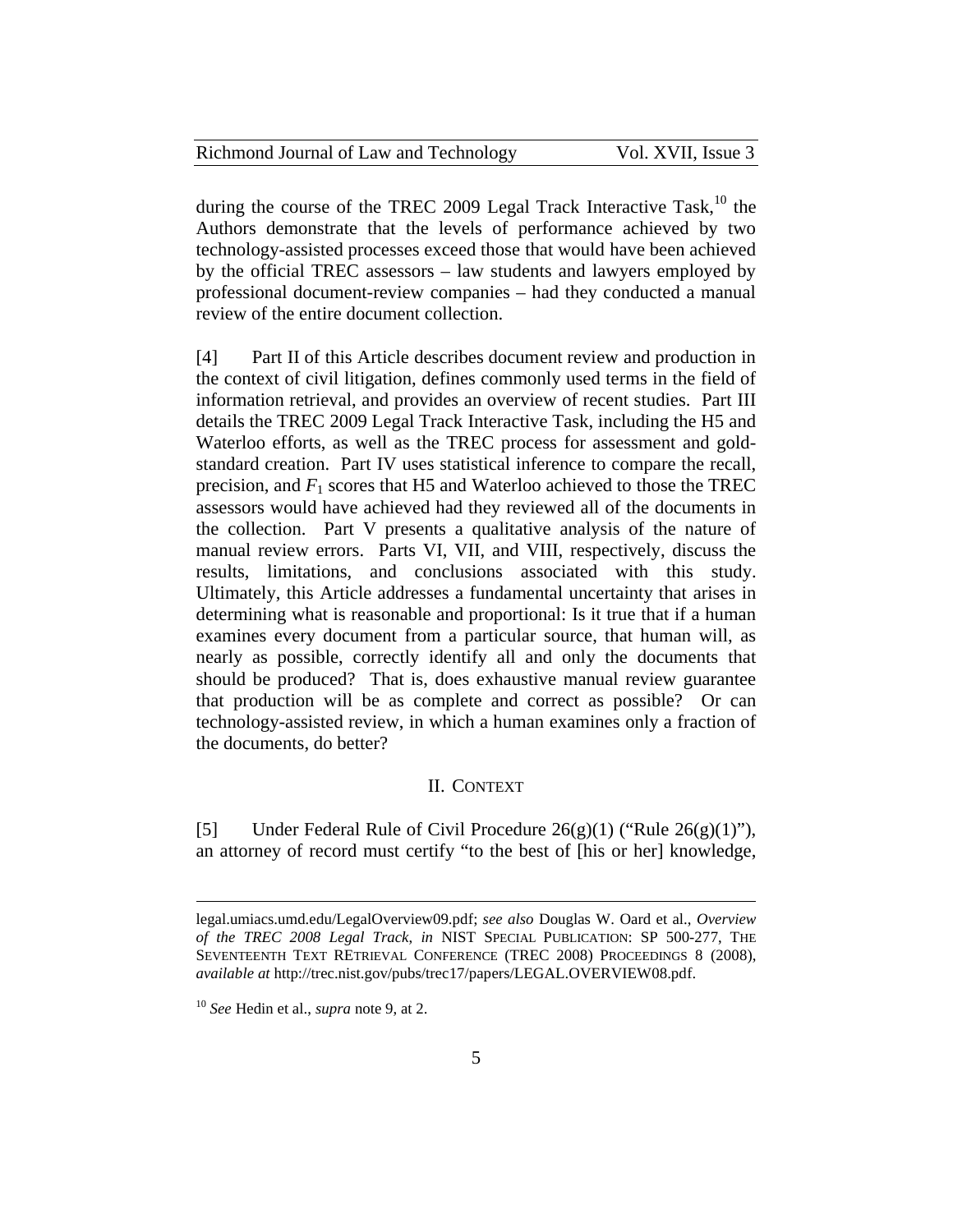information, and belief formed after a reasonable inquiry," that every discovery request, response, or objection is

consistent with [the Federal Rules of Civil Procedure] . . . not interposed for any improper purpose, such as to harass, cause unnecessary delay, or needlessly increase the cost of litigation[, and is] neither unreasonable nor unduly burdensome or expensive, considering the needs of the case, prior discovery in the case, the amount in controversy, and the importance of the issues at stake in the action.<sup>11</sup>

Similarly, Federal Rule of Civil Procedure 26(b)(2)(C)(iii) ("Rule  $26(b)(2)(C)(iii)$ ") requires a court to limit discovery when it determines that "the burden or expense of the proposed discovery outweighs its likely benefit, considering the needs of the case, the amount in controversy, the parties' resources, the importance of the issues at stake in the action, and the importance of the discovery in resolving the issues."<sup>12</sup> Thus, Rules  $26(g)(1)$  and  $26(b)(2)(C)(iii)$  require that discovery requests and responses be *proportional*. 13 However, Federal Rule of Civil Procedure 37(a)(4) ("Rule 37(a)(4)") provides that "an evasive or incomplete disclosure, answer or response must be treated as a failure to disclose, answer, or respond[,]" and therefore requires that discovery responses be *complete*. 14 Together, Rules  $26(g)(1)$ ,  $26(b)(2)(C)(iii)$ , and  $37(a)(4)$  reflect the tension – between completeness on one hand, and burden and cost on the other – that exists in all electronic discovery ("e-discovery") processes.<sup>15</sup> In

 $\overline{a}$ 

 $14$  FeD. R. CIV. P. 37(a)(4).

<sup>&</sup>lt;sup>11</sup> FED. R. CIV. P.  $26(g)(1)$ .

 $12$  FED. R. CIV. P. 26(b)(2)(C)(iii).

<sup>&</sup>lt;sup>13</sup> The Sedona Conference, *The Sedona Conference Commentary on Proportionality in Electronic Discovery,* 11 SEDONA CONF. J. 289, 294 (2010) [hereinafter *Sedona Proportionality Commentary*]*.*

<sup>&</sup>lt;sup>15</sup> Typically, a responding party will not only seek to produce *all* responsive documents, but to identify *only* the responsive documents, in order to guard against overproduction or waiver of privilege. *See*, *e.g.,* Mt. Hawley Ins. Co. v. Felman Prod., Inc., 271 F.R.D. 125, 136 (S.D.W. Va. 2010) (finding that plaintiff's over-production of documents by more than 30% was a factor in waiver of privilege).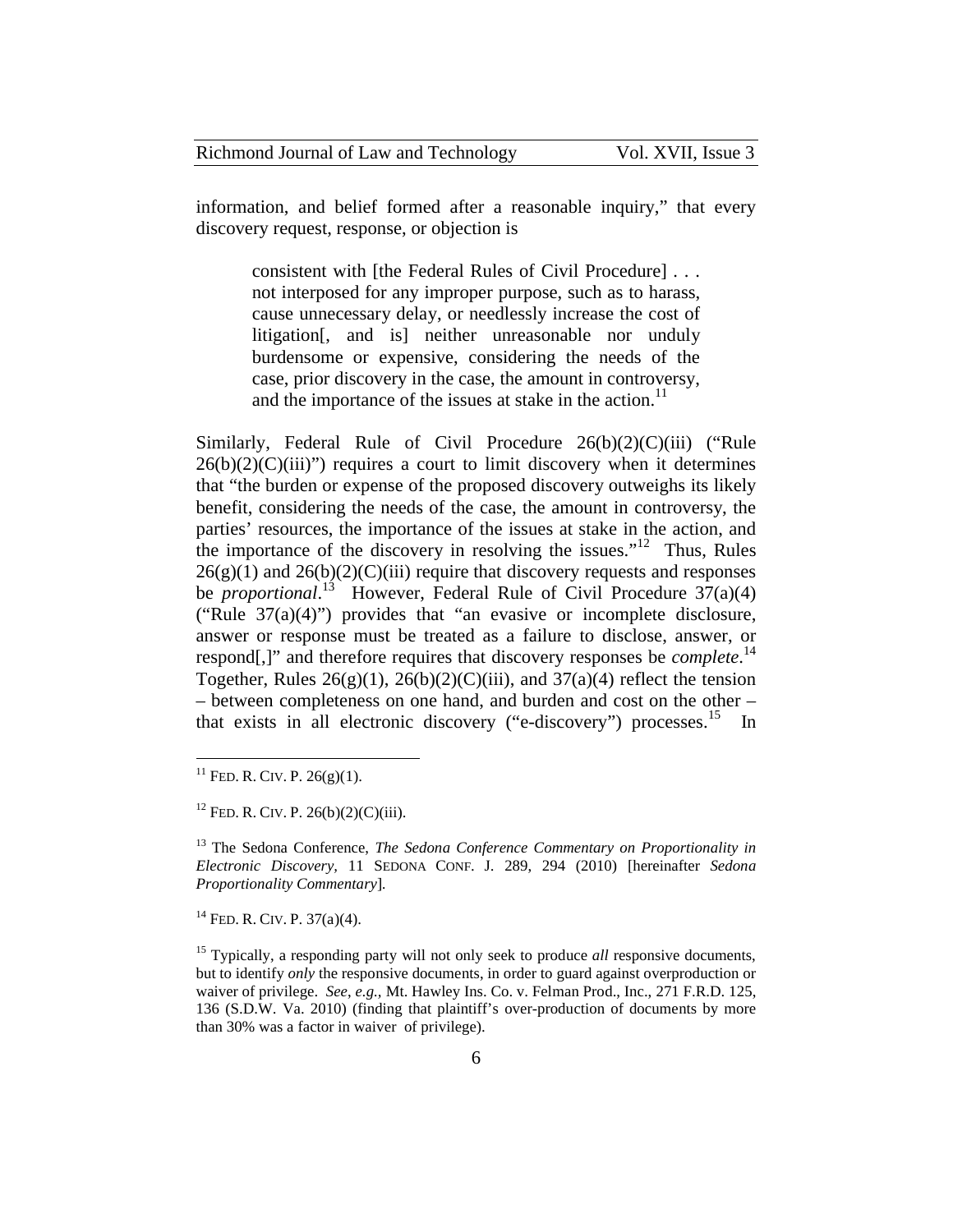| Richmond Journal of Law and Technology | Vol. XVII, Issue 3 |
|----------------------------------------|--------------------|
|----------------------------------------|--------------------|

assessing what is reasonable and proportional with respect to e-discovery, parties and courts must balance these competing considerations.<sup>16</sup>

[6] One of the greatest challenges facing legal stakeholders is determining whether or not the cost and burden of identifying and producing electronically stored information ("ESI") is commensurate with its importance in resolving the issues in dispute.<sup>17</sup> In current practice, the problem of identifying responsive (or privileged) ESI, once it has been collected, is almost always addressed, at least in part, by a manual review process, the cost of which dominates the e-discovery process.<sup>18</sup> A natural question to ask, then, is whether this manual review process is the most effective and efficient one for identifying and producing the ESI most likely to resolve a dispute.

#### A. Information Retrieval

[7] The task of finding all, and only, the documents that meet "some requirement" is one of information retrieval ("IR"), a subject of scholarly

<sup>16</sup> *See* Harkabi v. Sandisk Corp., No. 08 Civ. 8203 (WHP), 2010 WL 3377338, at \*1 (S.D.N.Y Aug. 23, 2010) ("Electronic discovery requires litigants to scour disparate data storage mediums and formats for potentially relevant documents. That undertaking involves dueling considerations: thoroughness and cost.").

<sup>&</sup>lt;sup>17</sup> *See id.* at \*8 ("Integral to a court's inherent power is the power to ensure that the game is worth the candle—that commercial litigation makes economic sense. Electronic discovery in this case has already put that principle in jeopardy."); Hopson v. Mayor of Balt., 232 F.R.D. 228, 232 (D. Md. 2005) ("This case vividly illustrates one of the most challenging aspects of discovery of electronically stored information—how properly to conduct Rule 34 discovery within a reasonable pretrial schedule, while concomitantly insuring that requesting parties receive appropriate discovery, and that producing parties are not subjected to production timetables that create unreasonable burden, expense, and risk of waiver of attorney-client privilege and work product protection"). *See generally Sedona Proportionality Commentary*, *supra* note 13.

<sup>18</sup> Marisa Peacock, *The True Cost of eDiscovery*, CMSWIRE, http://www.cmswire.com/ cms/enterprise-cms/the-true-cost-of-ediscovery-006060.php (2009) (citing *Sedona Search Commentary*, *supra* note 1, at 192); Ashish Prasad et al., *Cutting to the "Document Review" Chase: Managing a Document Review in Litigation and Investigations*, 18 BUS. LAW TODAY, 2, Nov.–Dec. 2008.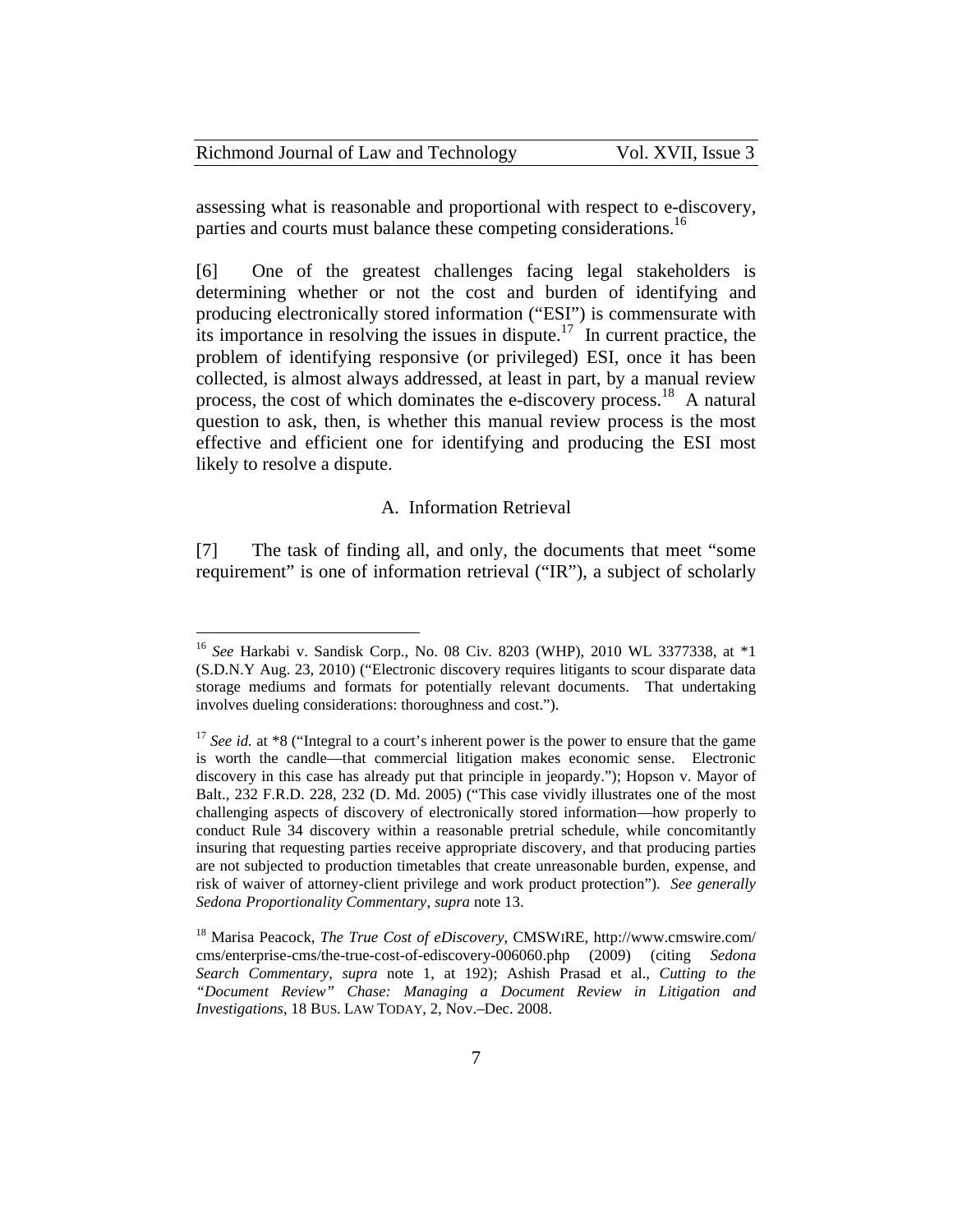research for at least a century.<sup>19</sup> In IR terms, "some requirement" is referred to as an *information need*, and *relevance* is the property of whether or not a particular document meets the information need.<sup>20</sup> For e-discovery, the information need is typically specified by a production request (or by the rules governing privilege), and the definition of relevance follows.<sup>21</sup> Cast in IR terms, the objective of review in e-discovery is to identify as many *relevant* documents as possible, while simultaneously identifying as few *nonrelevant* documents as possible.<sup>22</sup> The fraction of relevant documents identified during a review is known as *recall*, while the fraction of identified documents that are relevant is known as *precision*. 23 That is, *recall* is a measure of completeness, while *precision* is a measure of accuracy, or correctness.<sup>24</sup>

[8] The notion of *relevance*, although central to information science, and the subject of much philosophical and scientific investigation, remains elusive.<sup>25</sup> While it is easy enough to write a document describing an

<sup>21</sup> *See* Hedin et al., *supra* note 9, at 1.

 $\overline{a}$ 

<sup>22</sup> *See* VAN RIJSBERGEN, *supra* note 6, at 4.

<sup>23</sup> *See* David C. Blair & M. E. Maron, *An Evaluation of Retrieval Effectiveness for a Full-Text Document-Retrieval System*, 28 COMMC'NS ACM 289, 290 (1985) ("Recall measures how well a system retrieves *all* the relevant documents; and Precision, how well the system retrieves *only* the relevant documents."); VAN RIJSBERGEN, *supra* note 6, at 112-13.

 $19$  The concepts and terminology outlined in Part II.A may be found in many information retrieval textbooks. For a historical perspective, see GERARD SALTON & MICHAEL J. MCGILL, INTRODUCTION TO MODERN INFORMATION RETRIEVAL (1983); VAN RIJSBERGEN, *supra* note 6. For a more modern treatment, see STEFAN BÜTTCHER ET AL., INFORMATION RETRIEVAL: IMPLEMENTING AND EVALUATING SEARCH ENGINES 33–75 (2010).

<sup>20</sup> *See* BÜTTCHER ET AL., *supra* note 19, at 5-6, 8.

<sup>24</sup> *See* VAN RIJSBERGEN, *supra* note 6, at 113.

<sup>25</sup> *See* Tefko Saracevic, *Relevance: A Review of the Literature and a Framework for Thinking on the Notion in Information Science*. *Part II: Nature and Manifestations of Relevance*, 58 J. AM. SOC'Y FOR INFO. SCI. & TECH. 1915 (2007); Tefko Saracevic, *Relevance: A Review of the Literature and a Framework for Thinking on the Notion in*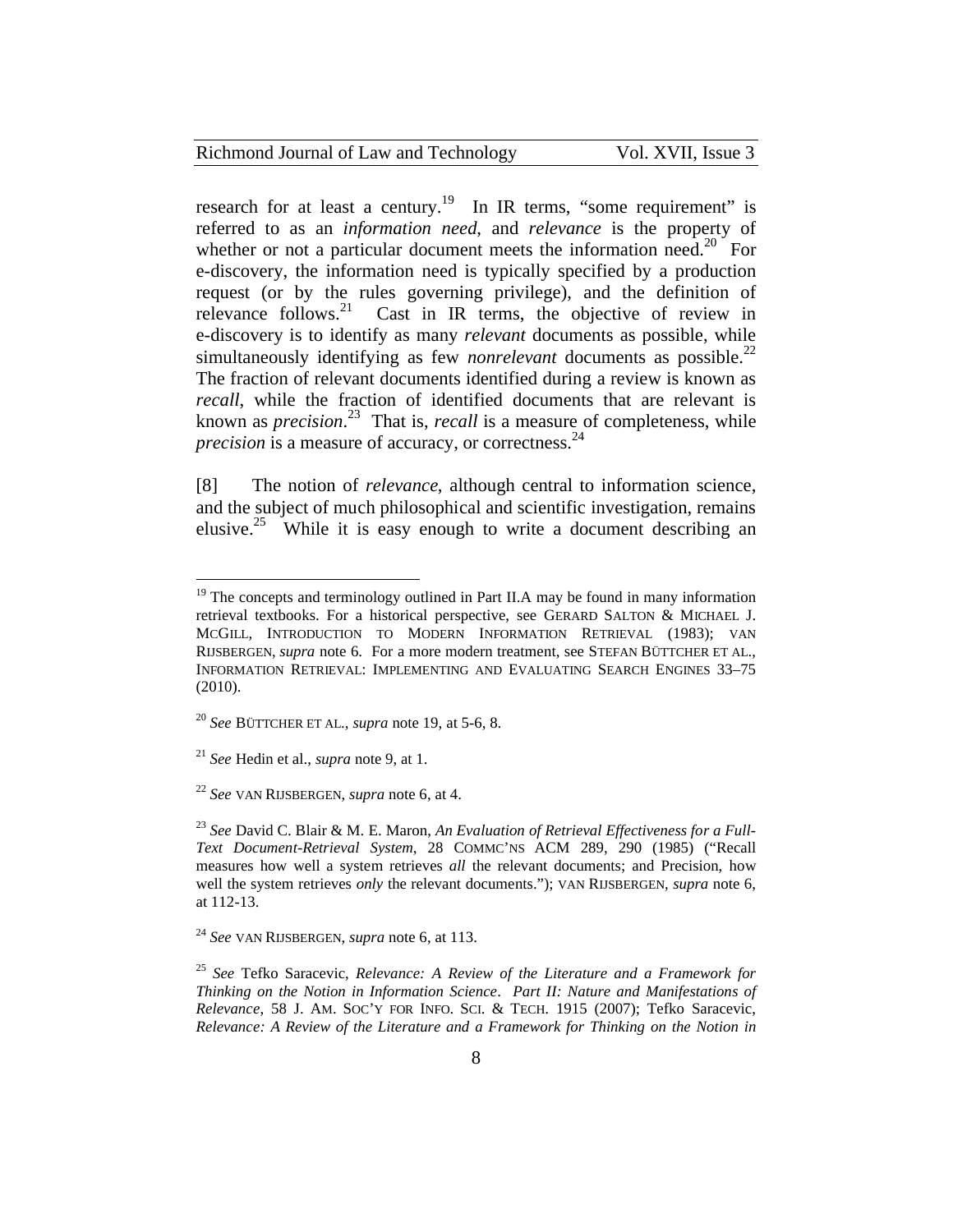| Richmond Journal of Law and Technology | Vol. XVII, Issue 3 |
|----------------------------------------|--------------------|
|----------------------------------------|--------------------|

information need and hence relevance, determining the relevance of any particular document requires human interpretation.<sup>26</sup> It is well established that human assessors will disagree in a substantial number of cases as to whether a document is relevant, regardless of the information need or the assessors' expertise and diligence.<sup>27</sup>

[9] A review resulting in higher recall and higher precision than another review is more nearly complete and correct, and therefore superior, $28$  while a review with lower recall and lower precision is inferior.<sup>29</sup> If one result has higher recall while the other has higher precision, it is not immediately obvious which should be considered superior. To calculate a review's effectiveness, researchers often employ  $F_1$  – the harmonic mean of recall and precision<sup>30</sup> – a commonly used summary measure that rewards results achieving both high recall and high precision, while penalizing those that have either low recall or low precision.<sup>31</sup> The value of  $F_1$  is always intermediate between recall and precision, but is generally closer to the lesser of the two.<sup>32</sup> For example, a result with 40% recall and 60% precision has  $F_1 = 48\%$ . Following

<sup>29</sup> *See id*.

 $\overline{a}$ 

$$
^{30}F_1 = \frac{2}{\frac{1}{recall} + \frac{1}{precision}}.
$$

<sup>31</sup> *See* BÜTTCHER ET AL., *supra* note 19, at 68.

<sup>32</sup> *See id.*

*Information Science*. *Part III: Behavior and Effects of Relevance*, 58:13 J. AM. SOC'Y FOR INFO. SCI. & TECH. 2126 (2007).

<sup>26</sup> *See* Peter Bailey et al., *Relevance Assessment: Are Judges Exchangeable and Does It Matter?*, *in* SIGIR '08 PROCEEDINGS OF THE 31ST ANNUAL INTERNATIONAL ACM SIGIR CONFERENCE ON RESEARCH AND DEVELOPMENT IN INFORMATION RETRIEVAL 667 (2008); *see also* VAN RIJSBERGEN, *supra* note 6, at 112.

<sup>27</sup> *See* Bailey et al., *supra* note 26, at § 4.3.

<sup>28</sup> *See* Blair & Maron, *supra* note 23.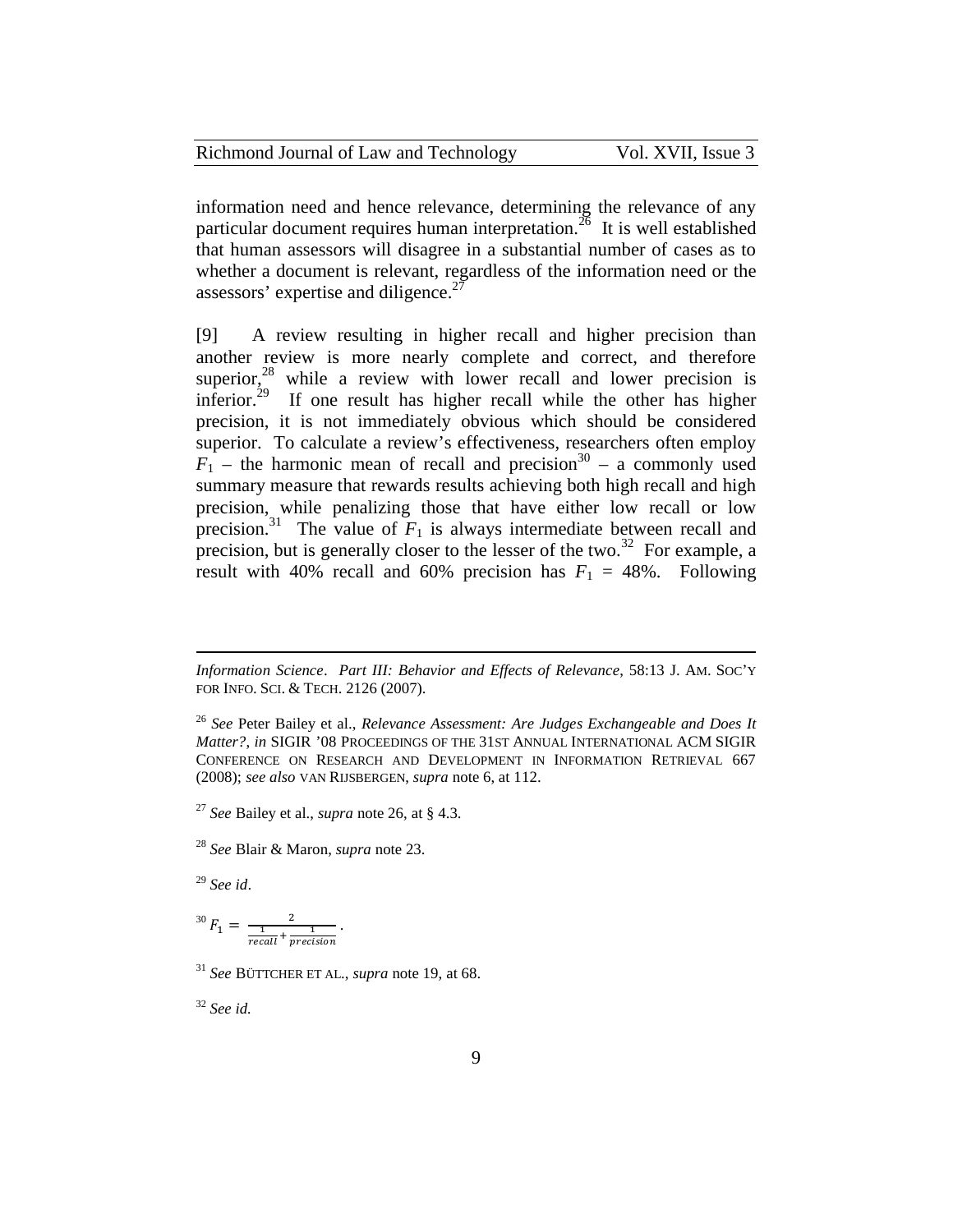| Richmond Journal of Law and Technology | Vol. XVII, Issue 3 |
|----------------------------------------|--------------------|
|----------------------------------------|--------------------|

TREC, this Article reports recall and precision, along with  $F_1$  as a summary measure of overall review effectiveness.<sup>33</sup>

#### B. Assessor Overlap

[10] The level of agreement between independent assessors may be quantified by *overlap* – also known as the *Jaccard index* – the number of documents identified as relevant by two independent assessors, divided by the number identified as relevant by either or both assessors.<sup>34</sup> For example, suppose assessor A identifies documents {W,X,Y,Z} as relevant, while assessor B identifies documents  $\{V, W, X\}$ . Both assessors have identified two documents  $\{W,X\}$  as relevant, while either or both have identified five documents {V,W,X,Y,Z} as relevant. So the overlap is 2/5, or forty percent. Informally, overlap of less than fifty percent indicates that the assessors disagree on whether or not a document is relevant more often than when they agree that a document is relevant.<sup>35</sup>

[11] In her study, *Variations in Relevance Judgments and the Measurement of Retrieval Effectiveness*, Ellen Voorhees measured overlap between primary, secondary, and tertiary reviewers who each made 14,968 assessments of relevance for  $13,435$  documents,  $36$  with respect to 49

<sup>33</sup> *See* Hedin et al., *supra* note 9, at 3.

<sup>34</sup> Ellen M. Voorhees, *Variations in Relevance Judgments and the Measurement of Retrieval Effectiveness*, 36 INFO. PROCESSING & MGMT 697, 700 (2000), *available at*  http://www.cs.cornell.edu/courses/cs430/2006fa/cache/Trec\_8.pdf ("Overlap is defined as the size of the intersection of the relevant document sets divided by the size of the union of the relevant document sets."); *see* CHRISTOPHER D. MANNING ET AL., AN INTRODUCTION TO INFORMATION RETRIEVAL 61 (2009) (draft), *available at*  nlp.stanford.edu/IR-book/pdf/irbookonlinereading.pdf; *see also* Raimundo Real & Juan M. Vargas, *The Probabilistic Basis of Jaccard's Index of Similarity*, 45 SYSTEMATIC BIOLOGY 380, 381 (1996).

<sup>35</sup> *See* Ellen M. Voorhees, *The Philosophy of Information Retrieval Evaluation*, *in* EVALUATION OF CROSS-LANGUAGE INFORMATION RETRIEVAL SYSTEMS SECOND WORKSHOP OF THE CROSS-LANGUAGE EVALUATION FORUM, CLEF 2001 DARMSTADT, GERMANY, SEPTEMBER 3-4, 2001 REVISED PAPERS 355, 364 (Carol Peters et al. eds., 2002).

<sup>&</sup>lt;sup>36</sup> E-mail from Ellen M. Voorhees to Gordon V. Cormack (Jul. 31, 2019 14:34 EDT) (on file with authors). The numbers in the text are derived from the file,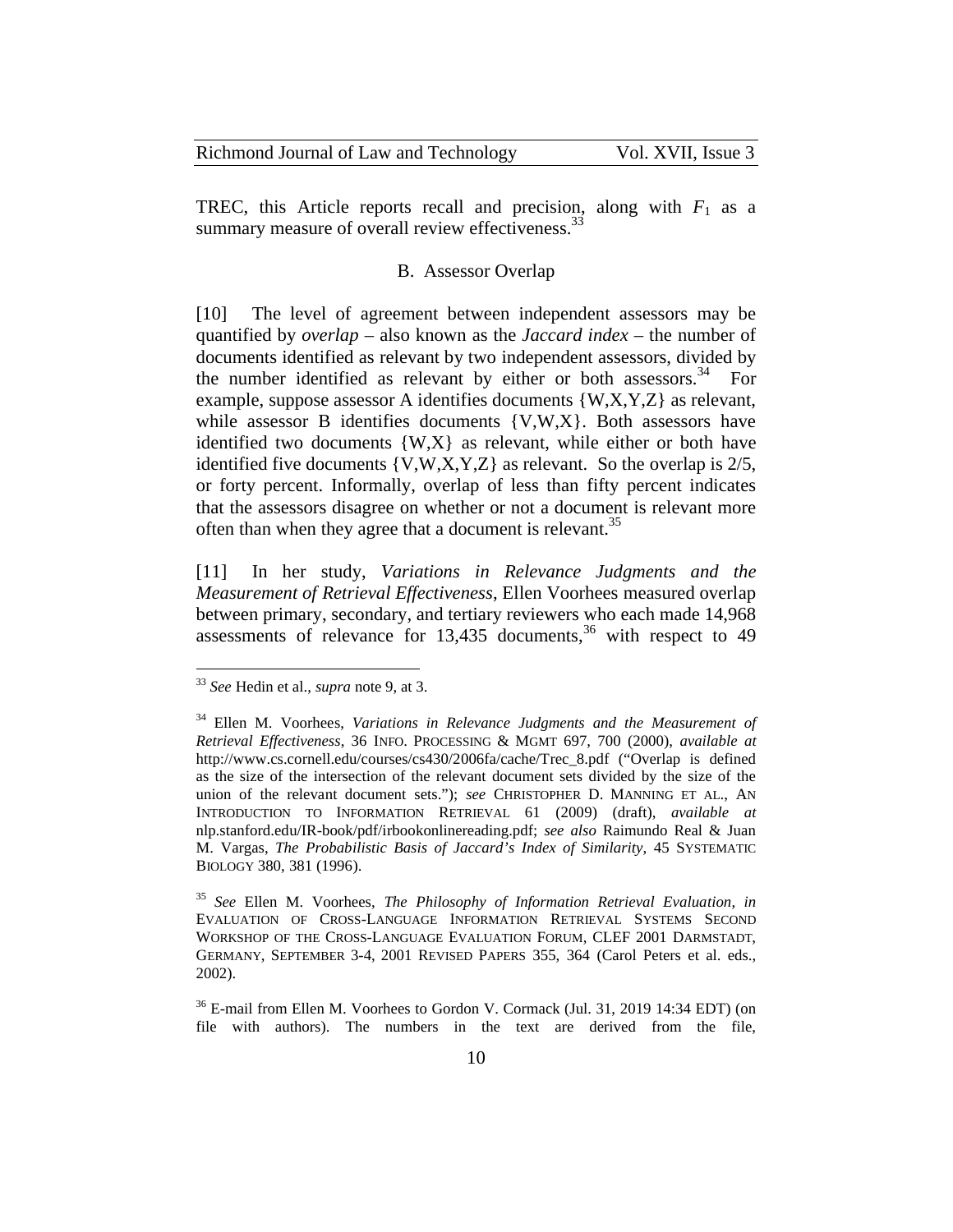information needs (or "topics," in TREC parlance), in connection with Ad Hoc Task of the Fourth Text Retrieval Conference ("TREC  $4$ ").<sup>37</sup> As illustrated in Table 1, the overlap between primary and secondary assessors was  $42.1\%$ ;<sup>38</sup> the overlap between primary and tertiary assessors was  $49.4\%$ ;<sup>39</sup> and the overlap between secondary and tertiary assessors was  $42.6\%$ <sup>40</sup>

[12] Perhaps due to the assessors' expertise,  $41$  Voorhees' overlap results are among the highest reported for pairs of human assessors. Her findings demonstrate that assessors disagree at least as often as they agree that a document is relevant.<sup>42</sup> Voorhees concluded:

The scores for the [secondary and tertiary] judgments imply a practical upper bound on retrieval system performance is 65% precision at 65% recall since that is the level at which humans agree with one another. $43$ 

<sup>38</sup> *See infra* Table 1; *see also* Voorhees, *supra* note 34, at 701 tbl.1.

<sup>39</sup> *See infra* Table 1; *see also* Voorhees, *supra* note 34, at 701 tbl.1.

<sup>40</sup> *See infra* Table 1; *see also* Voorhees, *supra* note 34, at 701 tbl.1.

41 All assessors were professional information retrieval experts. Voorhees, *supra* note 34, at 701.

<sup>42</sup> *See id*.

<sup>43</sup> *Id*.

<sup>&</sup>quot;threeWayJudgments," attached to Voorhees' e-mail. Some of the documents were assessed for relevance to more than one topic.

<sup>37</sup> Voorhees, *supra* note 34, at 708; *see also* Donna Harman, *Overview of the Fourth Text REtrieval Conference (TREC-4*), *in* NIST SPECIAL PUBLICATION 500-236: THE FOURTH TEXT RETRIEVAL CONFERENCE (TREC-4) 2 (2004), *available at* http://trec.nist.gov/pubs/trec4/t4\_proceedings.html (follow the first link under "PAPERS").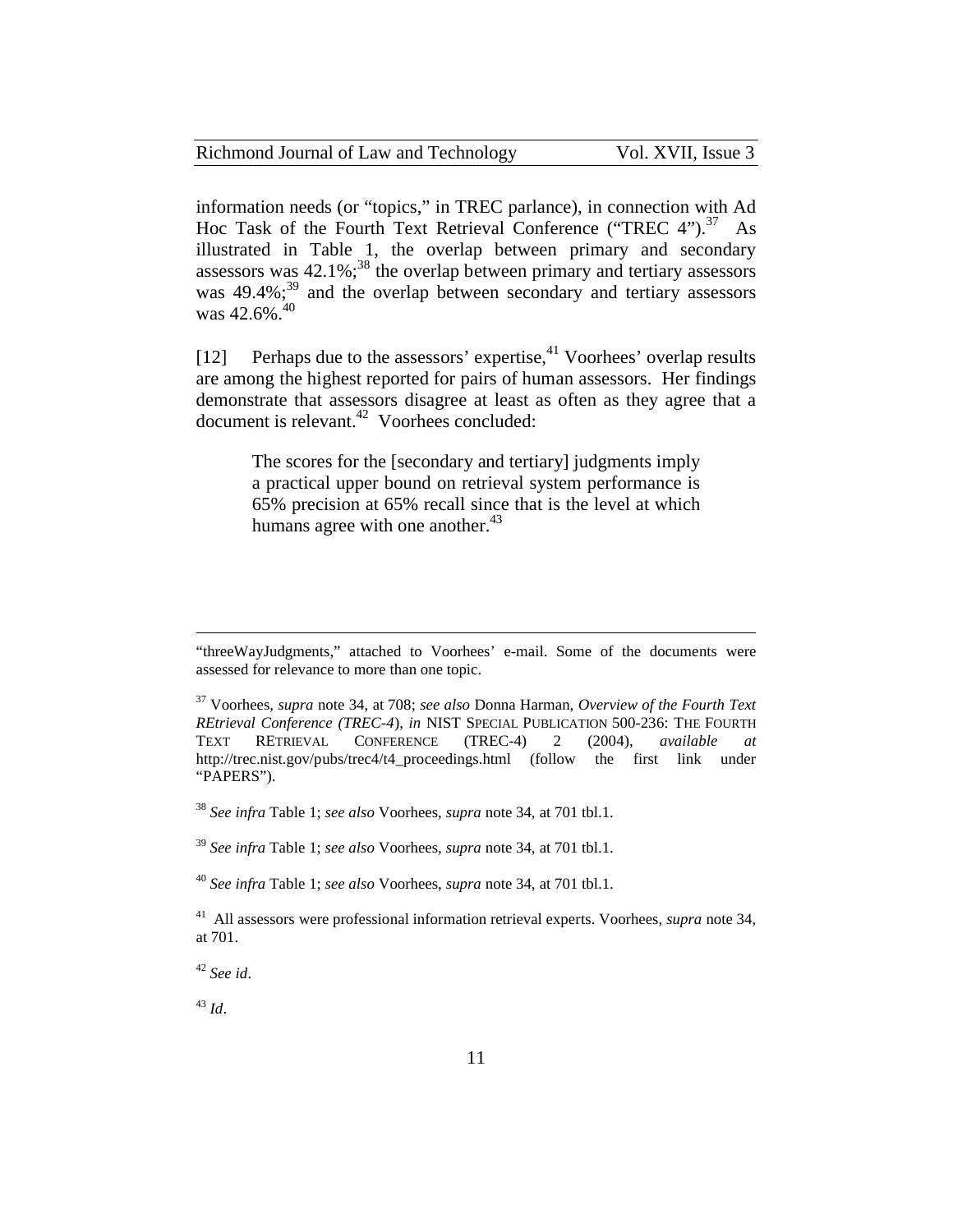| Richmond Journal of Law and Technology |  | Vol. XVII, Issue 3 |
|----------------------------------------|--|--------------------|
|----------------------------------------|--|--------------------|

[13] It is not widely accepted that these findings apply to e-discovery.<sup>44</sup> This "legal exceptionalism" appears to arise from common assumptions within the legal community:

- 1. that the information need (responsiveness or privilege) is more precisely defined for e-discovery than for classical information retrieval:<sup>45</sup>
- 2. that lawyers are better able to assess relevance and privilege than the non-lawyers typically employed for information retrieval tasks:<sup>46</sup> and
- 3. that the most defensible way to ensure that a production is accurate is to have a lawyer examine each and every document.47

<sup>44</sup> *See Sedona Search Commentary, supra* note 1 (noting the widespread perception that manual review is nearly perfect). If that perception were correct, manual reviewers would have close to 100% overlap, contrary to Voorhees' findings. Vorhees, *supra* note 34, at 701 tbl.1.

<sup>45</sup> Oard et al., *supra* note 3, at 362 ("It is important to recognize that the notion of relevance that is operative in E-discovery is, naturally, somewhat more focused than what has been studied in information seeking behavior studies generally . . . .").

<sup>46</sup> *Cf.* Alejandra P. Perez, *Assigning Non-Attorneys to First-Line Document Reviews Requires Safeguards*, THE E-DISCOVERY 4-1-1 (LeClairRyan), Jan. 2011, at 1, *available at* http://marketing.leclairryan.com/files/Uploads/Documents/the-e-discovery-4-1-1-01- 21-2011.pdf (opining that non-attorney document reviewers typically require additional training, particularly regarding the legal concept of privilege).

<sup>47</sup> *See Sedona Search Commentary*, *supra* note 1, at 203 ("Some litigators continue to primarily rely upon manual review of information as part of their review process. Principal rationales [include] . . . the perception that there is a lack of scientific validity of search technologies necessary to defend against a court challenge . . . ."); *see also*  Thomas E. Stevens & Wayne C. Matus, *A 'Comparative Advantage' To Cut E-Discovery Costs,* NAT'L L.J. (Sept. 4, 2008), http://www.law.com/jsp/nlj/PubArticle NLJ.jsp?id=1202424251053 (describing a "general reluctance by counsel to rely on anything but what they perceive to be the most defensible positions in electronic discovery, even if those solutions do not hold up any sort of honest analysis of cost or quality").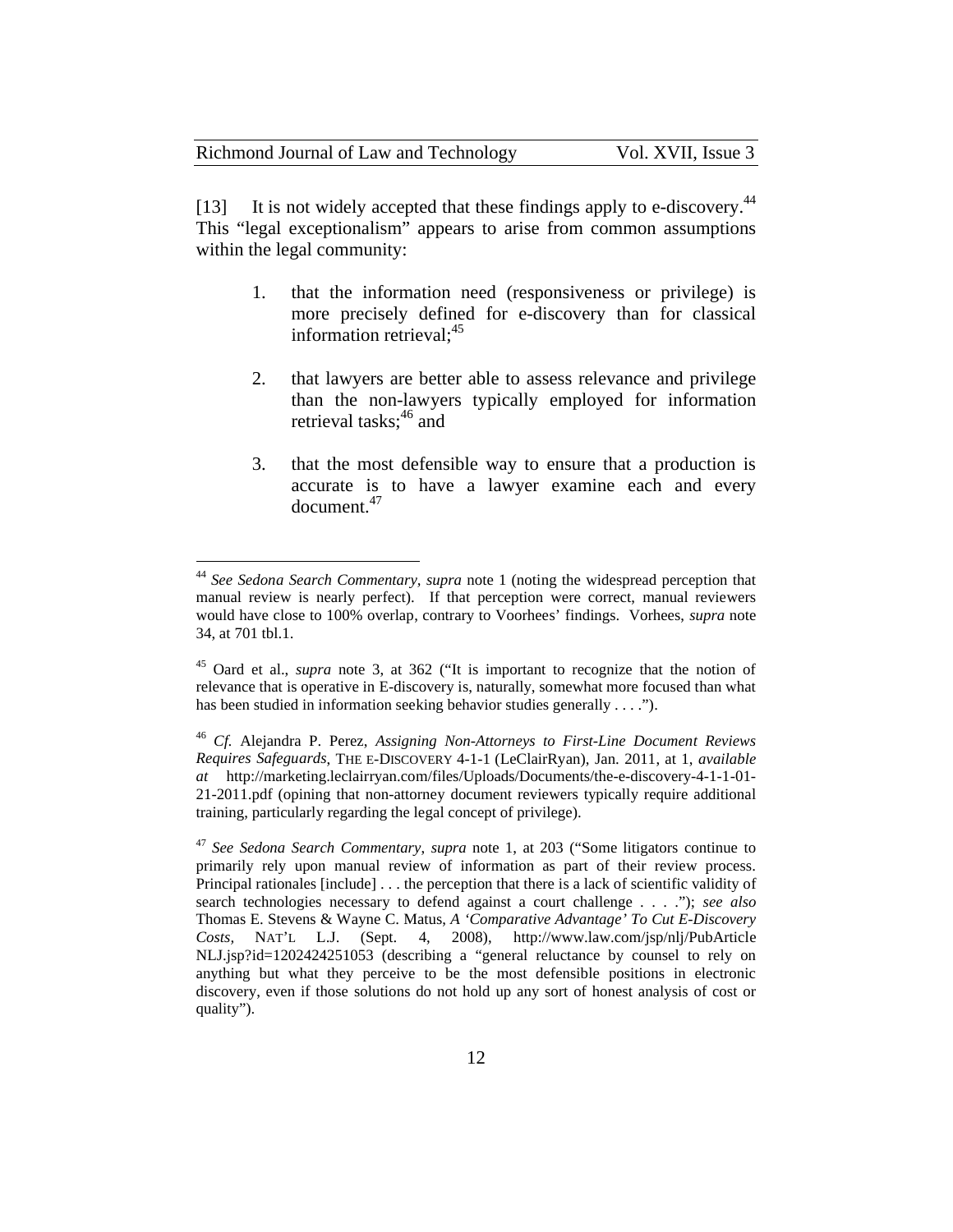| Richmond Journal of Law and Technology | Vol. XVII, Issue 3 |
|----------------------------------------|--------------------|
|----------------------------------------|--------------------|

Assumptions (1) and (2) are amenable to scientific evaluation, as is the overarching question of whether technology-assisted review can improve upon exhaustive manual review. Assumption  $(3)$  – a legal opinion – should be informed by scientific evaluation of the first two assumptions.

| Assessment | Primary | Secondary | Tertiary |
|------------|---------|-----------|----------|
| Primary    | 100%    |           |          |
| Secondary  | 42.1%   | 100%      |          |
| Tertiarv   | 49.4%   | 42.6%     | 100%     |

Table 1: Overlap in relevance assessments by primary, secondary, and tertiary assessors for the TREC 4 Ad Hoc Task.<sup>48</sup>

[14] Recently, Herbert Roitblat, Anne Kershaw, and Patrick Oot studied the level of agreement among review teams using data produced to the Department of Justice ("DOJ") in response to a Second Request that stemmed from MCI's acquisition of Verizon.<sup>49</sup> In their study, two independent teams of professional assessors, Teams A and B, reviewed a random sample of  $5,000$  documents.<sup>50</sup> Roitblat and his colleagues reported the level of agreement and disagreement between the original production, Team A, and Team B, as a contingency matrix,<sup>51</sup> from which the Authors calculated overlap, as shown in Table  $2.52$  The overlap between Team A and the original production was  $16.3\%$ ;<sup>53</sup> the overlap between Team B and the original production was  $15.8\%$ ;<sup>54</sup> and the overlap between Teams A and B was  $28.1\%$ .<sup>55</sup> These and other studies of overlap

<sup>52</sup> *See infra* Table 2.

<sup>53</sup> *Id*.

 $\overline{a}$ 

<sup>54</sup> *Id*.

<sup>55</sup> *Id*.

<sup>48</sup> Voorhees, *supra* note 34, at 701 tbl.1.

<sup>49</sup> *See* Roitblat et al., *supra* note 7, at 73.

<sup>50</sup> *See id*. at 73-74.

<sup>51</sup> *Id.* at 74 tbl.1.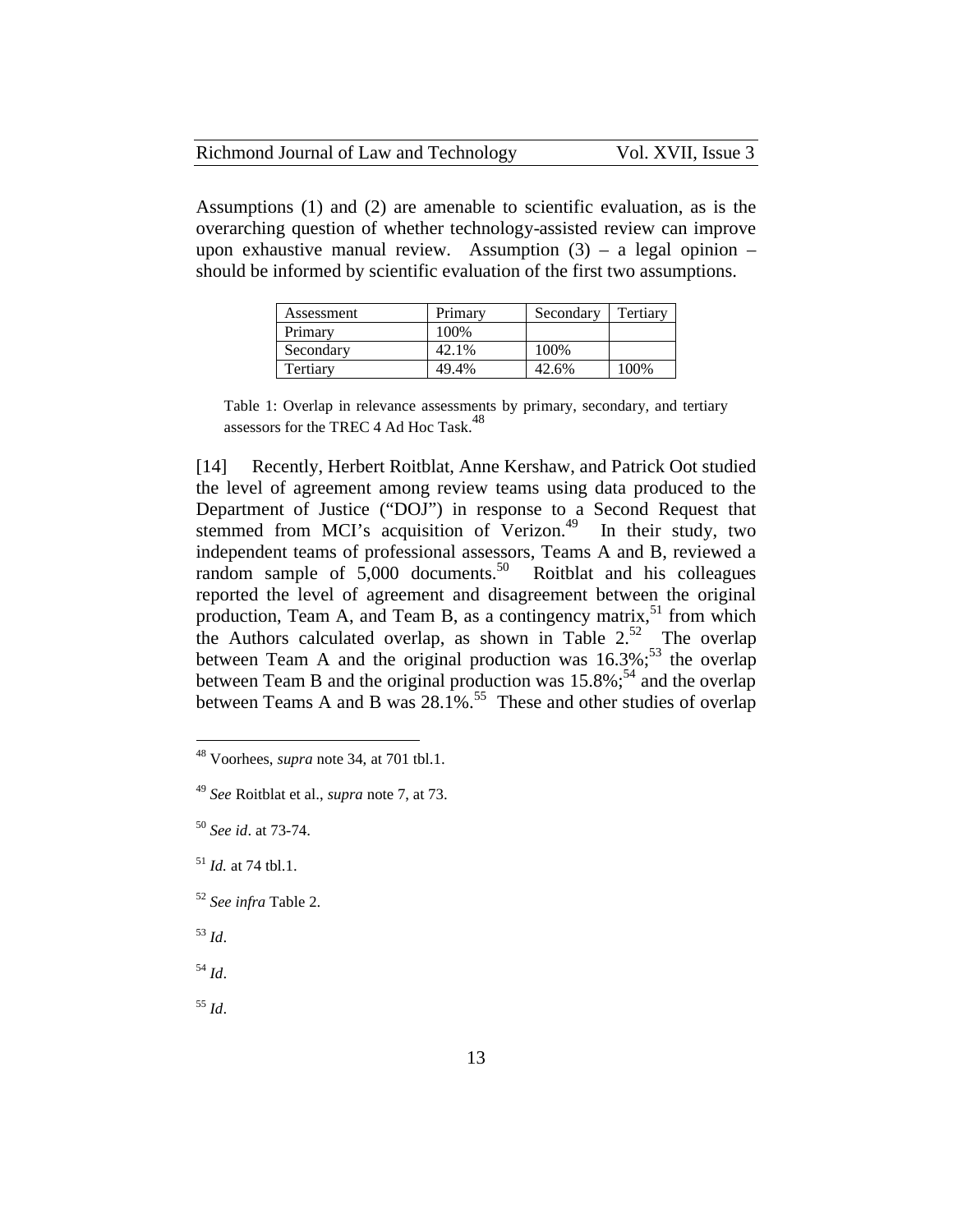| Richmond Journal of Law and Technology | Vol. XVII, Issue 3 |
|----------------------------------------|--------------------|
|----------------------------------------|--------------------|

indicate that relevance is not a concept that can be applied consistently by independent assessors, even if the information need is specified by a production request and the assessors are lawyers.<sup>56</sup>

| Assessment | Production | Team A | Team B |
|------------|------------|--------|--------|
| Production | 100%       |        |        |
| Team A     | 16.3%      | 100%   |        |
| Team B     | 15.8%      | 28.1%  | 100%   |

Table 2: Overlap in relevance assessments between original production in a Second Request, and two subsequent manual reviews.<sup>57</sup>

#### C. Assessor Accuracy

[15] Measurements of overlap provide little information regarding the accuracy of particular assessors because there is no "gold standard" against which to compare them.<sup>58</sup> One way to resolve this problem is to deem one assessor's judgments correct by definition, and to use those judgments as the gold standard for the purpose of evaluating the other assessor(s). $59$ 

[16] In the Voorhees study, the primary assessor composed the information need specification for each topic. $60$  It may therefore be reasonable to take the primary assessor's coding decisions to be the gold standard. In the Roitblat, Kershaw, and Oot study, a senior attorney familiar with the case adjudicated all instances of disagreement between Teams A and  $B$ .<sup>61</sup> Although Roitblat and his colleagues sought to

<sup>56</sup> *See* Roitblat et al., *supra* note 7, at 73; Voorhees, *supra* note 34.

<sup>&</sup>lt;sup>57</sup> The Authors derived the information in Table 2 from the Roitblat, Kershaw, and Oot study. Roitblat et al., *supra* note 7, at 74; *see supra* para. 13.

<sup>58</sup> Roitblat et al., *supra* note 7, at 77.

<sup>59</sup> *See* Voorhees, *supra* note 34, at 700.

<sup>60</sup> *Id.*

<sup>61</sup> Roitblat et al., *supra* note 7, at 74.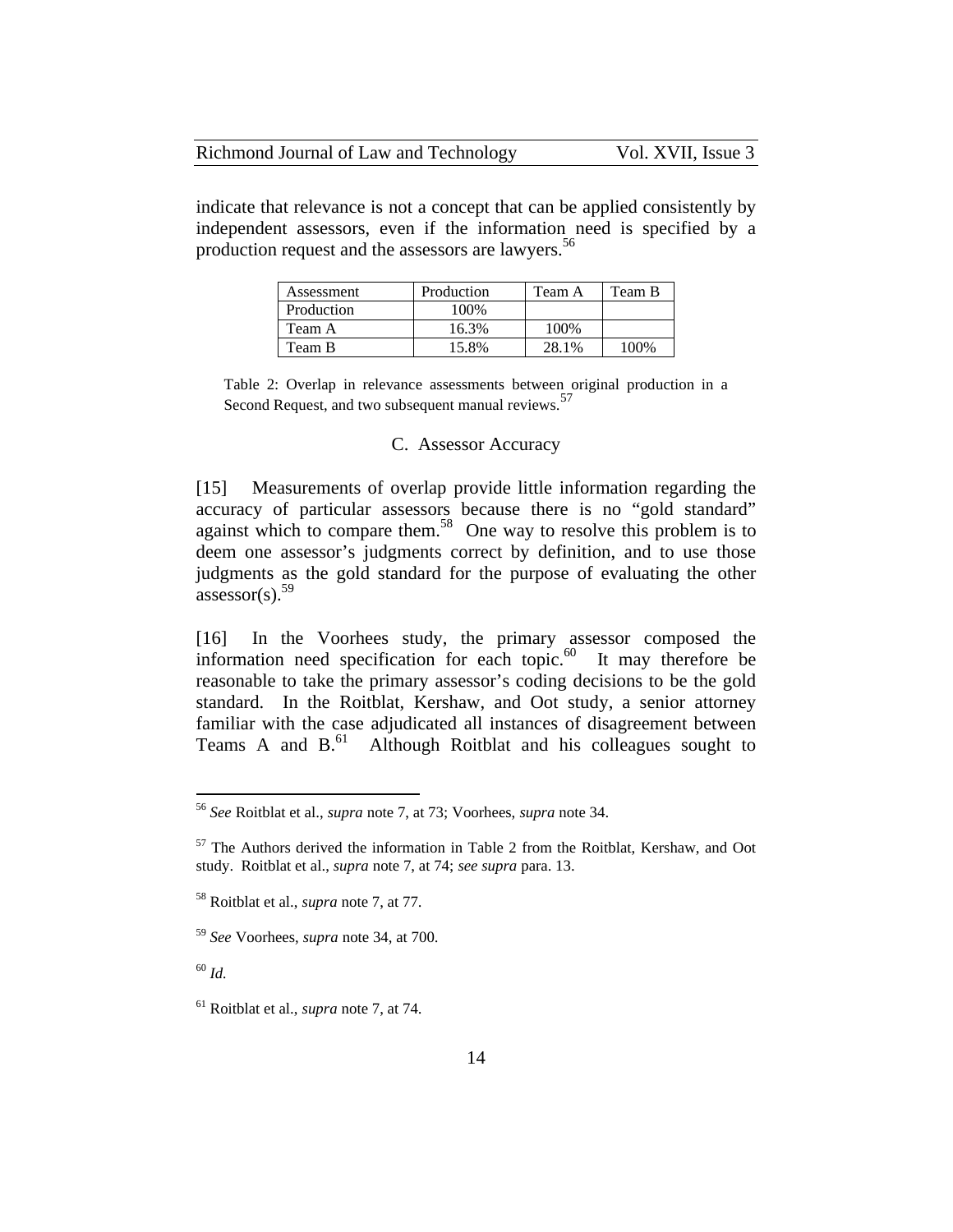measure agreement,  $62$  it may be reasonable to use their "adjudicated" results" as the gold standard. These adjudicated results deemed the senior attorney's opinion correct in cases where Teams A and B disagreed, and deemed the consensus correct in cases where Teams A and B agreed.<sup>63</sup> Assuming these gold standards, Table 3 shows the effectiveness of the various assessors in terms of recall, precision, and  $F_1$ .<sup>64</sup> Note that recall ranges from 52.8% to 83.6%, while precision ranges from 55.5% to 81.9%, and  $F_1$  ranges from 64.0% to 70.4%.<sup>65</sup> All in all, these results appear to be reasonable, but hardly perfect. Can technology-assisted review improve on them?

#### D. Technology-Assisted Review Accuracy

[17] In addition to the two manual review groups, Roitblat, Kershaw, and Oot had two service providers (Teams C and D) use technologyassisted review processes to classify each document in the dataset as

<sup>63</sup> *Id.* at 74.

 $\overline{a}$ 

The 1,487 documents on which Teams A and B disagreed were submitted to a senior Verizon litigator (P. Oot), who adjudicated between the two teams, again without knowledge of the specific decisions made about each document during the first review. This reviewer had knowledge of the specifics of the matter under review, but had not participated in the original review. This authoritative reviewer was charged with determining which of the two teams had made the correct decision.

*Id.* 

<sup>64</sup> *See infra* Table 3. Recall and precision for the secondary and tertiary assessors, using the primary assessor as the gold standard, are provided by Voorhees, *supra* note 34, at 701 tbl.2; recall and precision for Teams A and B, using the adjudicated results as the gold standard, were derived from Roitblat et al., *supra* note 7, at 74 tbl.1;  $F_1$  was calculated from recall and precision using the formula at *supra* note 30.

<sup>65</sup> *See infra* Table 3.

<sup>62</sup> *Id.* at 72 ("Formally, the present study is intended to examine the hypothesis: *The rate of agreement between two independent reviewers of the same documents will be equal to or less than the agreement between a computer-aided system and the original review*.").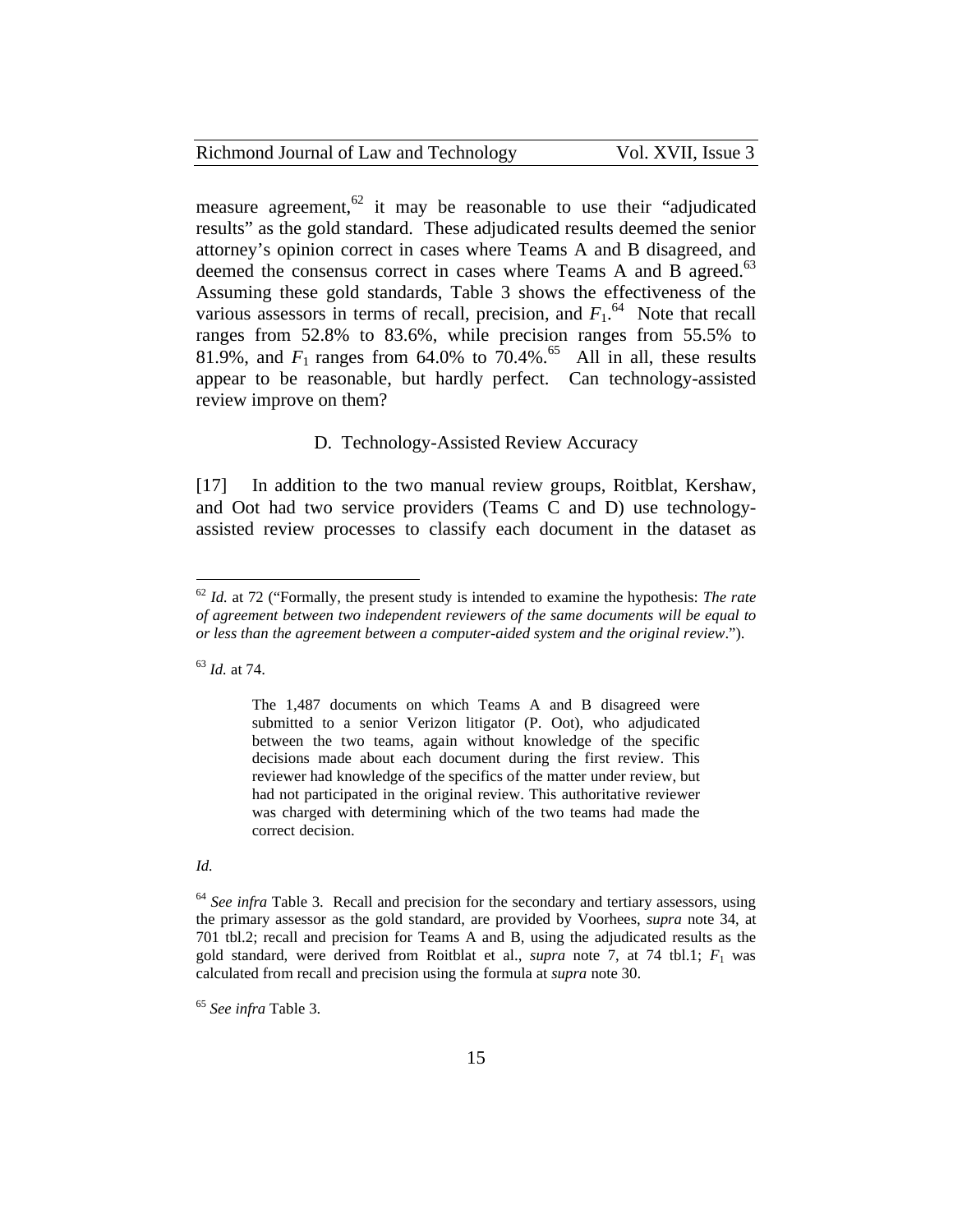| Richmond Journal of Law and Technology | Vol. XVII, Issue 3 |
|----------------------------------------|--------------------|
|----------------------------------------|--------------------|

relevant or not.<sup>66</sup> Unfortunately, the adjudicated results described in Part II.C. were made available to one of the two service providers, and therefore, cannot be used as a gold standard to evaluate the accuracy of the providers' efforts.<sup>67</sup>

| Study           | Review    | Recall | Precision | $F_{1}$ |
|-----------------|-----------|--------|-----------|---------|
| Voorhees        | Secondary | 52.8%  | 81.3%     | 64.0%   |
| Voorhees        | Tertiary  | 61.8%  | 81.9%     | 70.4%   |
| Roitblat et al. | Team A    | 77.1%  | 60.9%     | 68.0%   |
| Roitblat et al. | Team B    | 83.6%  | 55.5%     | 66.7%   |

Table 3: Recall, precision, and  $F_1$  of manual assessments in studies by Voorhees, and Roitblat et al. Voorhees evaluated secondary and tertiary assessors with respect to a primary assessor, who was deemed correct. The Authors computed recall, precision, and  $F_1$  from the results reported by Roitblat et al. for Teams A and B, using their adjudicated results as the gold standard.<sup>68</sup>

[18] Instead, Roitblat and his colleagues reported recall, precision, and  $F_1$  using, as an alternate gold standard, the set of documents originally produced to, and accepted by, the DOJ.<sup>69</sup> There is little reason to believe that this original production, and hence the alternate gold standard, was perfect.<sup>70</sup> The first two rows of Table 4 show the recall and precision of manual review Teams A and B when evaluated with respect to this

 $\overline{a}$ 

<sup>69</sup> Roitblat et al., *supra* note 7, at 74.

<sup>66</sup> Roitblat et al., *supra* note 7, at 74-75.

 $67$  *Id.* at 74 ("One of these systems based its classifications in part on the adjudicated results of Teams A and B, but without any knowledge of how those teams' decisions were related to the decisions made by [the] original review team. As a result, it is not reasonable to compare the classifications of these two systems to the classifications of the two re-review teams, but it is reasonable to compare them to the classifications of the original review.").

<sup>68</sup> Voorhees, *supra* note 34, at 701 tbl.2; Roitblat et al. *supra* note 7, at 74 tbl.1.

 $10<sup>70</sup>$  *Id.* at 76 ("The use of precision and recall implies the availability of a stable ground truth against which to compare the assessments. Given the known variability of human judgments, we do not believe that we have a solid enough foundation to claim that we know which documents are truly relevant and which are not.").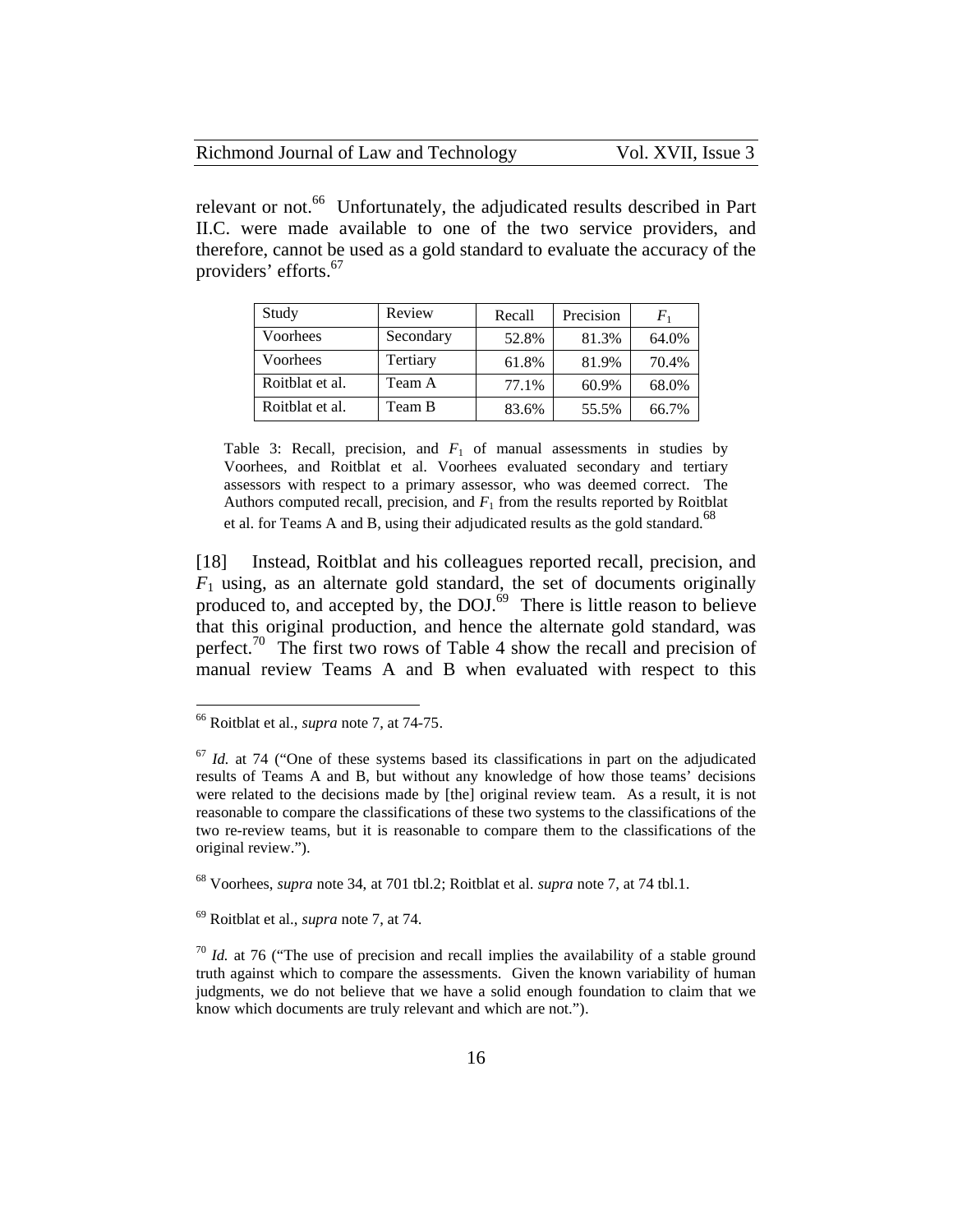| Richmond Journal of Law and Technology | Vol. |  |
|----------------------------------------|------|--|
|----------------------------------------|------|--|

Richmond Journal of Avisto 3.

alternate gold standard.<sup>71</sup> These results are much worse than those in Table  $3.^{72}$  Team A achieved 48.8% recall and 19.7% precision, while Team B achieved 52.9% recall and 18.3% precision.<sup>73</sup> The corresponding  $F_1$  scores were 28.1% and 27.2%, respectively – less than half of the  $F_1$ scores achieved with respect to the gold standard derived using the senior attorney's opinion. $^{74}$ 

[19] The recall and precision Roitblat, Kershaw, and Oot reported were computed using the original production as the gold standard, and are dramatically different from those shown in Table 3, which were computed using their adjudicated results as the gold standard.<sup>75</sup> Nevertheless, both sets of results appear to suggest the *relative* accuracy between Teams A and B: Team B has higher recall, while Team A has higher precision and higher  $F_1$ , regardless of which gold standard is applied.<sup>76</sup>

[20] The last two rows of Table 4 show the effectiveness of the technology-assisted reviews conducted by teams C and D, as reported by Roitblat, Kershaw, and Oot using the original production as the gold standard.77 The results suggest that technology-assisted review Teams C and D achieved about the same recall as manual review Teams A and B, and somewhat better precision and  $F_1$ .<sup>78</sup> However, due to the use of the alternate gold standard, the result is inconclusive.<sup>79</sup> Because the

<sup>71</sup> *See id.* at 76 tbl.2; *infra* Table 4.

<sup>72</sup> *Compare supra* Table 3, *with infra* Table 4.

<sup>73</sup> *See infra* Table 4; *see also* Roitblat et al., *supra* note 7, at 74-76.

<sup>74</sup> *Compare supra* Table 3, *with infra* Table 4.

<sup>75</sup> *Compare supra* Table 3, *with infra* Table 4. *See generally* Roitblat et al., *supra* note 7, at 76 tbl.2.

<sup>76</sup> *See supra* Table 3; *infra* Table 4; Roitblat et al., *supra* note 7, at 76 tbl.2.

<sup>77</sup> *See infra* Table 4; *see also* Roitblat et al., *supra* note 7, at 74-75.

<sup>78</sup> *See infra* Table 4.

<sup>79</sup> *See* Roitblat et al., *supra* note 7, at 76 ("The use of precision and recall implies the availability of a stable ground truth against which to compare the assessments. Given the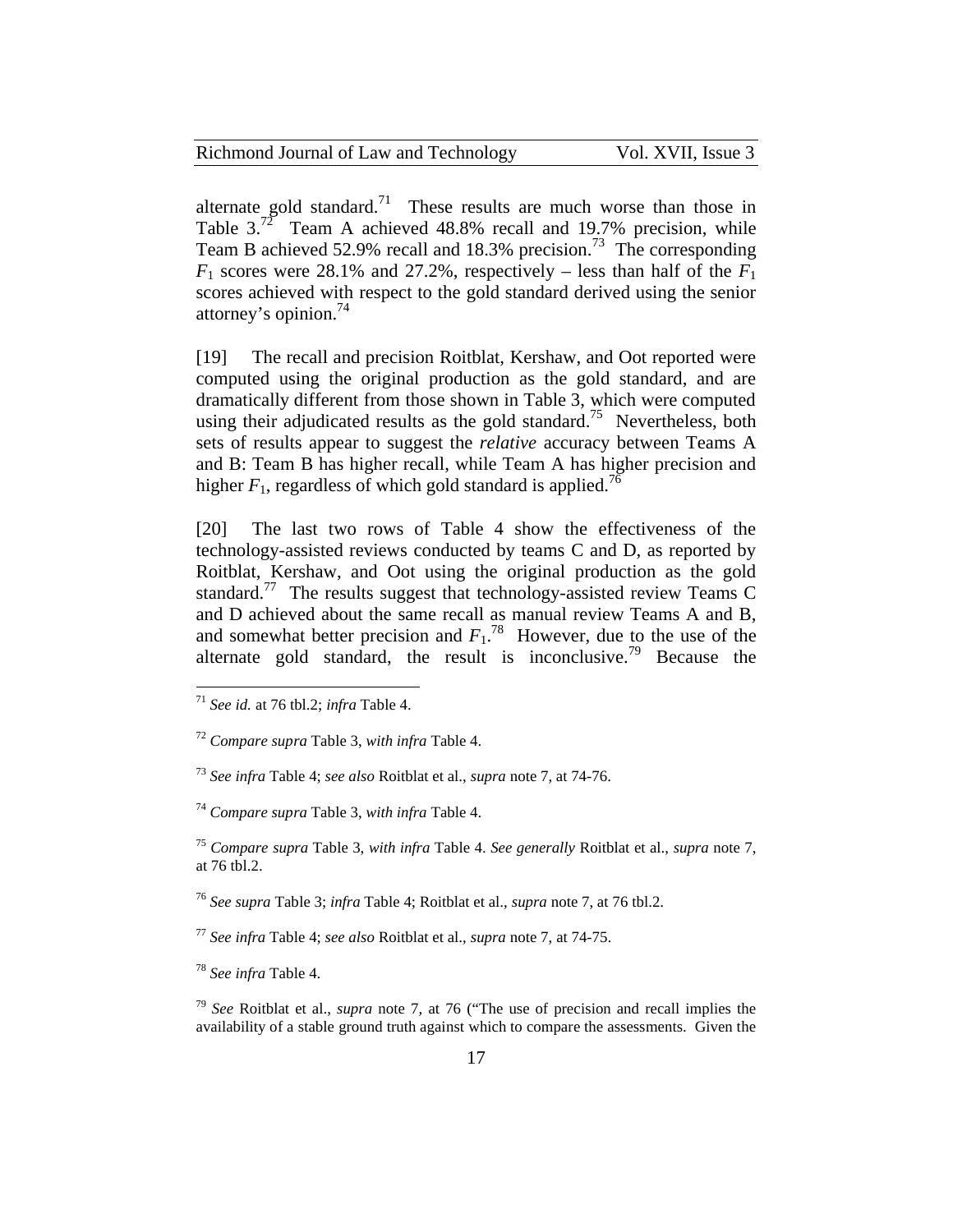| Richmond Journal of Law and Technology | Vol. XVII, Issue 3 |
|----------------------------------------|--------------------|
|----------------------------------------|--------------------|

improvement from using technology-assisted review, as reported by Roitblat and his colleagues, is small compared to the difference between the results observed using the two different gold standards, it is difficult to determine whether the improvement represents a real difference in effectiveness as compared to manual review.

| Study           | Review | Method      | Recall | Precision | $\mathit{F}_1$ |
|-----------------|--------|-------------|--------|-----------|----------------|
| Roitblat et al. | Team A | Manual      | 48.8%  | 19.7%     | 28.1%          |
| Roitblat et al. | Team B | Manual      | 52.9%  | 18.3%     | 27.2%          |
| Roitblat et al. | Team C | Tech. Asst. | 45.8%  | 27.1%     | 34.1%          |
| Roitblat et al. | Team D | Tech. Asst. | 52.7%  | 29.5%     | 37.8%          |

Table 4: Recall, precision, and  $F_1$  of manual and technology-assisted review teams, evaluated with respect to the original production to the DOJ. The first two rows of this table differ from the last two rows of Table 3 only in the gold standard used for evaluation.<sup>80</sup>

[21] In a heavily cited study by David C. Blair and M.E. Maron, skilled paralegal searchers were instructed to retrieve at least 75% of all documents relevant to 51 requests for information pertaining to a legal matter.<sup>81</sup> For each request, the searchers composed keyword searches using an interactive search system, retrieving and printing documents for further review.<sup>82</sup> This process was repeated until the searcher was satisfied that  $75\%$  of the relevant documents had been retrieved.<sup>83</sup> Although the searchers believed they had found 75% of the relevant documents, their average recall was only  $20.0\%$ .<sup>84</sup> Despite this low rate of

known variability of human judgments, we do not believe that we have a solid enough foundation to claim that we know which documents are truly relevant and which are not.").

<sup>80</sup> *Id.* at 73-76.

<sup>81</sup> *See* Blair & Maron, *supra* note 23, at 291.

<sup>82</sup> *Id.* 

 $\overline{a}$ 

<sup>83</sup> *Id.*

<sup>84</sup> *Id.* at 293; *see also* Maureen Dostert & Diane Kelly, *Users' Stopping Behaviors and Estimates of Recall*, *in* SIGIR '09 PROCEEDINGS OF THE 32ND ANNUAL INTERNATIONAL ACM SIGIR CONFERENCE ON RESEARCH AND DEVELOPMENT IN INFORMATION RETRIEVAL 820–21 (2009) (showing that most subjects in an interactive information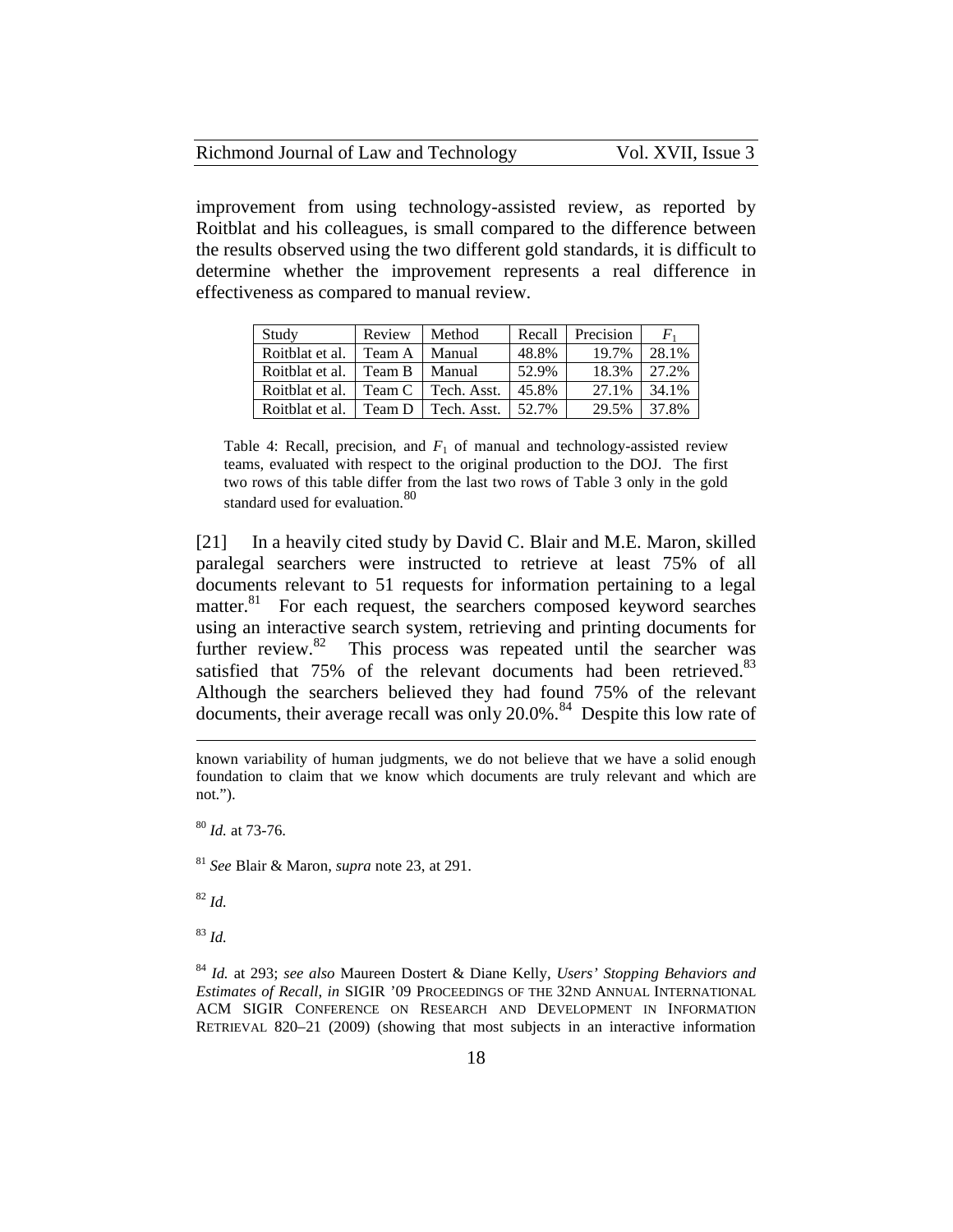| Richmond Journal of Law and Technology | Vol. XVII, Issue 3 |
|----------------------------------------|--------------------|
|----------------------------------------|--------------------|

recall, the searchers achieved a high average precision of 79.0%.<sup>85</sup> From the published data,<sup>86</sup> the Authors calculated the average  $F_1$  score to be 28.0% – remarkably similar to that observed by Roitblat and his colleagues for manual review.<sup>87</sup>

[22] Blair and Maron argue that the searchers would have been unable to achieve higher recall even if they had known there were many relevant documents that were not retrieved.<sup>88</sup> Researcher Gerald Salton disagrees.<sup>89</sup> He claims that it would have been possible for the searchers to achieve higher recall at the expense of lower precision, either by broadening their queries or by taking advantage of the relevance ranking capability of the search system. $^{90}$ 

[23] Overall, the literature offers little reason to believe that manual review is perfect. But is it as complete and accurate as possible, or can it be improved upon by technology-assisted approaches invented since Blair and Maron's study?

[24] As previously noted, recent results from TREC suggest that technology-assisted approaches may indeed be able to improve on manual review.<sup>91</sup> In the TREC 2008 Legal Track Interactive Task, H5, a San

retrieval experiment reported they had found about 51-60% of the relevant documents when, on average, recall was only 7%).

<sup>85</sup> *See* Blair & Maron, *supra* note 23, at 293.

<sup>86</sup> *Id*.

<sup>87</sup> *See* Roitblat et al., *supra* note 7 at 76.

<sup>88</sup> *See* Blair & Maron, *supra* note 23, at 295-96.

<sup>89</sup> *See* Gerard Salton, *Another Look at Automatic Text-Retrieval Systems*, 29:7 COMMC'NS ACM 648, 650 (1986).

<sup>90</sup> *Id.* at 648-49.

<sup>91</sup> *See generally* Hedin et al., *supra* note 9; Oard et al., *supra* note 9.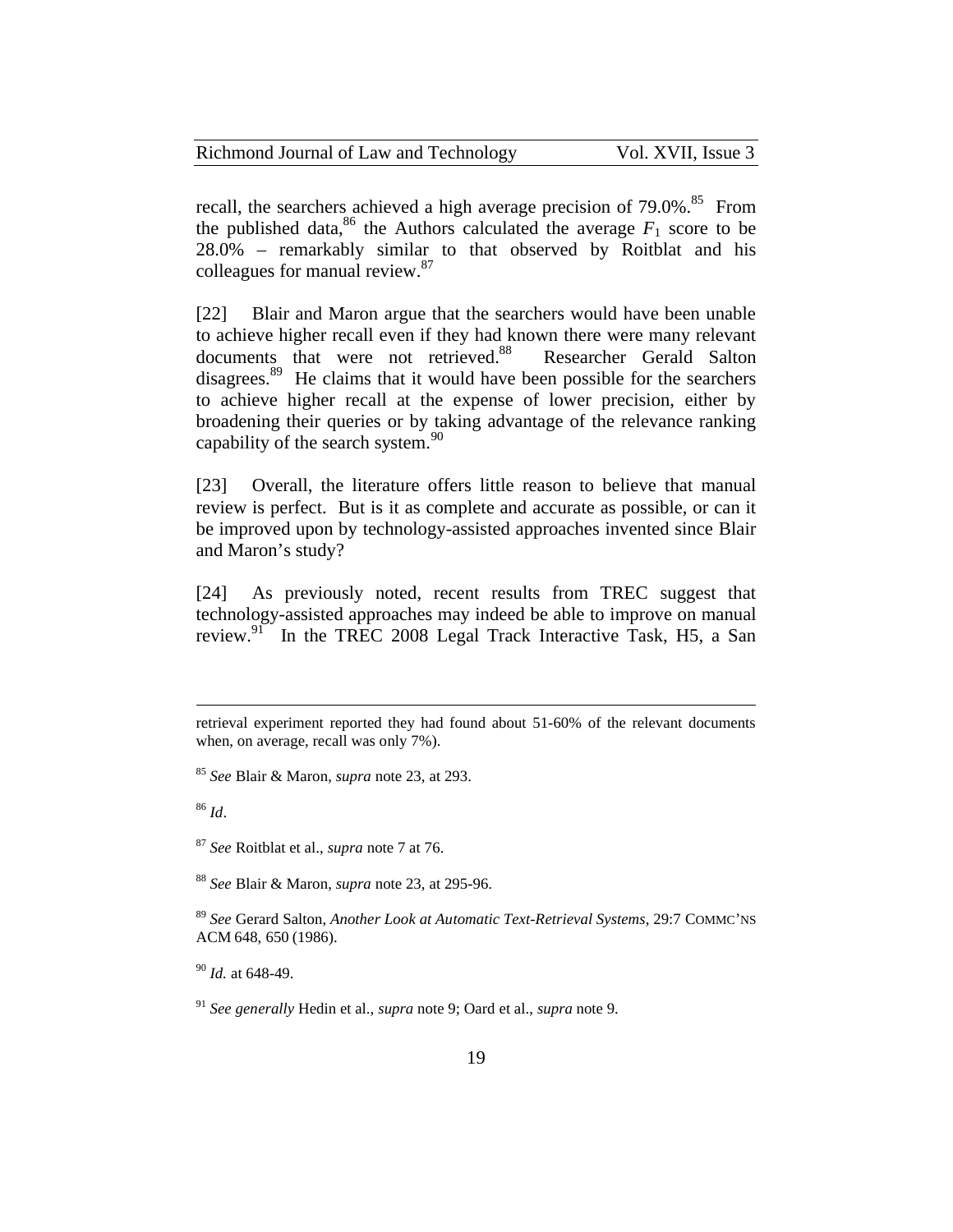| Richmond Journal of Law and Technology |  |  |  |  |
|----------------------------------------|--|--|--|--|
|----------------------------------------|--|--|--|--|

Francisco-based legal information retrieval firm,  $^{92}$  employed a usermodeling approach<sup>93</sup> to achieve recall, precision, and  $F_1$  of 62.4%, 81.0%, and 70.5%, respectively, in response to a mock request to produce documents from a 6,910,192-document collection released under the tobacco Master Settlement Agreement.<sup>94</sup> In the course of this effort, H5 examined only 7,992 documents<sup>95</sup> – roughly 860 times fewer than the 6,910,192 it would have been necessary to examine in an exhaustive manual review. Yet the results compare favorably with those previously reported for manual review or keyword search, exceeding what Voorhees characterizes as a "practical upper bound" on what may be achieved, given uncertainties in assessment. $^{96}$ 

<sup>92</sup> *See Contact Us,* H5, http://www.h5.com/about/contact.php (last visited Mar. 22, 2011); *Who We Are*, H5, http://www.h5.com/about/who we are.html (last visited Apr. 11, 2011).

<sup>93</sup> Christopher Hogan et al., *H5 at TREC 2008 Legal Interactive: User Modeling, Assessment & Measurement, in* NIST SPECIAL PUBLICATION: SP 500-277, THE SEVENTEENTH TEXT RETRIEVAL CONFERENCE (TREC 2008) PROCEEDINGS (2008), *available at* http://trec.nist.gov/pubs/trec17/papers/ h5.legal.rev.pdf (last visited Mar. 23, 2011).

<sup>94</sup> Oard et al., *supra* note 9, at 30 tbl.15; *see also Complex Document Image Processing (CDIP)*, ILL. INST. TECH., http://ir.iit.edu/projects/ CDIP.html (last visited Apr. 11, 2011); *Master Settlement Agreement*, NAT'L ASS'N ATTORNEYS GEN. (Nov. 1998), *available at*  http://www.naag.org/backpages/naag/tobacco/msa/msa-pdf/MSA%20with%20Sig%20 Pages%20and%20Exhibits.pdf; TREC 2008, *Complaint for Violation of the Federal Securities Laws, Mellon v. Echinoderm Cigarettes, Inc.,* (2008), *available at* http://treclegal.umiacs.umd.edu/topics/8I.pdf.

<sup>95</sup> Hogan et al., *supra* note 92, at 8.

<sup>96</sup> Voorhees, *supra* note 34, at 701.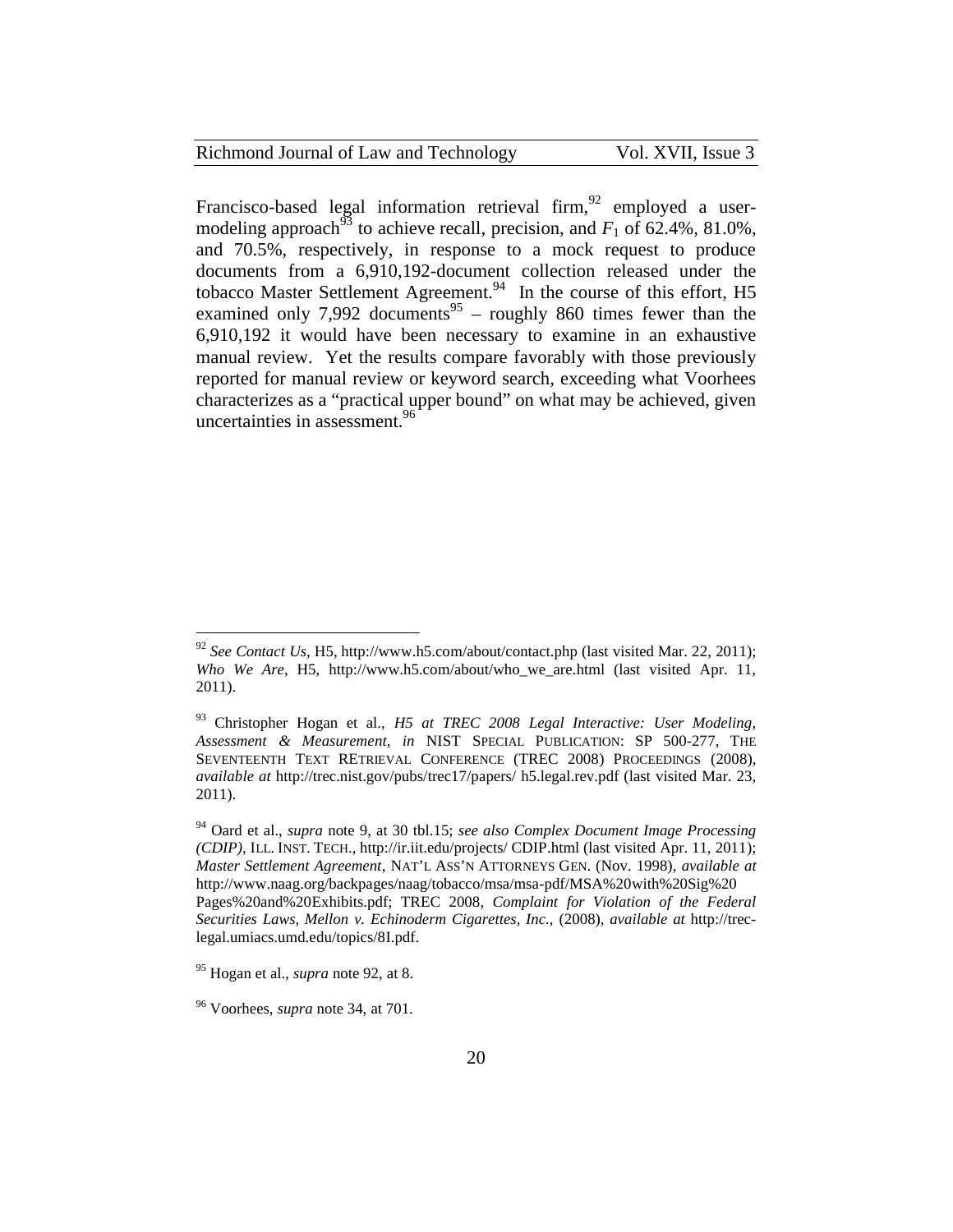| Topic | <b>Production Request</b>                                                                                                                                                                                                                                                                                                                                                                                                                                                                                                                                    |
|-------|--------------------------------------------------------------------------------------------------------------------------------------------------------------------------------------------------------------------------------------------------------------------------------------------------------------------------------------------------------------------------------------------------------------------------------------------------------------------------------------------------------------------------------------------------------------|
| 201   | All documents or communications that describe, discuss, refer to,<br>report on, or relate to the Company's engagement in structured<br>commodity transactions known as "prepay transactions."                                                                                                                                                                                                                                                                                                                                                                |
| 202   | All documents or communications that describe, discuss, refer to,<br>report on, or relate to the Company's engagement in transactions that<br>the Company characterized as compliant with FAS 140 (or its<br>predecessor FAS 125).                                                                                                                                                                                                                                                                                                                           |
| 203   | All documents or communications that describe, discuss, refer to,<br>report on, or relate to whether the Company had met, or could, would,<br>or might meet its financial forecasts, models, projections, or plans at<br>any time after January 1, 1999.                                                                                                                                                                                                                                                                                                     |
| 204   | All documents or communications that describe, discuss, refer to,<br>report on, or relate to any intentions, plans, efforts, or activities<br>involving the alteration, destruction, retention, lack of retention,<br>deletion, or shredding of documents or other evidence, whether in<br>hard-copy or electronic form.                                                                                                                                                                                                                                     |
| 205   | All documents or communications that describe, discuss, refer to,<br>report on, or relate to energy schedules and bids, including but not<br>limited to, estimates, forecasts, descriptions, characterizations,<br>analyses, evaluations, projections, plans, and reports on the volume(s)<br>or geographic location(s) of energy loads.                                                                                                                                                                                                                     |
| 206   | All documents or communications that describe, discuss, refer to,<br>report on, or relate to any discussion(s), communication(s), or<br>contact(s) with financial analyst(s), or with the firm(s) that employ<br>them, regarding (i) the Company's financial condition, (ii) analysts'<br>coverage of the Company and/or its financial condition, (iii) analysts'<br>rating of the Company's stock, or (iv) the impact of an analyst's<br>coverage of the Company on the business relationship between the<br>Company and the firm that employs the analyst. |
| 207   | All documents or communications that describe, discuss, refer to,<br>report on, or relate to fantasy football, gambling on football, and<br>related activities, including but not limited to, football teams, football<br>players, football games, football statistics, and football performance.                                                                                                                                                                                                                                                            |

Table 5: Mock production requests ("topics") composed for the TREC 2009 Legal Track Interactive Task.<sup>97</sup>

<sup>97</sup> TREC 2009, *Complaint, Grumby v. Volteron Corp.,* 14 (2009) *available at* http://*treclegal.umiacs.umd.edu/LT09\_Complaint \_J\_final.pdf*; *see also* Hedin et al., *supra* note 9, at 5-6.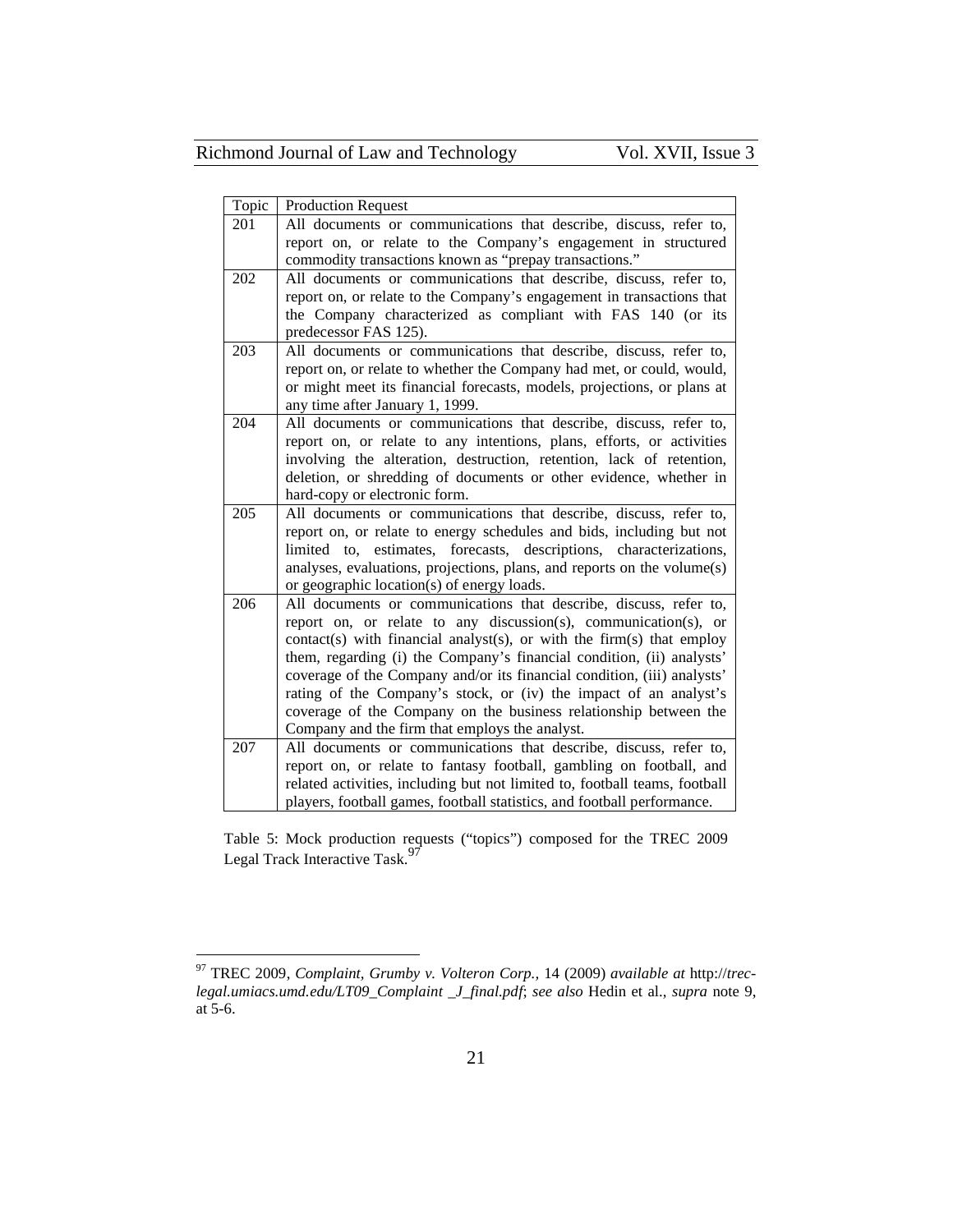[25] One of the Authors was inspired to try to reproduce these results at TREC 2009 using an entirely different approach: statistical active learning, originally developed for e-mail spam filtering.<sup>98</sup> At the same time, H5 reprised its approach for TREC 2009.<sup>99</sup> The TREC 2009 Legal Track Interactive Task used the same design as TREC 2008, but employed a different complaint $100$  and seven new mock requests to produce documents (see Table 5) from a new collection of 836,165 e-mail messages and attachments captured from Enron at the time of its collapse.<sup>101</sup> Each participating team was permitted to request as many topics as they wished, however, due to resource constraints, the most topics that any team was assigned was four of the seven.<sup>102</sup>

<sup>98</sup> *See generally* Gordon V. Cormack & Mona Mojdeh, *Machine Learning for Information Retrieval: TREC 2009 Web, Relevance Feedback and Legal Tracks*, *in* NIST SPECIAL PUBLICATION: SP 500-278, THE EIGHTEENTH TEXT RETRIEVAL CONFERENCE (TREC 2009) PROCEEDINGS (2009), *available at* http://trec.nist.gov/pubs/ trec18/papers/uwaterloo-cormack.WEB.RF.LEGAL.pdf.

<sup>99</sup> Hedin et al., *supra* note 9, at 6.

<sup>100</sup> *See generally* TREC 2009, *Complaint, supra* note 97.

<sup>101</sup> Hedin et al., *supra* note 9, at 4; *see Information Released in Enron Investigation*, FED. ENERGY REG. COMM'N, http://www.ferc.gov/industries/electric/indus-act/wec/enron/ info-release.asp (last visited Apr. 11, 2011) [hereinafter FERC]; E-mail from Bruce Hedin to Gordon V. Cormack (Aug. 31, 2009 20:33 EDT) (on file with authors) ("I have attached full list of the 836,165 document-level IDs . . . ."). The collection is available at *Practice Topic and Assessments for TREC 2010 Legal Learning Task*, U. WATERLOO, http://plg1.uwaterloo.ca/~gvcormac/treclegal09/ (follow "The TREC 2009 dataset") (last visited Apr. 18, 2011).

<sup>&</sup>lt;sup>102</sup> Hedin et al., *supra* note 9, at 7; E-mail from Bruce Hedin to Gordon V. Cormack & Maura R. Grossman (Mar. 24, 2011 02:46 EDT) (on file with authors).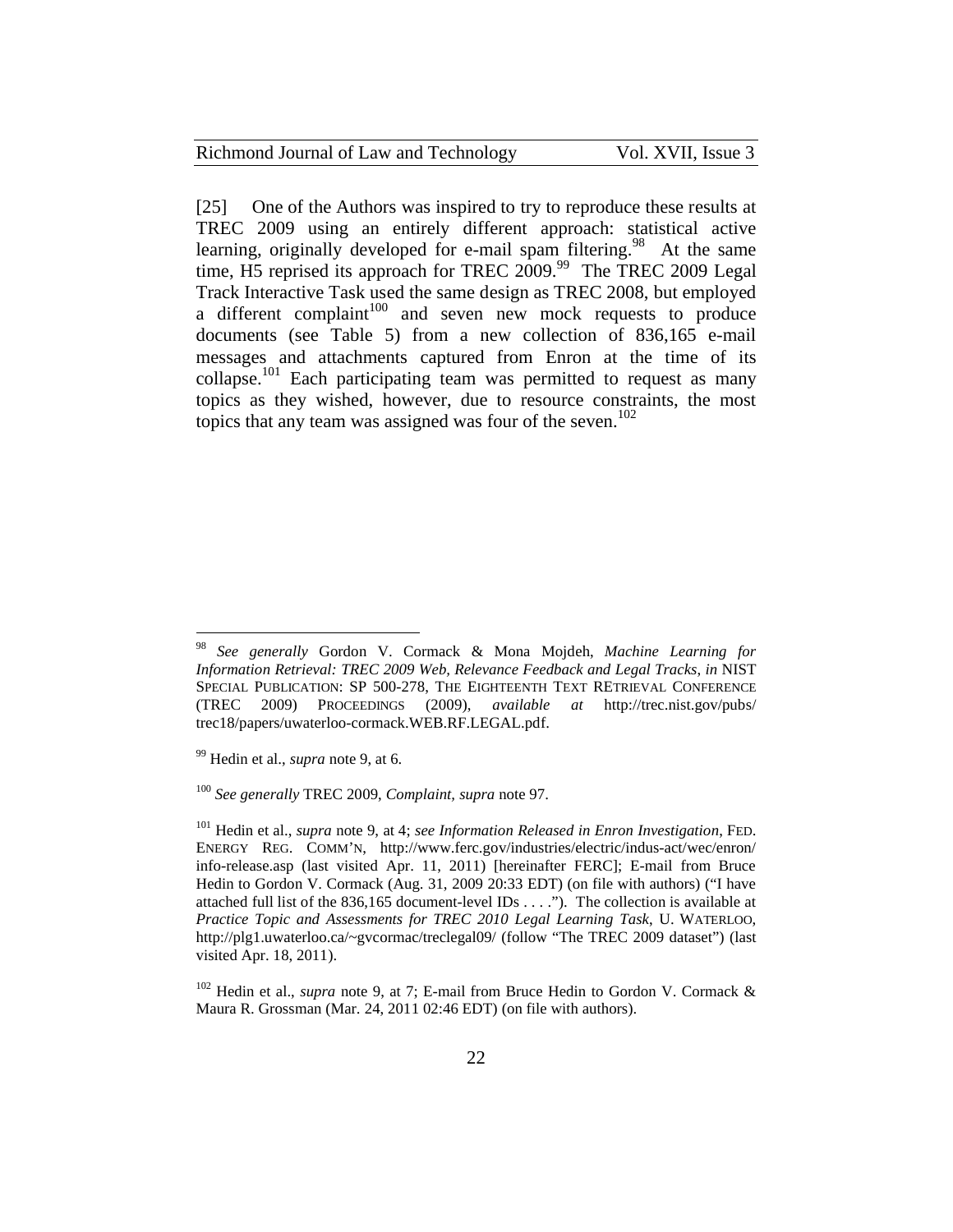| Team           | Topic    | Reviewed | Produced | Recall | Precision | $F_1$ |
|----------------|----------|----------|----------|--------|-----------|-------|
| Waterloo       | 201      | 6,145    | 2,154    | 77.8%  | 91.2%     | 84.0% |
| Waterloo       | 202      | 12,646   | 8,746    | 67.3%  | 88.4%     | 76.4% |
| Waterloo       | 203      | 4,369    | 2.719    | 86.5%  | 69.2%     | 76.9% |
| H <sub>5</sub> | 204      | 20,000   | 2.994    | 76.2%  | 84.4%     | 80.1% |
| Waterloo       | 207      | 34,446   | 23,252   | 76.1%  | 90.7%     | 82.8% |
|                | Average: | 15,521   | 7,973    | 76.7%  | 84.7%     | 80.0% |

Table 6: Effectiveness of H5 and Waterloo submissions to the TREC 2009 Legal Track Interactive Task.<sup>103</sup>

[26] Together, H5 and Waterloo produced documents for five distinct TREC 2009 topics;<sup>104</sup> the results of their efforts are summarized in Table 6. The five efforts employed technology-assisted processes, with the number of manually reviewed documents for each topic ranging from 4,369 to 34,446<sup>105</sup> (or 0.5% to 4.1% of the collection). That is, the total human effort for the technology-assisted processes – measured by the number of documents reviewed – was between 0.5% and 4.1% of that which would have been necessary for an exhaustive manual review of all 836,165 documents in the collection.<sup>106</sup> The number of documents produced for each topic ranged from 2,154 to  $23,252^{107}$  (or 0.3% to 2.8%) of the collection; about half the number of documents reviewed). Over the five efforts, the average recall and precision were 76.7% and 84.7%,

<sup>103</sup> *See infra*, para. 25.

<sup>104</sup> *See* Hedin et al., *supra* note 9, at 7.

<sup>105</sup> Cormack & Mojdeh, *supra* note 98, at 6 tbl.2 (showing that Waterloo reviewed between 4,369 documents (for Topic 203) and 34,446 documents (for Topic 207); *see* Email from Dan Brassil to Maura R. Grossman (Dec. 17, 2010 15:21 EST) (on file with authors) ("[H5] sampled and reviewed 20,000 documents").

<sup>106</sup> *See* sources cited *supra* note 101.

<sup>&</sup>lt;sup>107</sup> NIST Special Publication 500-277: The Seventeenth Text REtrieval Conference Proceedings (TREC 2008) http://trec.nist.gov/pubs/trec17/t17\_proceedings.html Appendix: Per Topic Scores: TREC 2009 Legal Track, Interactive Task, 3 tbl.4, 4 tbl.8, 5 tbl.12, 6 tbl.16, 9 tbl.26 http://trec.nist.gov/pubs/trec18/appendices/ app09int2.pdf.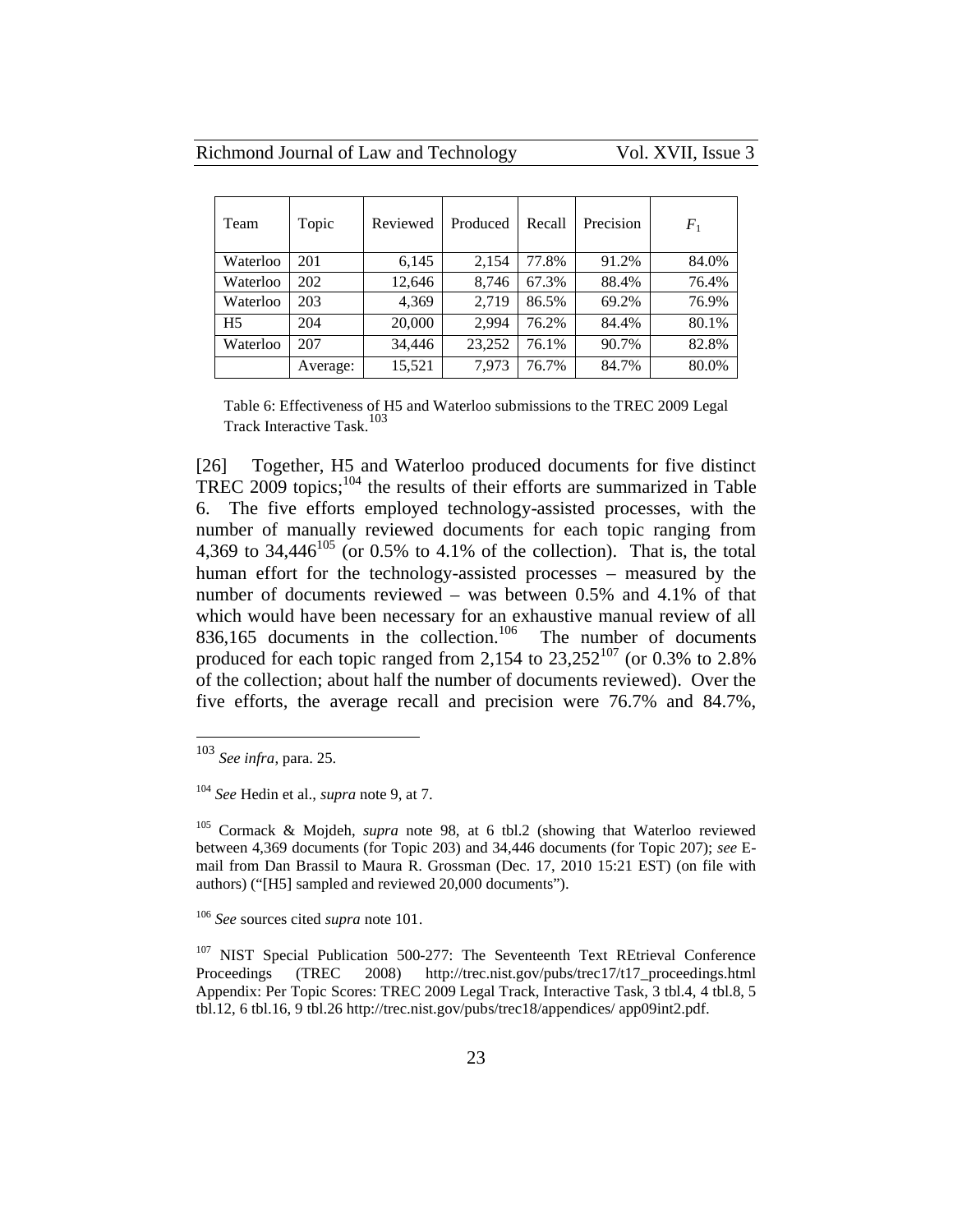| Richmond Journal of Law and Technology | Vol. XVII, Issue 3 |
|----------------------------------------|--------------------|
|----------------------------------------|--------------------|

respectively; no recall was lower than 67.3%, and no precision was lower than  $69.2\%$ ,  $^{108}$  placing all five efforts above what Voorhees characterized as a "practical upper bound" on what may be achieved, given uncertainties in assessment. $10\overline{9}$ 

[27] Although it appears that the TREC results are better than those previously reported in the literature, either for manual or technologyassisted review, they do not include any direct comparison between manual and technology-assisted review.<sup>110</sup> To draw any firm conclusion that one is superior to the other, one must compare manual and technology-assisted review efforts using the same information needs, the same dataset, and the same evaluation standard.<sup>111</sup> The Roitblat, Kershaw, and Oot study is the only peer-reviewed study known to the Authors suggesting that technology-assisted review *may be* superior to manual review – if only in terms of precision, and only by a small amount – based on a common information need, a common dataset, and a common gold standard, albeit one of questionable accuracy.<sup>112</sup>

[28] This Article shows conclusively that the H5 and Waterloo efforts *are* superior to manual reviews conducted contemporaneously by TREC assessors, using the same topics, the same datasets, and the same gold standard. The manual reviews considered for this Article were the "First-Pass Assessments" undertaken at the request of the TREC coordinators for

<sup>108</sup> *See* Hedin et al, *supra* note 9, at 17.

<sup>109</sup> Voorhees, *supra* note 34, at 701.

<sup>110</sup> *See e.g.*, Oard et al., *supra* note 9, at 1-2.

<sup>111</sup> *See* Voorhees, *supra* note 35, at 356 ("The [Cranfield] experimental design called for the same set of documents and same set of information needs to be used for each [search method], and for the use of both precision and recall to evaluate the effectiveness of the search.").

<sup>112</sup> *See* Roitblat et al., *supra* note 7, at 76 ("The use of precision and recall implies the availability of a stable ground truth against which to compare the assessments. Given the known variability of human judgments, we do not believe that we have a solid enough foundation to claim that we know which documents are truly relevant and which are not.").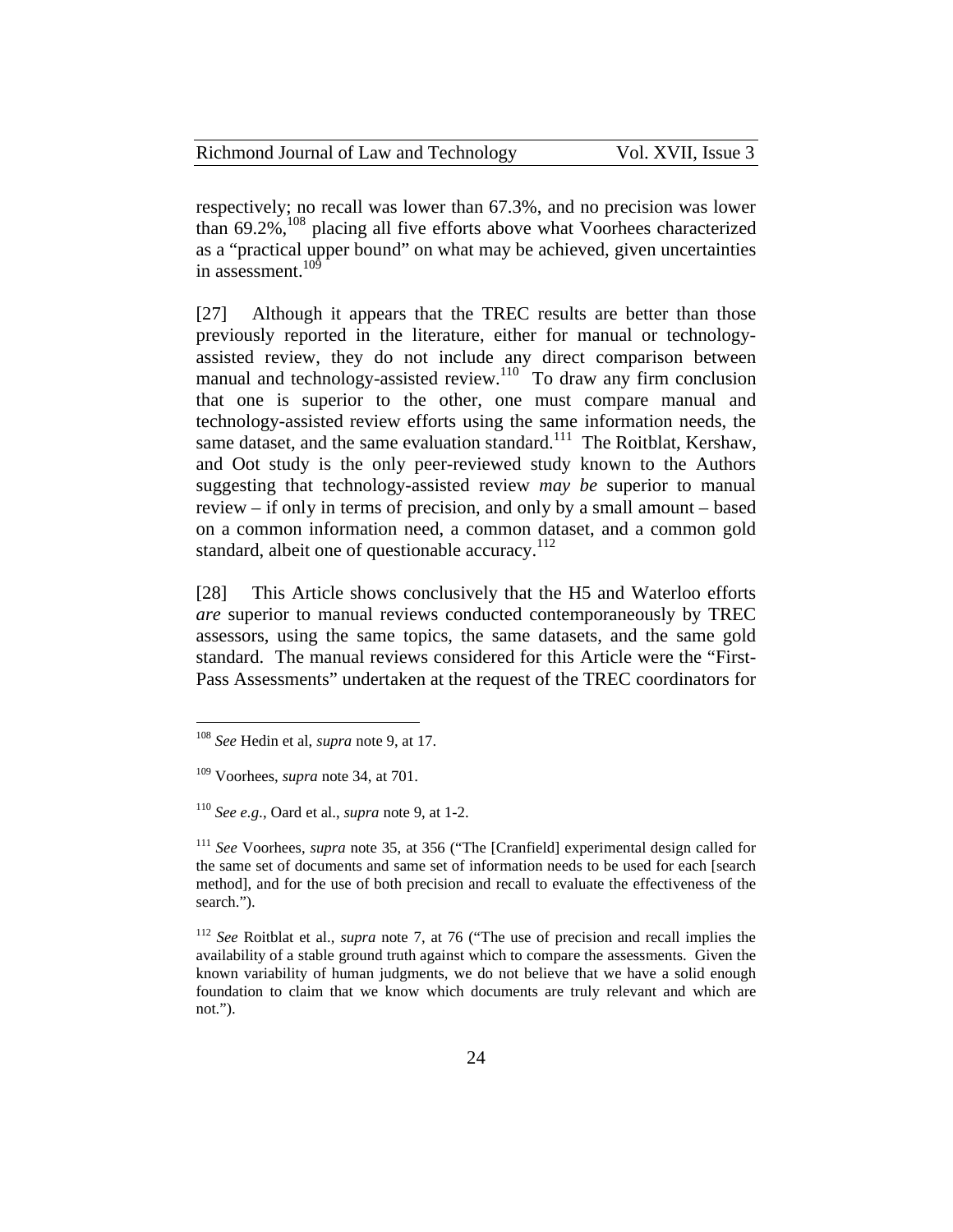| Richmond Journal of Law and Technology | Vol. XVII, Issue 3 |
|----------------------------------------|--------------------|
|----------------------------------------|--------------------|

the purpose of evaluating the participating teams' submissions.<sup>113</sup> In comparing the manual and technology-assisted reviews, the Authors used exactly the same adjudicated gold standard as TREC.<sup>114</sup>

III. TREC Legal Track Interactive Task

[29] TREC is an annual event hosted by NIST, with the following objectives:

- to encourage research in information retrieval based on large test collections;
- to increase communication among industry, academia, and government by creating an open forum for the exchange of research ideas;
- to speed the transfer of technology from research labs into commercial products by demonstrating substantial improvements in retrieval methodologies on real-world problems; and
- to increase the availability of appropriate evaluation techniques for use by industry and academia, including development of new evaluation techniques more applicable to current systems.<sup>115</sup>

Since its inception in 2006,  $^{116}$  the TREC Legal Track has had the goal "to" develop search technology that meets the needs of lawyers to engage in effective discovery in digital document collections."<sup>117</sup>

<sup>113</sup> Hedin et al., *supra* note 9, at 3 (describing the "First-Pass Assessment" process).

<sup>114</sup> *See id*. at 3-4.

<sup>115</sup> Text REtrieval Conference (TREC), *Overview*, NAT'L INST. STANDARDS & TECH., http://trec.nist.gov/overview.html (last updated Aug. 10, 2010).

<sup>116</sup> *See* Jason R. Baron, *The TREC Legal Track: Origins and Reflections on the First Year*, 8 SEDONA CONF. J. 251, 253 (2007); *see also* Jason R. Baron et al., *TREC-2006 Legal Track Overview*, *in* NIST SPECIAL PUBLICATION: SP 500-272, THE FIFTEENTH TEXT RETRIEVAL CONFERENCE (TREC 2006) PROCEEDINGS 1-2 (2006), *available at*  http://trec.nist.gov/pubs/trec15/papers/LEGAL06.OVERVIEW.pdf.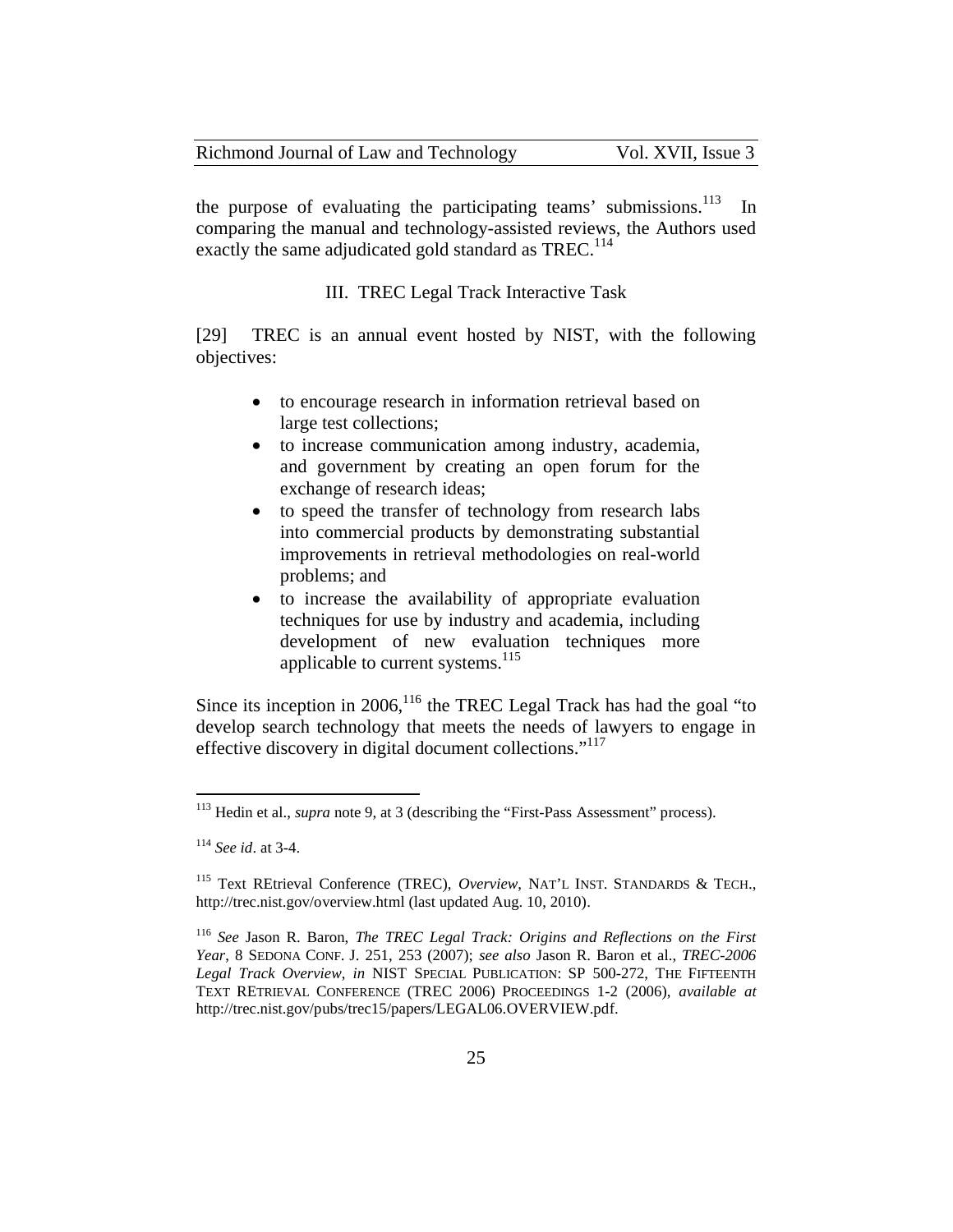| Richmond Journal of Law and Technology | Vol. XVII, Issue 3 |
|----------------------------------------|--------------------|
|----------------------------------------|--------------------|

[30] Within the TREC Legal Track, the Interactive Task simulates the process of review of a large population of documents for responsiveness to one or more discovery requests in a civil litigation.<sup>118</sup> In 2008, the first year of the Interactive Task, $119$  the population of documents used was the "Illinois Institute of Technology Complex Document Information Processing Test Collection, version 1.0" ("IIT CDIP"), $^{120}$  consisting of about seven million documents that were released in connection with various lawsuits filed against certain U.S. tobacco companies and affiliated research institutes.<sup>121</sup> A mock complaint and three associated requests for production (or topics) were composed for the purposes of the Interactive Task.<sup>122</sup> Participating teams were required to produce the responsive documents for one or more of the three requests.<sup>123</sup>

[31] The population of documents used for TREC 2009 consisted of e-mail messages and attachments that Enron produced in response to requests by FERC.<sup>124</sup> A mock complaint and seven associated requests for production were composed for the purposes of TREC 2009.<sup>125</sup> Participating teams requested as many topics as they desired to undertake, but time and cost constraints limited the number of topics that any team was assigned to a maximum of four.<sup>126</sup>

<sup>119</sup> *See id.* at 2.

 $\overline{a}$ 

<sup>120</sup> *Id.* at 3; *see Complex Document Image Processing (CDIP)*, *supra* note 94.

<sup>121</sup> *See* Oard et al., *supra* note 9, at 3; *Complex Document Image Processing (CDIP)*, *supra* note 93.

<sup>122</sup> *See* Oard et al., *supra* note 9 at 3, 24.

<sup>123</sup> *Id.* at 24.

<sup>124</sup> *See* Hedin et al., *supra* note 9, at 4; *see also* FERC, *supra* note 101.

<sup>126</sup> *See id.* at 7 tbl.1.

<sup>117</sup> Text Retrieval Conference (TREC), *TREC Tracks*, NAT'L INST. STANDARDS & TECH., http://trec.nist.gov/tracks.html (last updated Feb. 24, 2011).

<sup>118</sup> *See* Oard et al., *supra* note 9, at 20.

<sup>125</sup> *See* Hedin et al., *supra* note 9, at 5-6.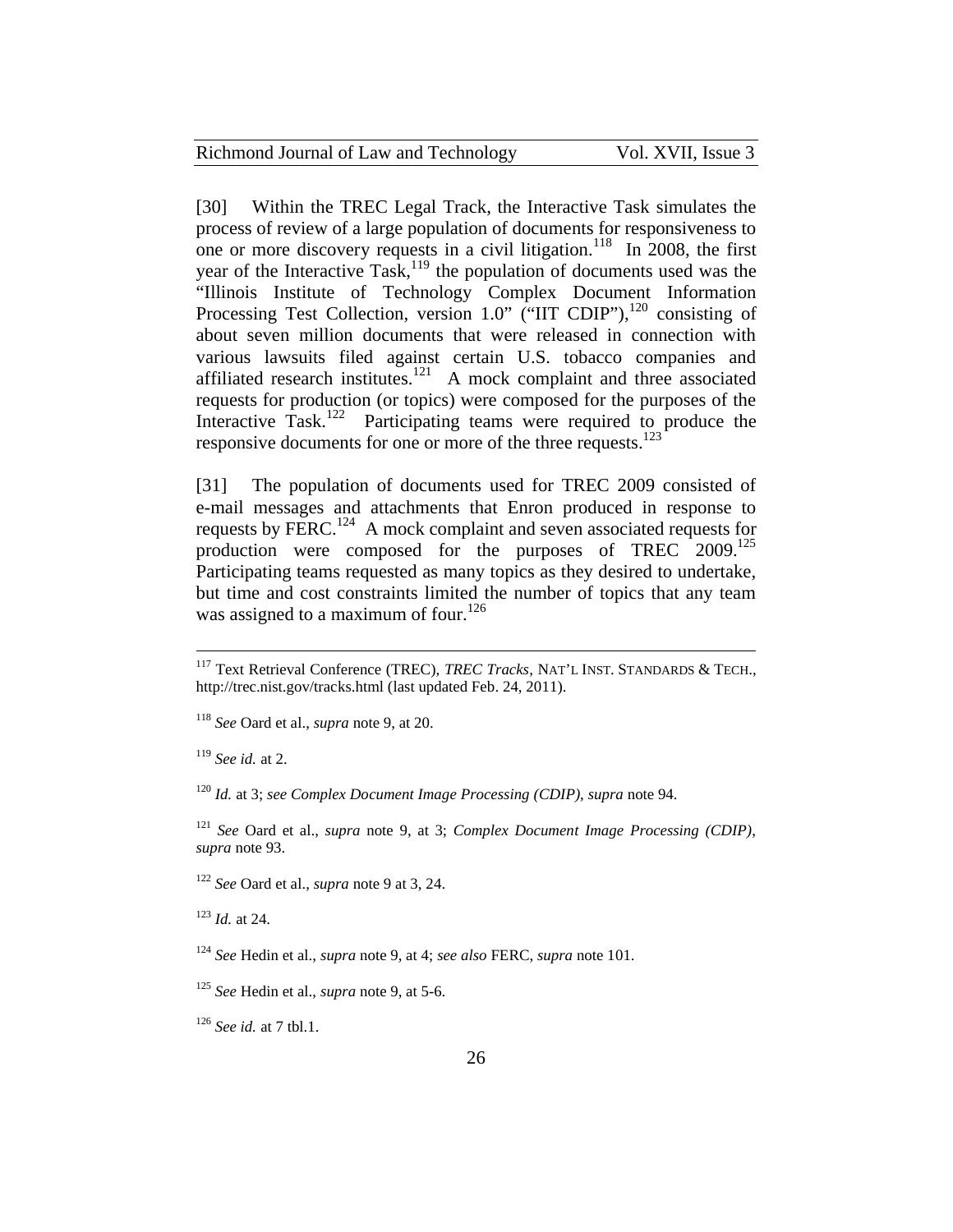| Vol. XVII, Issue 3<br>Richmond Journal of Law and Technology |  |  |
|--------------------------------------------------------------|--|--|
|--------------------------------------------------------------|--|--|

[32] Aside from the document collections, the mock complaints, and the production requests, the conduct of the 2008 and 2009 Interactive Tasks was identical.<sup>127</sup> Participating teams were given the document collection, the complaint, and the production requests several weeks before production was due.<sup>128</sup> Teams were allowed to use any combination of technology and human input; the exact combination differed from team to team.<sup>129</sup> However, the size of the document population, along with time and cost constraints, rendered it infeasible for any team to conduct an exhaustive review of every document.<sup>130</sup> To the Authors' knowledge, no team examined more than a small percentage of the document population; H5 and Waterloo, in particular, used various combinations of computer search, knowledge engineering, machine learning, and sampling to select documents for manual review.<sup>[31]</sup>

[33] To aid the teams in their efforts, as well as to render an authoritative interpretation of responsiveness (or relevance, within the context of TREC), a volunteer *Topic Authority* ("TA") – a senior attorney familiar with the subject matter – was assigned for each topic.<sup>132</sup> The TA played three critical roles:

 to consult with the participating teams to clarify the notion of relevance, in a manner chosen by the teams;

 $\overline{a}$ <sup>127</sup> *See id.* at 1-2.

<sup>128</sup> *See* Text Retrieval Conference (TREC), *TREC-2008 Legal Track Interactive Task: Guidelines*, 8, 17 (2008), trec-legal.umiacs.umd.edu/2008InteractiveGuidelines.pdf [hereinafter *TREC-2008 Guidelines*]; *see also* E-mail from Dan Brassil to Maura R. Grossman, *supra* note 105.

<sup>129</sup> *TREC-2008 Guidelines*, *supra* note 128, at 4, 7; *see also* E-mail from Bruce Hedin to Gordon V. Cormack (Apr. 07, 2011 00:56 EDT) (confirming that teams were permitted to use any combination of technology and human input).

<sup>130</sup> *See TREC-2008 Legal Track Interactive Task: Guidelines, supra* note 128, at 8.

<sup>131</sup> *See* Hogan et al., *supra* note 9, at 5; Cormack & Mojdeh, *supra* note 98, at 6.

<sup>132</sup> *See* Hedin et al., *supra* note 9, at 2.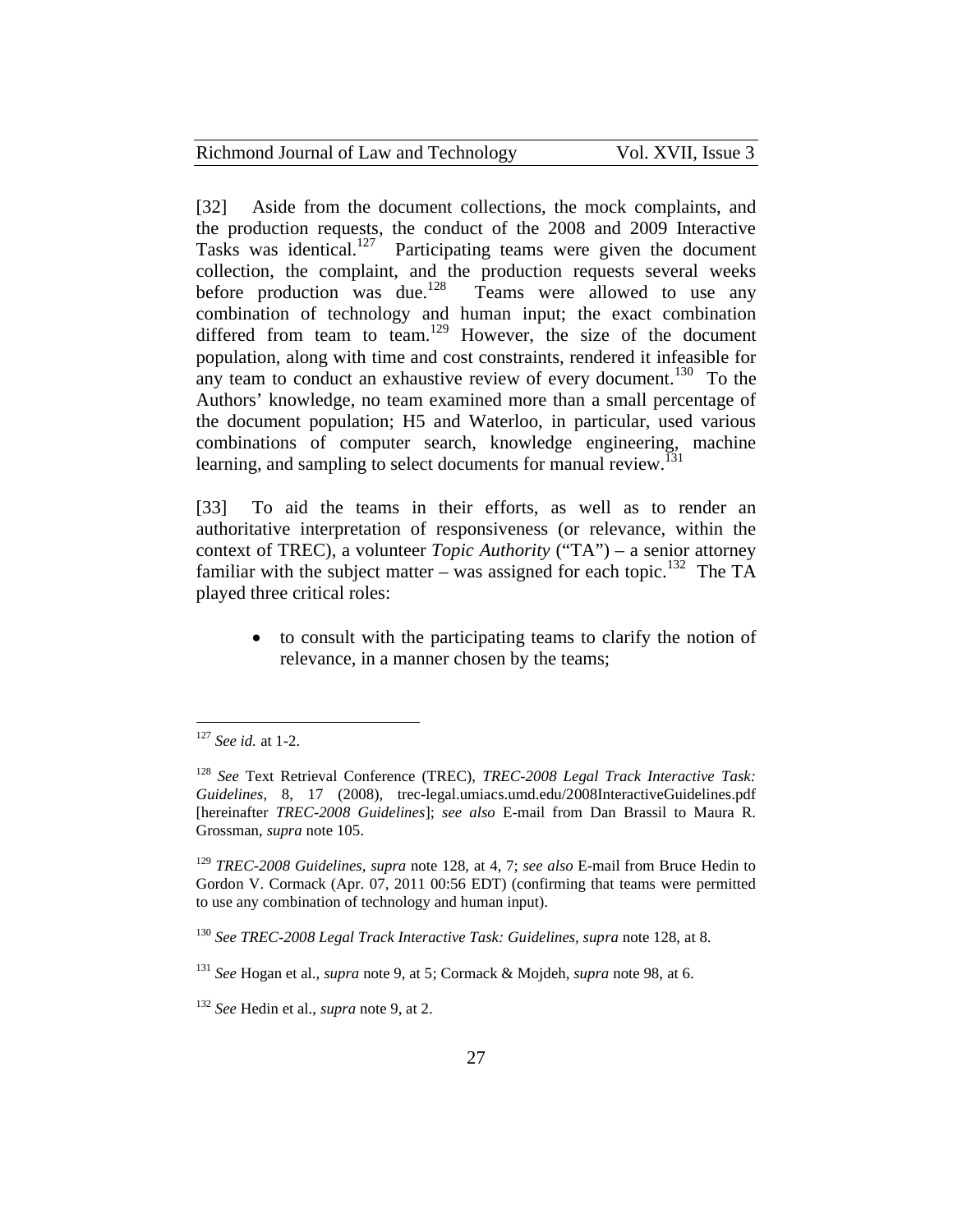- to prepare a set of written guidelines used by the human reviewers to evaluate, after the fact, the relevance of documents produced by the teams; and
- to act as a final arbiter of relevance in the adjudication process.<sup>133</sup>

[34] The TREC coordinators evaluated the various participant efforts using estimates of recall, precision, and  $F_1$  based on a two-pass human assessment process.134 In the first pass, human reviewers assessed a stratified sample of about 7,000 documents for relevance.<sup>135</sup> For some topics (Topics 201, 202, 205, and 206), the reviewers were primarily volunteer law students supervised by the TREC coordinators; for others (Topics 203, 204, and 207), the reviewers were lawyers employed and supervised by professional document-review companies, who volunteered their services. $136$ 

[35] The TREC coordinators released the first-pass assessments to participating teams, which were invited to appeal relevance determinations with which they disagreed.<sup>137</sup> For each topic, the TA adjudicated the appeals, and the TA's opinion was deemed to be correct and final.<sup>138</sup> The gold standard of relevance for the documents in each sample was therefore:

 The same as the first-pass assessment, for any document that participants did not appeal; or

<sup>137</sup> *Id.* at 3.

<sup>138</sup> *Id.*

<sup>133</sup> *Id.* at 2-3; *see* Oard et al., *supra* note 9, at 20.

<sup>134</sup> Hedin et al., *supra* note 9, at 3-4.

<sup>135</sup> *See id.* at 12-14.

 $^{136}$  *Id.* at 8.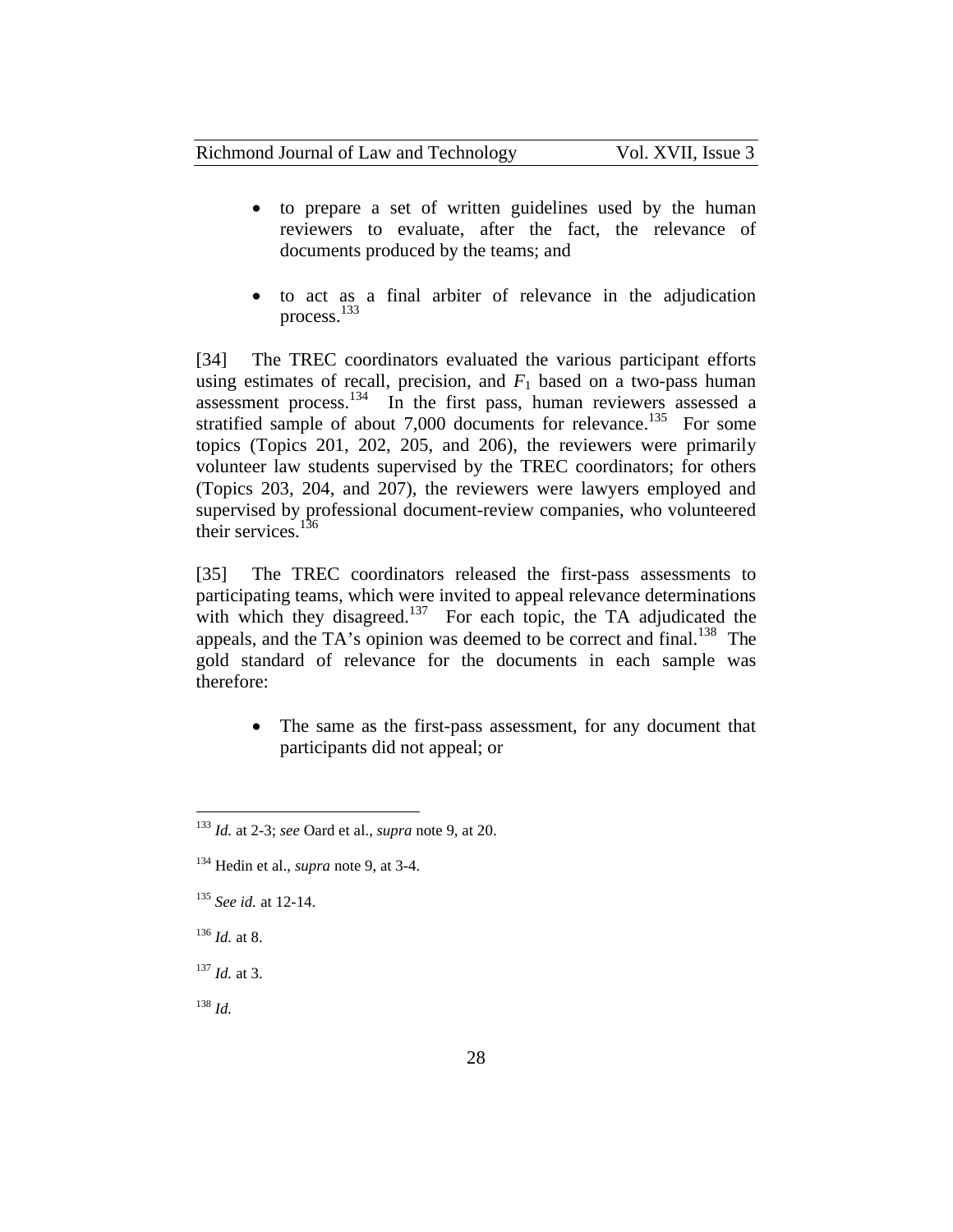The TA's opinion, for any document that participants did appeal.

The TREC coordinators used statistical inference to estimate recall, precision, and  $F_1$  for the results each participating team produced.<sup>139</sup>

[36] Assuming participants diligently appealed the first-pass assessments with which they disagreed, it is reasonable to conclude that TREC's two-pass assessment process yields a reasonably accurate gold standard. Moreover, that same gold standard is suitable to evaluate not only the participants' submissions, but also the first-pass assessments of the human reviewers. $140$ 

[37] Parts III.A and III.B briefly describe the processes employed by the two participants whose results this Article compares to manual review. Notably, the methods the two participants used differ substantially from those typically described in the industry as "clustering" or "concept search. $\cdot$ <sup>141</sup>

#### A. H5 Participation

[38] At TREC 2009, H5 completed one topic  $(Topic 204).$ <sup>142</sup> According to Dan Brassil of H5, the H5 process involves three steps: (i) "definition of relevance," (ii) "partly-automated design of deterministic queries," and (iii) "measurement of precision and recall."<sup>143</sup> "Once relevance is defined, the two remaining processes of (1) sampling and query design and (2) measurement of precision and recall are conducted

<sup>139</sup> *Id.* at 3, 11-16.

<sup>140</sup> *See* Hedin et al., *supra* note 9, at 13 (describing the construction of the gold standard).

<sup>141</sup> *Sedona Search Commentary*, *supra* note 1, at 202-03.

<sup>142</sup> Hedin et al., *supra* note 9, at 6-7.

<sup>143</sup> E-mail from Dan Brassil to Maura R. Grossman, *supra* note 105.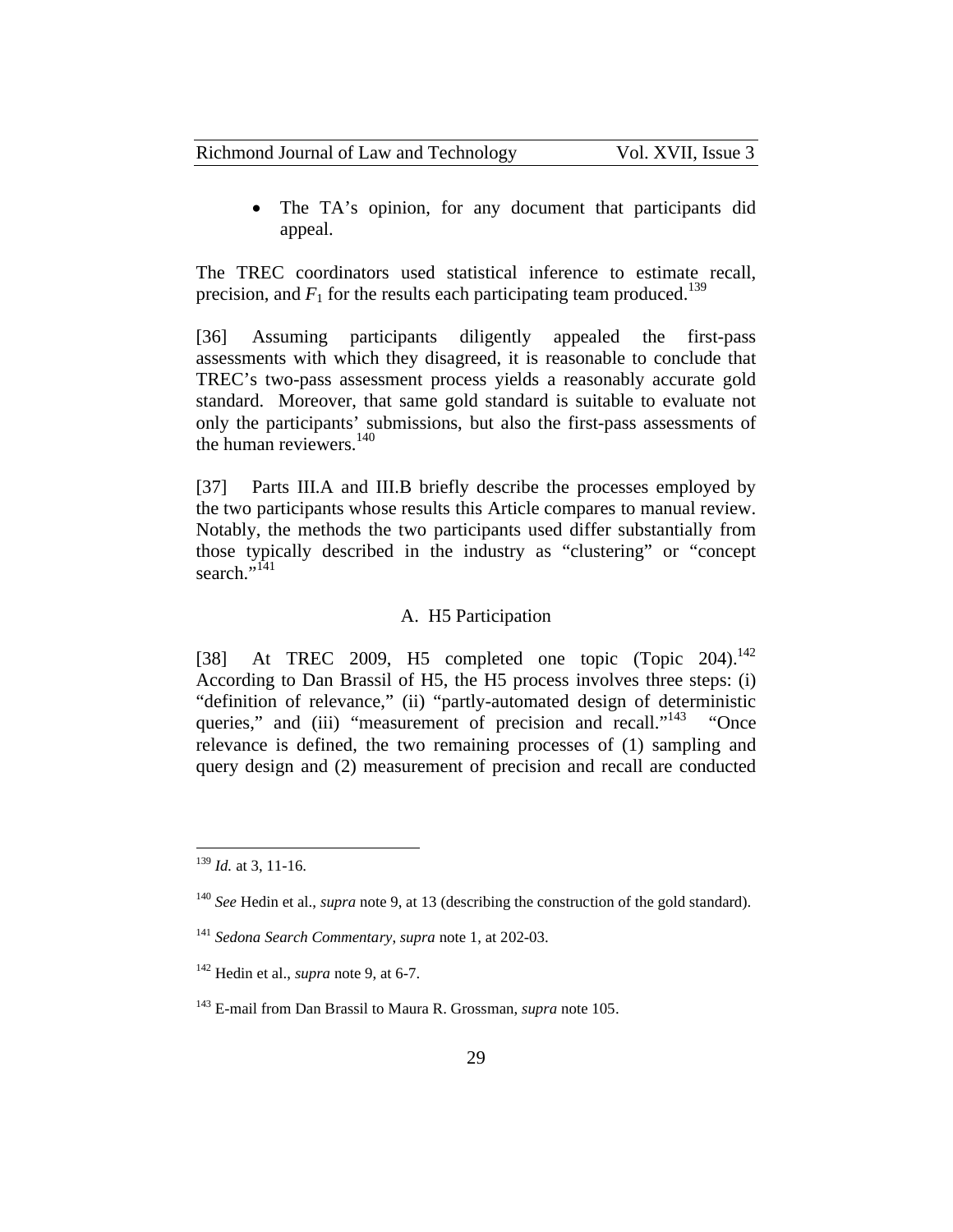iteratively – 'allowing for query refinement and correction' – until the clients' accuracy requirements are met."<sup>144</sup>

[39] H5 describes how its approach differs from other information retrieval methods as follows:

It utilizes an iterative issue-focusing and datafocusing methodology that defines relevancy in detail; most alternative processes provide a reductionist view of relevance (e.g.: a traditional coding manual), or assume that different individuals share a common understanding of relevance.

[H5's approach] is deterministic: each document is assessed against the relevance criteria and a relevant / not relevant determination is made. . . .

[The approach] is built on precision: whereas many alternative approaches start with a small number [of] keywords intended to be broad so as to capture a lot of relevant data (with the consequence of many false positives), H5's approach is focused on developing in an automated or semi-automated fashion large numbers of deterministic queries that are very precise: each string may capture just a few documents, but nearly all documents so captured will be relevant; and all the strings together will capture most relevant documents in the collection.<sup>145</sup>

In the course of its TREC 2009 effort, H5 sampled and reviewed a total of 20,000 documents.<sup>146</sup> H5 declined to quantify the number of person-hours

<sup>146</sup> *Id*.

 $\overline{a}$ <sup>144</sup> *Id.*

<sup>145</sup> *Id.* (citing Dan Brassil et al., *The Centrality of User Modeling to High Recall with High Precision Search*, *in* 2009 IEEE Int'l Conf. on Systems, Man, and Cybernetics, 91, 91-96.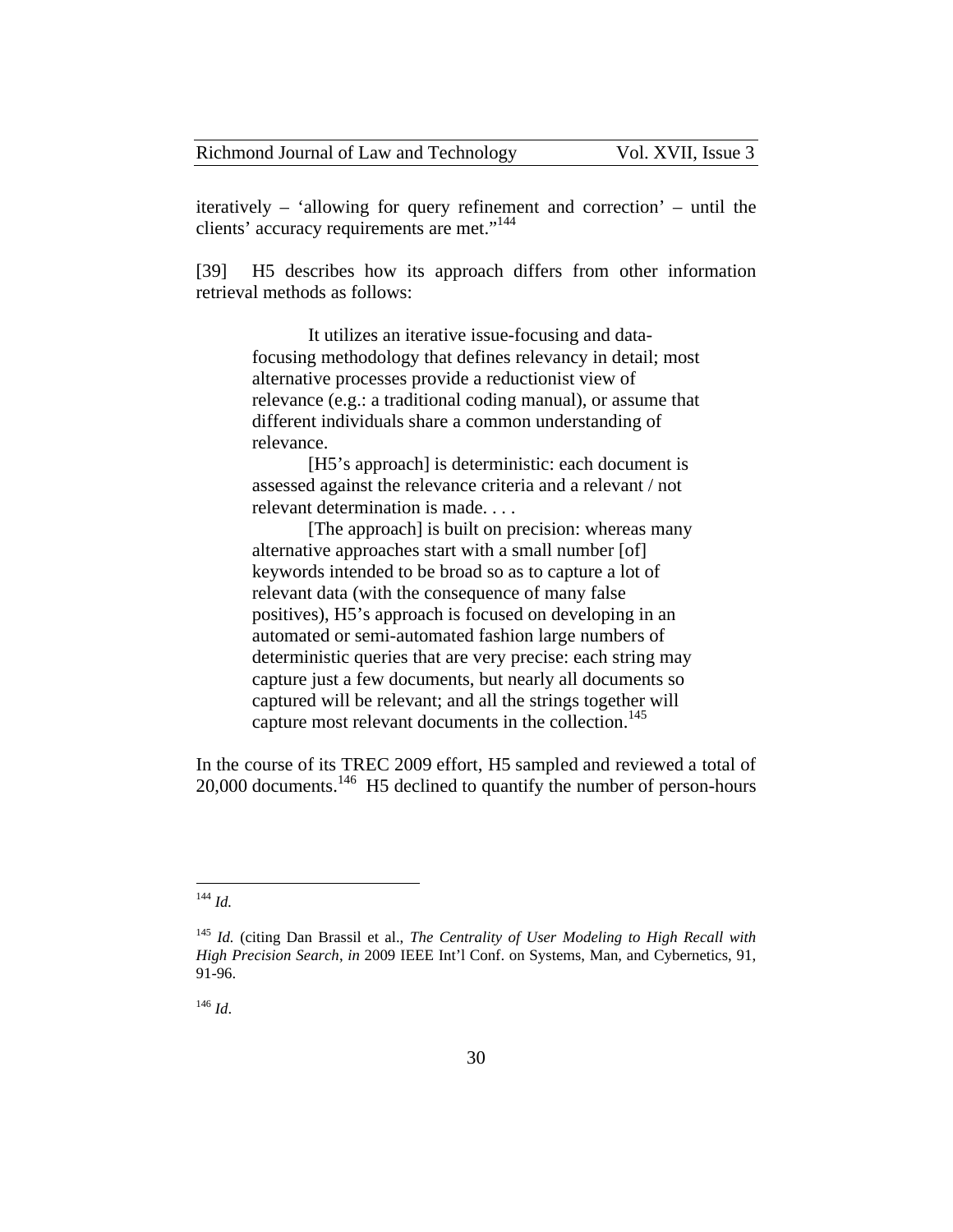| Richmond Journal of Law and Technology | Vol. XVII, Issue 3 |
|----------------------------------------|--------------------|
|----------------------------------------|--------------------|

it expended during the seven to eight week time period between the assignment of the topic and the final submission date.<sup>147</sup>

#### B. Waterloo Participation

[40] The University of Waterloo ("Waterloo") completed four topics (Topics 201, 202, 203, and 207). $148$  Waterloo's approach consisted of three phases: (i) "interactive search and judging," (ii) "active learning," and  $(iii)$  recall estimation.<sup>149</sup> The interactive search and judging phase "used essentially the same tools and approach [Waterloo] used in TREC  $6.^{150}$  Waterloo coupled the Wumpus search engine<sup>151</sup> to a custom web interface that provided document excerpts and permitted assessments to be coded with a single mouse click.<sup>152</sup> Over the four topics, roughly 12,500 documents were retrieved and reviewed, at an average rate of about 3 documents per minute (about 22 seconds per document; 76 hours in

<sup>149</sup> *Id.* at 1-3.

<sup>&</sup>lt;sup>147</sup> *Id.*; E-mail from Dan Brassil to Maura R. Grossman (Feb. 16, 2011 15:58 EST) (on file with authors).

<sup>148</sup> Cormack & Mojdeh, *supra* 98, at 2.

<sup>150</sup> *Id.* at 2. *See generally*, Gordon V. Cormack et al., *Efficient Construction of Large Test Collections*, *in* SIGIR '98 PROCEEDINGS OF THE 21ST ANNUAL INTERNATIONAL ACM SIGIR CONFERENCE ON RESEARCH AND DEVELOPMENT IN INFORMATION RETRIEVAL 282, 284 (1998).

<sup>151</sup> *Welcome to the Wumpus Search Engine!*, WUMPUS, http://www.wumpussearch.org/ (last visited Apr. 11, 2011).

<sup>152</sup> *See* Cormack & Mojdeh, *supra* note 98, at 3 & fig.2; *see also infra* Figure 1."We used the Wumpus search engine and a custom html interface that showed hits-in-context and radio buttons for adjudication . . . . Available for reference were links to the full text of the document and to the full email message containing the document, including attachments in their native format." Cormack & Mojdeh, *supra* note 98, at 3.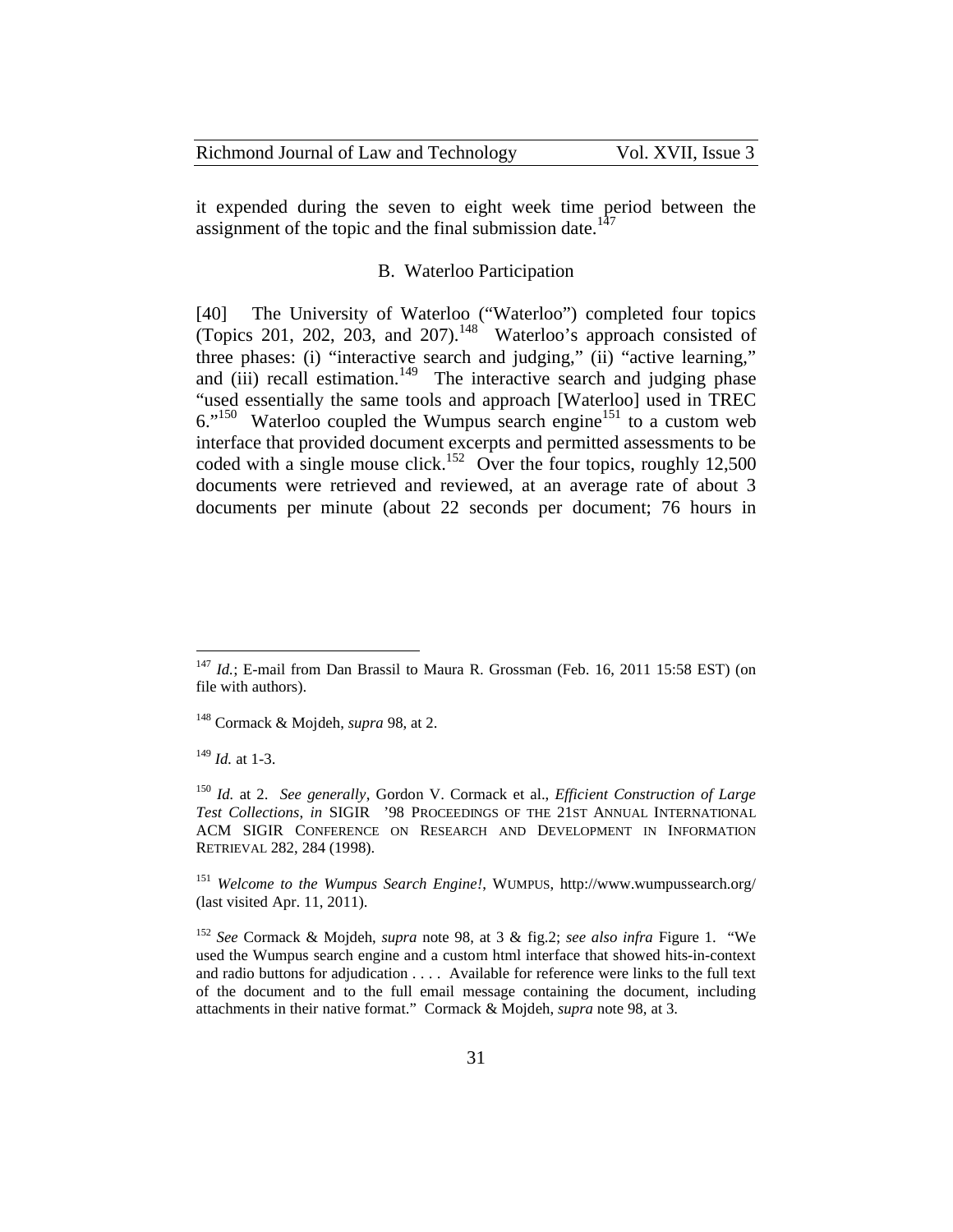| Richmond Journal of Law and Technology | Vol. XVII, Issue 3 |
|----------------------------------------|--------------------|
|----------------------------------------|--------------------|

total).153 Waterloo used the resulting assessments to train an on-line active learning system, previously developed for spam filtering.<sup>154</sup>

[41] The active learning system "yields an estimate of the [probability] that each document is relevant."<sup>155</sup> Waterloo developed an "efficient user interface to review documents selected by this relevance score" (see Figure 2).<sup>156</sup> "The primary approach was to examine unjudged documents in decreasing order of score, skipping previously adjudicated documents." $157$  The process displayed each document as text and, using a single keystroke, coded each document as relevant or not relevant.<sup>158</sup> Among the four topics, "[a]bout 50,000 documents were reviewed, at an average rate of 20 documents per minute (3 seconds per document)" or 42 hours in total.<sup>159</sup> "From time to time, [Waterloo] revisited the interactive search and judging system, to augment or correct the relevance assessments as new information came to light."<sup>160</sup>

 $\overline{a}$ 

<sup>157</sup> *Id*.

<sup>158</sup> *Id.*

<sup>160</sup> *Id.*

<sup>&</sup>lt;sup>153</sup> E-mail from Gordon V. Cormack to K. Krasnow Waterman (Feb. 24, 2010 08:25 EST) (on file with authors) (indicating that 12,508 documents were reviewed at a rate of 22 seconds per document, *i.e.,* 76.44 hours in total).

<sup>154</sup> Cormack & Mojdeh, *supra* note 98, at 3.

<sup>155</sup> *Id.* at 3.

<sup>156</sup> *Id.*

<sup>159</sup> Cormack & Mojdeh*, supra* note 98*,* at 3.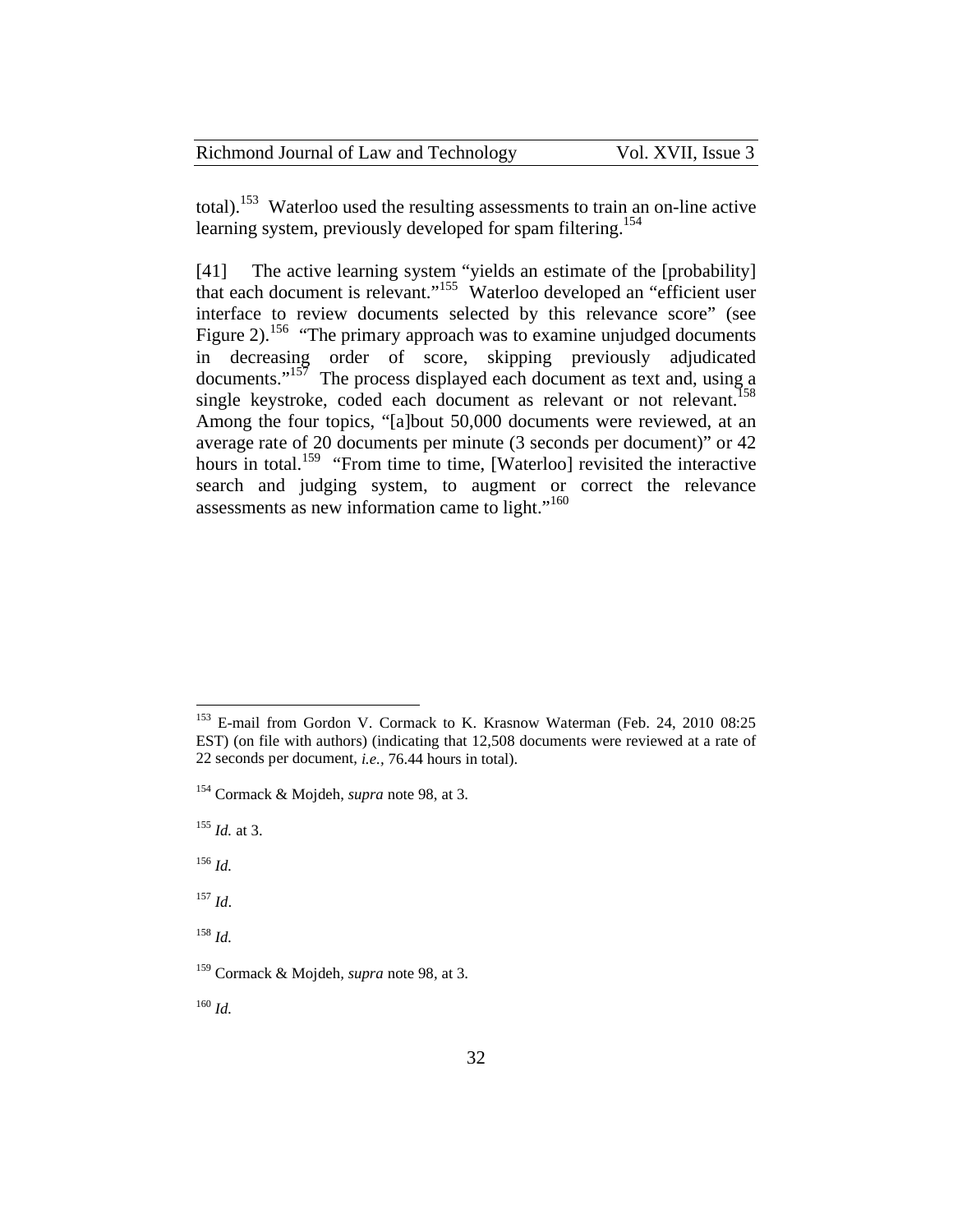| MultiText TREC Server - Mozilla Firefox                                                                                                                                                           | $      -$ |  |  |
|---------------------------------------------------------------------------------------------------------------------------------------------------------------------------------------------------|-----------|--|--|
| File Edit View History Bookmarks Tools Help                                                                                                                                                       |           |  |  |
| <b>MultiText TREC Server</b><br>et e                                                                                                                                                              |           |  |  |
| <b>Waterloo TREC Legal Search</b>                                                                                                                                                                 | ۸<br>L    |  |  |
| ◎ 201-Prepay   ◎ 202-FAS140   ◎ 203-Forecast<br>207-Football<br>Topic:                                                                                                                            |           |  |  |
| $\nabla$ Rel<br>$\triangledown$ Not Rel<br>Show:<br><b>▼</b> Flagged<br><b>V</b> Unjudged                                                                                                         |           |  |  |
| <b>Keywords</b><br><b>Relevance</b><br>◎ Non-relevance © Uncertainty<br>Rank:                                                                                                                     |           |  |  |
| click<br>alberta swap                                                                                                                                                                             |           |  |  |
| command: text "alberta", "swap"<br>@bm25fcount=3000][filename] \$D by "alberta", "swap"<br>Full document: Raw Text Formatted (with attachments)<br>Topic 201 $\circ$ rel $\circ$ not $\circ$ flag |           |  |  |
| i»¿From:<br>Pechersky, Bryan (New York)                                                                                                                                                           |           |  |  |
| Sent:<br>Tue Sep 19 2000 18:57:00 GMT                                                                                                                                                             |           |  |  |
| Clement Abrams : Peter<br>To:<br>Keohane : Greg                                                                                                                                                   |           |  |  |
| Johnston $[i, j]$                                                                                                                                                                                 |           |  |  |
| MAIL IF YOU HAVE RECEIVED THIS E-MAIL IN ERROR ANDDELETE THIS E-MAIL FROM YOUR SYSTEM.                                                                                                            |           |  |  |
| <> <> - Alberta Swap VE Legal Opinion (Bow River). DOC                                                                                                                                            |           |  |  |
| - Alberta Swap VE Legal Opinion (Royal Bank of Canada). DOC                                                                                                                                       |           |  |  |
| Topic 201 $\circ$ rel $\circ$ not $\circ$ flag                                                                                                                                                    |           |  |  |
| m                                                                                                                                                                                                 |           |  |  |

Figure 1: Waterloo's interactive search and judging interface.<sup>161</sup>

[42] The third and final phase estimated the density of relevant documents as a function of the score assigned by the active learning system, based on the assessments rendered during the active learning phase.<sup>162</sup> Waterloo used this estimate to gauge the tradeoff between recall and precision, and to determine the number of documents to produce so as to optimize  $F_1$ , as required by the task guidelines.<sup>163</sup>

<sup>161</sup> *Id.* at 3 & fig.2.

<sup>162</sup> *See id.* at 6.

<sup>163</sup> *Id.* at 3, 6; *see* Hedin et al., *supra* note 9, at 3.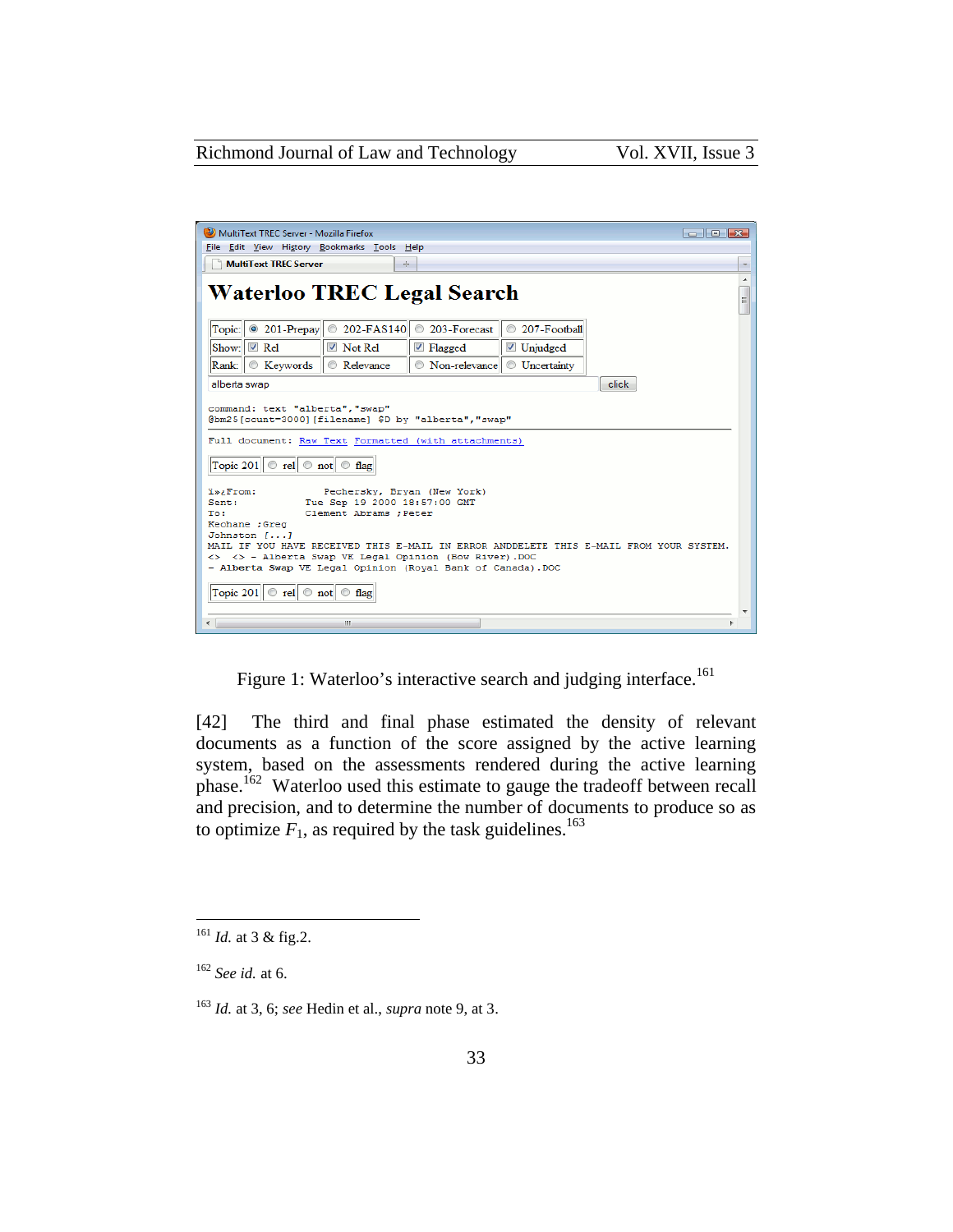| Richmond Journal of Law and Technology |  |  |  |
|----------------------------------------|--|--|--|
|----------------------------------------|--|--|--|

[43] For Waterloo's TREC 2009 effort, the end result was that a human reviewed every document produced;<sup>164</sup> however, the number of documents reviewed was a small fraction of the entire document population (14,396 of the 836,165 documents were reviewed, on average, per topic).<sup>165</sup> Total review time for all phases was about 118 hours; 30 hours per topic, on average.<sup>166</sup>

| teff4.cs.uwaterloo.ca:/u/gvcormac/teff/legal09                                                                                                                                                                                                                                                                                                                                                                                                                                                                                                                                                                                                                                                                  |                      |
|-----------------------------------------------------------------------------------------------------------------------------------------------------------------------------------------------------------------------------------------------------------------------------------------------------------------------------------------------------------------------------------------------------------------------------------------------------------------------------------------------------------------------------------------------------------------------------------------------------------------------------------------------------------------------------------------------------------------|----------------------|
| Main Options VT Options VT Fonts                                                                                                                                                                                                                                                                                                                                                                                                                                                                                                                                                                                                                                                                                |                      |
| <ef><bb><bf>From:<br/>Greg Johnston <br/>Tue Oct 10 2000 10:09:00 GMT<br/>Sent:<br/>Larry Joe Hunter Klarry joe hunter&gt;<br/>To:<br/>CC:<br/>Sara Shackleton ;Tana<br/>Jones ;Jai<br/> Hawker <br/>Alberta Prepay Transaction - Royal Bank of Canada Interest Rate Swap<br/>Sub.iect:<br/>Attachments:</bf></bb></ef>                                                                                                                                                                                                                                                                                                                                                                                         |                      |
| Normal<br>Importance:<br>Normal<br>Priority:<br>Sensitivity:<br>None                                                                                                                                                                                                                                                                                                                                                                                                                                                                                                                                                                                                                                            |                      |
| Joe, I just received a copy of RBC's form of the confirmation for the rate<br>swap we did relating to the Alberta Prepay transaction. I remember last week<br>having our form of rate swap confirm executed and sent back to you. I assume<br>that this is simply a matter of RBC's confirm desk automatically generating<br>and sending a confirm and that we will be relying on the confirm that Enron<br>prepared and sent as the governing document regarding the rate swap. Can you<br>confirm that point for me? Also, have you seen executed copies of the<br>various RBC and TD Bank confirms yet? I have received a fully executed copy<br>(by fax) of the RBC commodity swap, but that is it to date. |                      |
| Cheers                                                                                                                                                                                                                                                                                                                                                                                                                                                                                                                                                                                                                                                                                                          |                      |
| Greg<br>XX                                                                                                                                                                                                                                                                                                                                                                                                                                                                                                                                                                                                                                                                                                      |                      |
| teff4.cs.uwaterloo.ca:/u/gvcormac/teff/legal09                                                                                                                                                                                                                                                                                                                                                                                                                                                                                                                                                                                                                                                                  | $\Box$ $\Box$ $\Box$ |
| Main Options VT Options VT Fonts                                                                                                                                                                                                                                                                                                                                                                                                                                                                                                                                                                                                                                                                                |                      |
| please enter h or s (q for quit): ∎                                                                                                                                                                                                                                                                                                                                                                                                                                                                                                                                                                                                                                                                             |                      |

Figure 2: Waterloo's minimalist review interface.<sup>167</sup>

<sup>164</sup> *See* Cormack & Mojdeh *supra* note 98, at 6 ("the optimal strategy was to include *no* unassessed documents").

<sup>165</sup> *Id.*, at 6 tbl.2; E-mail from Bruce Hedin to Gordon V. Cormack, *supra* note 101 ("I have attached full list of the 836,165 document-level IDs").

<sup>166</sup> 118 hours is the sum of 76 hours for the interactive search and judging phase (*supra* para. 39) and 42 hours for the active learning phase (*supra* para. 41). Since Waterloo did four topics, the average effort per topic was 29.5 hours.

<sup>167</sup> Cormack & Mojdeh, *supra* note 98, at 4 fig.3.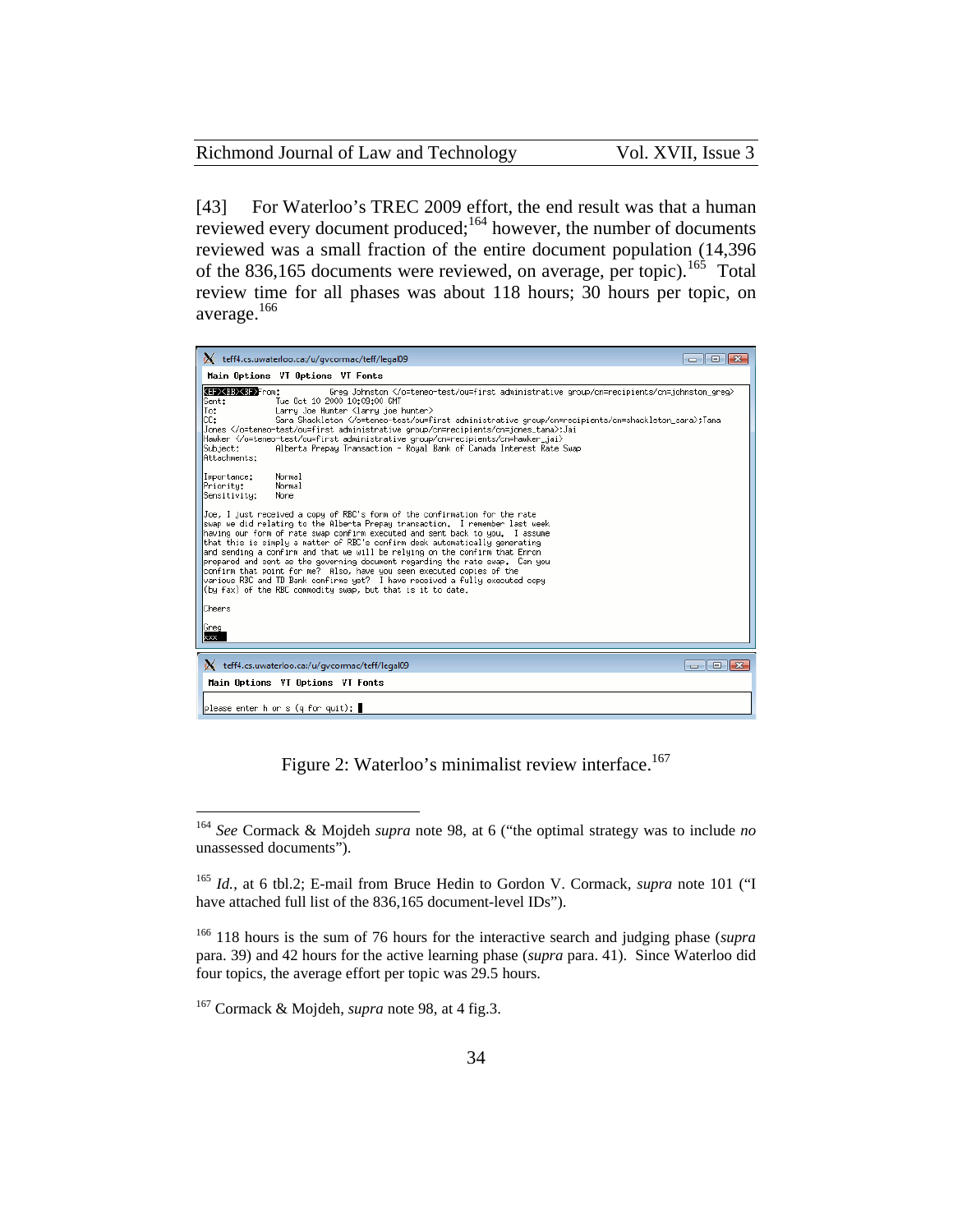#### IV. QUANTITATIVE ANALYSIS

[44] This Article's purpose is to refute the hypothesis that manual review is the best approach by showing that technology-assisted review can yield results that are more nearly complete and more accurate than exhaustive manual review, as measured by recall, precision, and  $F_1$ . To compare technology-assisted to manual review, the study required:

- 1. The results of one or more technology-assisted reviews. For this purpose, the Authors used the H5 review and the four Waterloo reviews conducted during the course of their participation in the TREC 2009 Legal Track Interactive Task.<sup>168</sup>
- 2. The results of manual reviews for the same topics and datasets as the technology-assisted reviews. For this purpose, the Authors used the manual reviews that TREC conducted on document samples for the purpose of evaluating the results that the participating teams submitted.<sup>169</sup>
- 3. A gold standard determination of relevance or nonrelevance. For this purpose, the Authors used the TREC final adjudicated assessments, for which the TA was the ultimate arbiter. $170$

[45] The Authors evaluated the results of the technology-assisted reviews and the manual reviews in exactly the same manner, using the

<sup>&</sup>lt;sup>168</sup> The TREC results are available online, but use, dissemination and publication of the material is limited. Text REtrieval Conference (TREC), *Past Results*, NAT'L INST. STANDARDS & TECH., http://trec.nist.gov/results.html (last visited Apr. 11, 2011) ("Individuals may request access to the protected area containing the raw results by contacting the TREC Program Manager. Before receiving access, individuals will be asked to sign an agreement that acknowledges the limited uses for which the data can be used.").

<sup>169</sup> Text REtrieval Conference (TREC), *Relevance Judgments and Evaluation Tools for the Interactive Task*, NAT'L INST. STANDARDS & TECH., http://trec.nist.gov/data/legal/09/evalInt09.zip (last visited Apr. 11, 2011).

<sup>170</sup> *Id.*; *see* Hedin et al., *supra* note 9, at 2-3.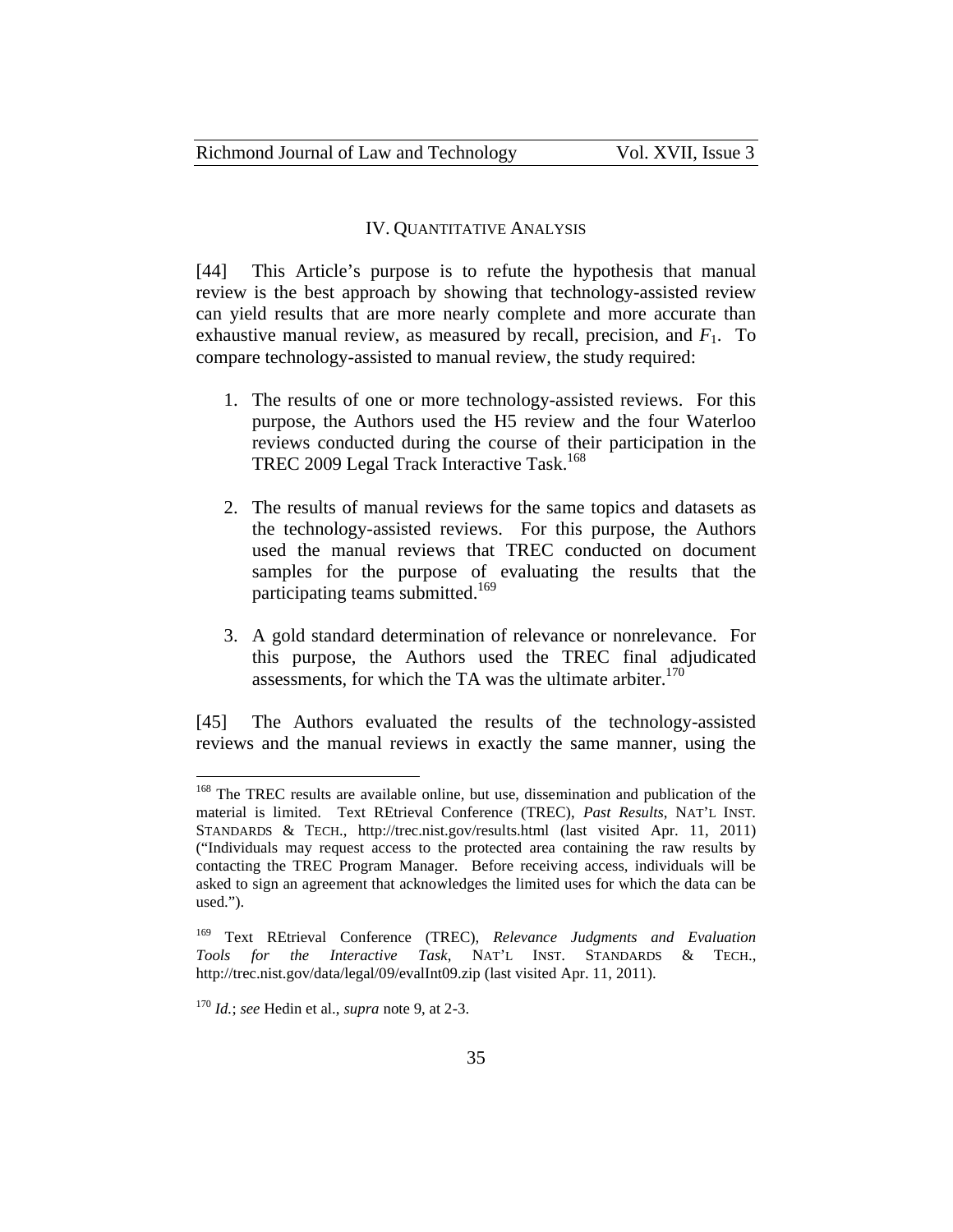| Richmond Journal of Law and Technology | Vol. XVII, Issue 3 |
|----------------------------------------|--------------------|
|----------------------------------------|--------------------|

TREC methodology and the TREC gold standard.<sup>171</sup> To compare the effectiveness of the reviews, this Article reports, for each topic:

- 1. Recall, precision, and  $F_1$  for both the technology-assisted and manual reviews.<sup>172</sup>
- 2. The *difference* in recall, the difference in precision, and the difference in  $F_1$  between the technology-assisted and manual reviews.173
- 3. The *significance of the difference* for each measure, expressed as  $P^{174}$  Traditionally,  $P \le 0.05$  is interpreted to mean that the difference is statistically significant;  $P > 0.1$  is interpreted to mean that the measured difference is not statistically significant. Smaller values of  $P$  imply stronger significance;  $P < 0.001$  indicates overwhelming significance.<sup>175</sup> The Authors used 100 bootstrap samples of paired differences to estimate the standard error of measurement, assuming a two-tailed normal distribution, to compute *P*. 176

Table 7 shows recall, precision, and  $F_1$  for the technology-assisted and manual reviews for each of the five topics, as well as the overall average for the five technology-assisted reviews and the five manual reviews. For brevity, the difference in each measure is not shown, but is easily

<sup>175</sup> *See id.*

<sup>171</sup> *See* Hedin et al., *supra* note 9, at 2-5.

<sup>&</sup>lt;sup>172</sup> *See id.* at 3 (reporting recall, precision, and  $F_1$  for TREC participants); *infra* Table 7 (reporting recall, precision, and  $F_1$  for the TREC manual reviews).

<sup>&</sup>lt;sup>173</sup> *See infra* Table 7. A positive difference in some measure indicates that the technology-assisted review is superior in that measure, while a negative difference indicates that it is inferior.

<sup>&</sup>lt;sup>174</sup> BÜTTCHER ET AL., *supra* note 19, at 426.

<sup>176</sup> *See id.* at 412-31. "The *bootstrap* . . . is a method for simulating an empirical distribution modeling  $f(S)$  by sampling the sample *s*."). *Id.* at 424.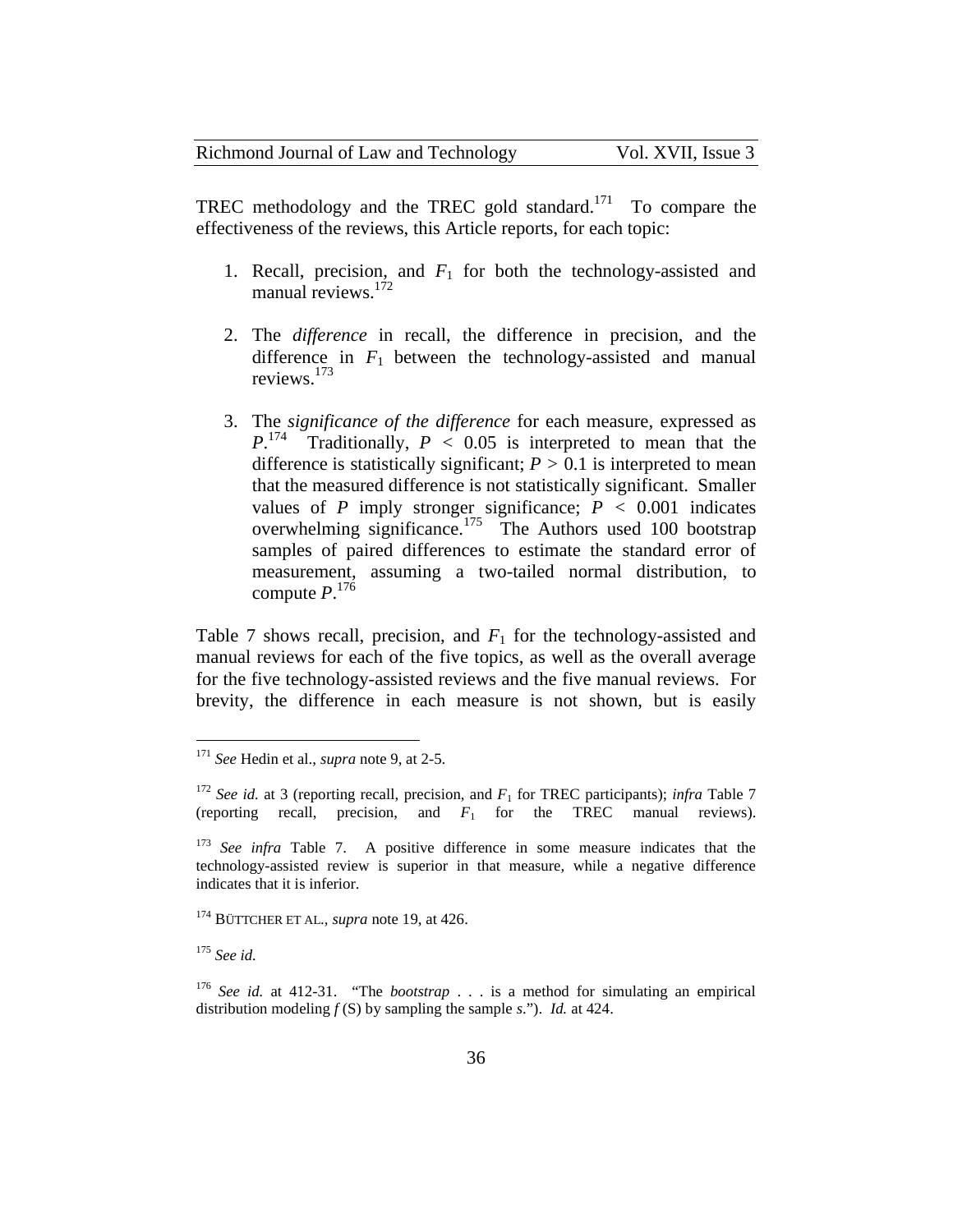| Topic | Team                        | Recall      | Precision    | $\mathcal{F}_1$ |
|-------|-----------------------------|-------------|--------------|-----------------|
| 201   | Waterloo                    | $(+)$ 77.8% | $(*)$ 91.2%  | $(*) 84.0\%$    |
|       | TREC (Law Students)         | 75.6%       | 5.0%         | 9.5%            |
| 202   | Waterloo                    | 67.3%       | $(*)88.4\%$  | $(*)76.4\%$     |
|       | <b>TREC</b> (Law Students)  | (†) 79.9%   | 26.7%        | 40.0%           |
| 203   | Waterloo                    | $(*)86.5\%$ | $(*)$ 69.2%  | $(*)76.9\%$     |
|       | TREC (Professionals)        | 25.2%       | 12.5%        | 16.7%           |
| 204   | H <sub>5</sub>              | $(*)76.2\%$ | $(*) 84.4%$  | $(*) 80.1\%$    |
|       | <b>TREC</b> (Professionals) | 36.9%       | 25.5%        | 30.2%           |
| 207   | Waterloo                    | 76.1%       | $(+)$ 90.7%  | 82.8%           |
|       | TREC (Professionals)        | (†) 79.0%   | 89.0%        | $(+)$ 83.7%     |
| Avg.  | H5/Waterloo                 | $(+) 76.7%$ | $(*) 84.7\%$ | $(*) 80.0\%$    |
|       | <b>TREC</b>                 | 59.3%       | 31.7%        | 36.0%           |

computed from the table. For example, for Topic 201, the difference in recall between Waterloo and TREC is  $77.8\% - 75.6\% = +2.2\%$ .

Table 7: Effectiveness of TREC 2009 Legal Track technology-assisted approaches (H5 and Waterloo) compared to exhaustive manual reviews (TREC). Results marked (\*) are superior and overwhelmingly significant (*P <* 0.001). Results marked (†) are superior but not statistically significant  $(P > 0.1)$ .<sup>177</sup>

[46] For each topic and each measure, the larger value is marked with either (\*) or (†); (\*) indicates that the measured difference is overwhelmingly significant  $(P < 0.001)$ , while  $(\dagger)$  indicates that it is not statistically significant  $(P > 0.1)$ . As Table 7 illustrates, all of the measured differences are either overwhelmingly significant or not statistically significant.<sup>178</sup>

#### V. QUALITATIVE ANALYSIS

[47] The quantitative results show that the recall of the manual reviews varies from about 25% (Topic 203) to about 80% (Topic 202). That is, human assessors missed between 20% and 75% of all relevant documents.<sup>179</sup> Is this shortfall the result of clerical error a Is this shortfall the result of clerical error, a

<sup>177</sup> For the information contained in this table, see *Past Results*, *supra* note 168; *Relevance Judgments and Evaluation Tools for the Interactive Task*, *supra* note 169. For details on the calculation and meaning of *P*, see s*upra* para. 43.

<sup>178</sup> *Supra* Table 7.

<sup>179</sup> *See supra* Table 7.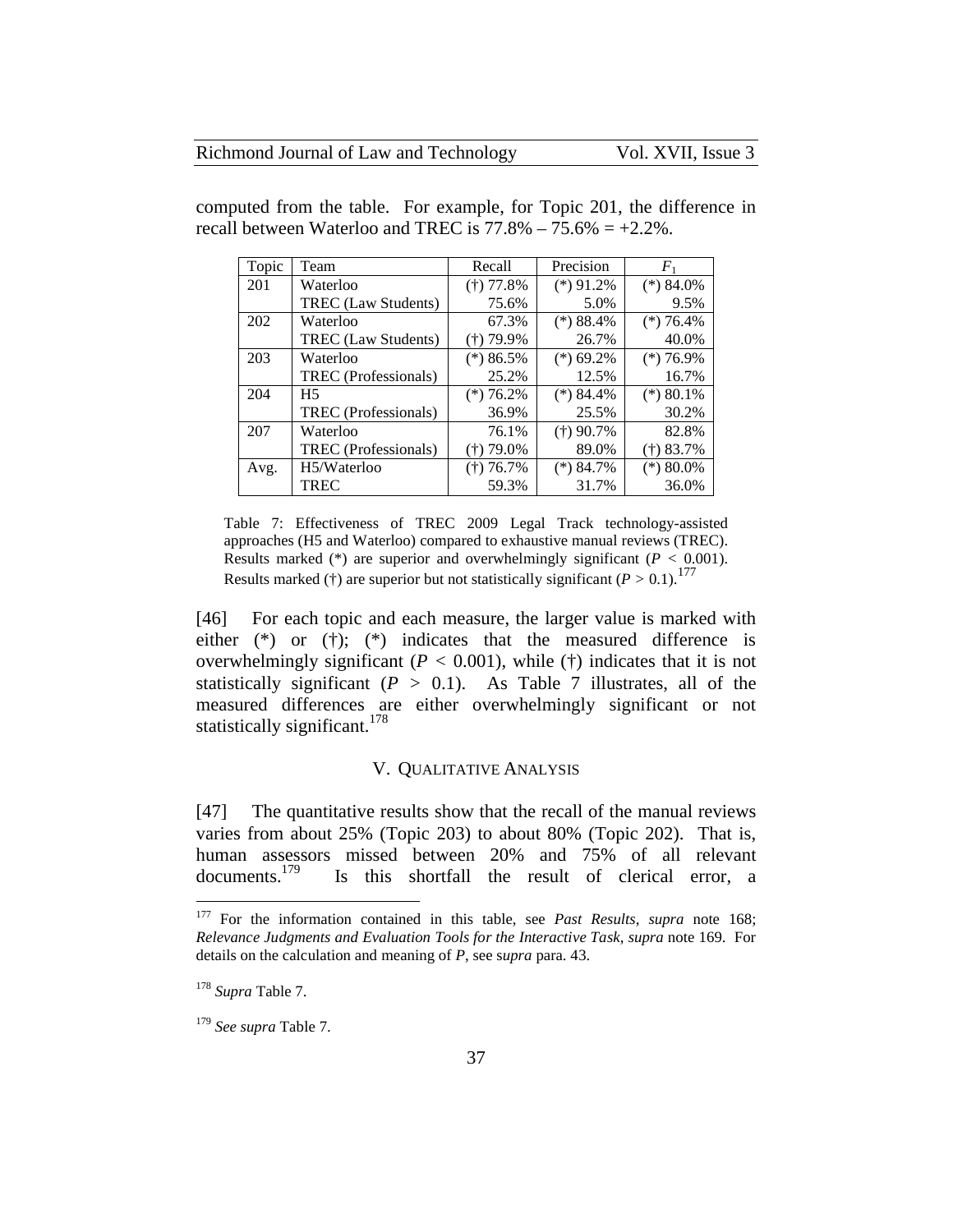misinterpretation of relevance, or disagreement over marginal documents whose responsiveness is debatable? If the missed documents are marginal, the shortfall may be of little consequence; but if the missed documents are clearly responsive, production may be inadequate, and under Rule 37(a)(4), such a production could constitute a failure to respond. $180$ 

[48] To address this question, the Authors examined the documents that the TREC assessors coded as nonresponsive to Topics 204 and 207, but H5 or Waterloo coded as responsive, and the TA adjudicated as responsive. Recall from Table 5 that Topic 204 concerned shredding and destruction of documents, while Topic 207 concerned football and gambling. The Authors chose these topics because they were more likely to be easily accessible to the reader, as opposed to other topics, which were more technical in nature. In addition, lawyers employed by professional review companies assessed these two topics using accepted practices for manual review.<sup>181</sup>

[49] For Topic 204, 160 of the assessed documents were coded as nonresponsive by the manual reviewers and responsive by H5 and the  $TA: <sup>182</sup>$  Topic 207, 51 documents met these same criteria except that Waterloo and the TA made the responsiveness determinations.<sup>183</sup> From these numbers, the Authors extrapolated that the manual reviewers would

 $\overline{a}$ 

<sup>182</sup> The Authors identified these documents by comparing the submitted results, *see* Past *Results*, *supra* note 168 (file input.H52009.gz), the first-pass assessments, *see Relevance Judgments and Evaluation Tools for the Interactive Task*, *supra* note 169 (file qrels\_doc\_pre\_all.txt), and the final adjudicated results, *see id.* (file qrels\_doc\_post\_all.txt).

<sup>180</sup> *See* FED. R. CIV. P. 37(a)(4).

<sup>181</sup> *See* Hedin et al., *supra* note 9, at 8 ("The review of the samples for three of the seven Interactive topics (203, 204, and 207) was carried out by two firms that include professional document-review services among their offerings.").

<sup>183</sup> The Authors identified these documents by comparing the submitted results, *see Past Results*, *supra* note 168 (file input.watlint.gz), the first-pass assessments, *see Relevance Judgments and Evaluation Tools for the Interactive Task*, *supra* note 169 (file qrels\_doc\_pre\_all.txt), and the final adjudicated results, *see id.* (file qrels\_doc\_post\_all.txt).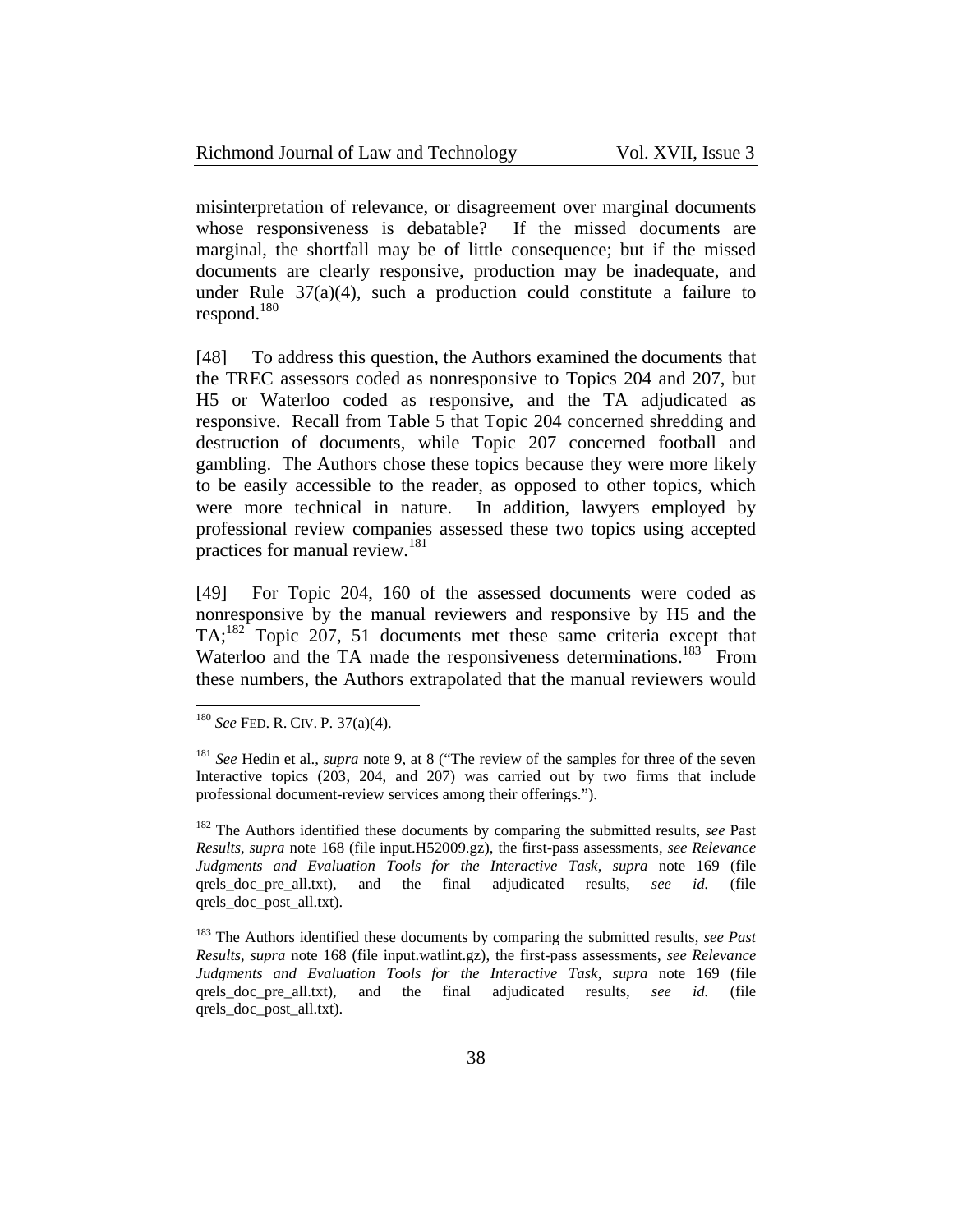| Richmond Journal of Law and Technology | Vol. XVII, Issue 3 |
|----------------------------------------|--------------------|
|----------------------------------------|--------------------|

have missed 1,918 and 1,273 responsive documents (for Topics 204 and 207, respectively), had they reviewed the entire document collection.

[50] For each of these documents, the Authors used their judgment to assess whether the document had been miscoded due to:

 *Inarguable error*: Under any reasonable interpretation of relevance, the reviewer should have coded the document as responsive, but did not. Possible reasons for such error include fatigue or inattention, overlooking part of the document, poor comprehension, or data entry mistakes in coding the document.<sup>184</sup> For example, a document about "shredding" (see Figure 3) is responsive on its face to Topic 204; similarly "Fantasy Football" (see Figure 4) is responsive on its face to Topic 207.

Date: Tuesday, January 22, 2002 11:31:39 GMT Subject:

 $\overline{a}$ 

I'm in. I'll be shredding 'till 11am so I should haveplenty of time to make it.

Figure 3: Topic 204 Inarguable error. A professional reviewer coded this document as nonresponsive, although it clearly pertains to document shredding, as specified in the production request.  $185$ 

<sup>184</sup> *Cf.* Jeremy M. Wolfe et al., *Low Target Prevalence Is a Stubborn Source of Errors in Visual Search Tasks*, 136 J. EXPERIMENTAL PSYCH. 623, 623-24 (2007) (showing that in visual search tasks, humans have much higher error rates when the prevalence of target items is low).

<sup>185</sup> *See supra* Table 5. Figure 3 is an excerpt from document 0.7.47.1449689 in the TREC 2009 dataset, *supra* note 101.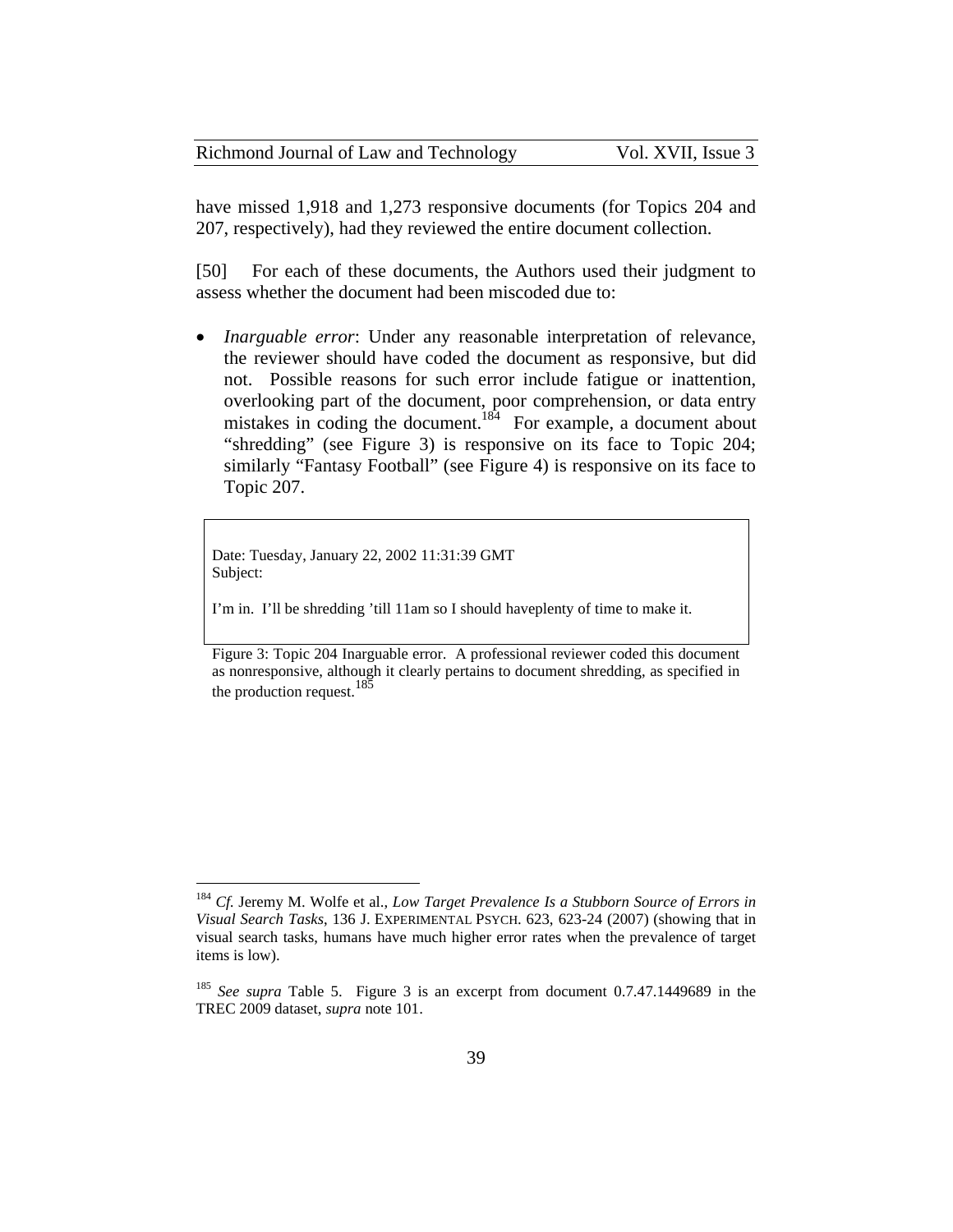From: Bass, Eric Sent: Thursday, January 17, 2002 11:19 AM To: Lenhart, Matthew Subject: FFL Dues

You owe \$80 for fantasy football. When can you pay?

Figure 4: Topic 207 Inarguable error. A professional reviewer coded this document as nonresponsive, although it clearly pertains to fantasy football, as specified in the production request.<sup>186</sup>

 *Interpretive error*: Under some reasonable interpretation of relevance – but not the TA's interpretation as provided in the topic guidelines – an assessor might consider the document as nonresponsive. For example, a reviewer might have construed an automated message stating, "your mailbox is nearly full; please delete unwanted messages" (see Figure 5) as nonresponsive to Topic 204, although the TA defined it as responsive. Similarly, an assessor might have construed a message concerning children's football (see Figure 6) as nonresponsive to Topic 207, although the TA defined it as responsive.

<sup>186</sup> *See supra* Table 5. Figure 4 is an excerpt from document 0.7.47.320807 from the TREC 2009 dataset, *supra* note 101.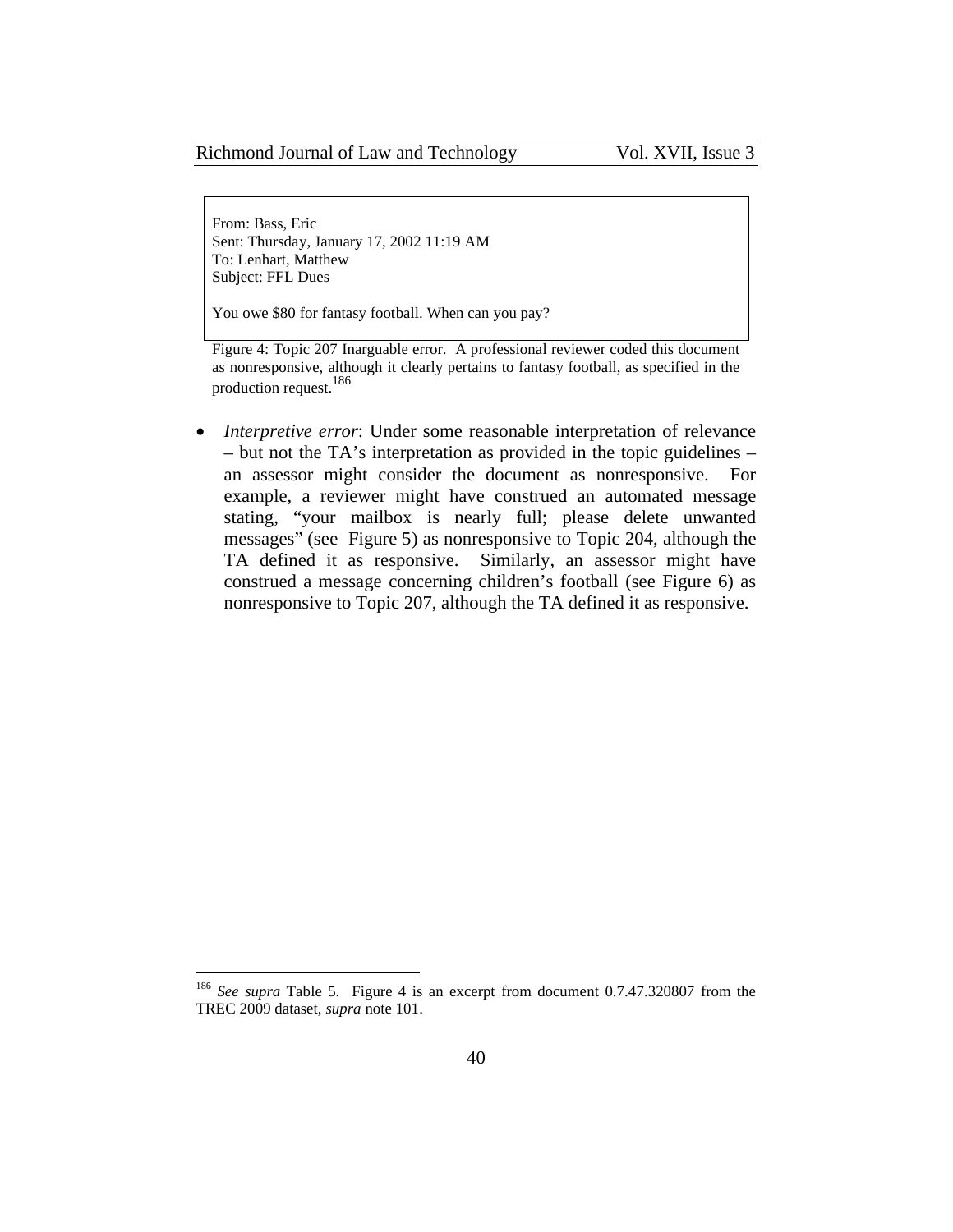WARNING: Your mailbox is approaching the size limit

This warning is sent automatically to inform you that your mailbox is approaching the maximum size limit. Your mailbox size is currently 79094 KB.

Mailbox size limits:

 When your mailbox reaches 75000 KB you will receive this message.To check the size of your mailbox:

 Right-click the mailbox (Outlook Today), Select Properties and click the Folder Size button. This method can be used on individual folders as well.

To make more space available, delete any items that are no longer needed such as Sent Items and Journal entries.

Figure 5: Topic 204 Interpretive error. A professional reviewer coded this automated message as nonresponsive, although the TA construed such messages to be responsive to Topic 204.<sup>187</sup>

Subject: RE: Meet w/ Belden

 $\overline{a}$ 

I need to leave at 3:30 today to go to my stepson's football game. Unfortunately, I have a 2:00 and 3:00 meeting already. Is this just a general catch-up discussion?

Figure 6: Topic 207 Interpretive error. The reviewer may have construed a children's league football game to be outside of the scope of "gambling on football." The TA deemed otherwise.<sup>188</sup>

 *Arguable error*: Reasonable, informed assessors might disagree or find it difficult to determine whether or not the document met the TA's conception of responsiveness (e.g., Figures 7 and 8).

<sup>187</sup> *See supra* Table 5. Figure 5 is an excerpt from document 0.7.47.1048852 in the TREC 2009 dataset, *supra* note 101.

<sup>&</sup>lt;sup>188</sup> See supra Table 5. Figure 6 is an excerpt from document 0.7.47.668065 in the TREC 2009 dataset, *supra* note 101.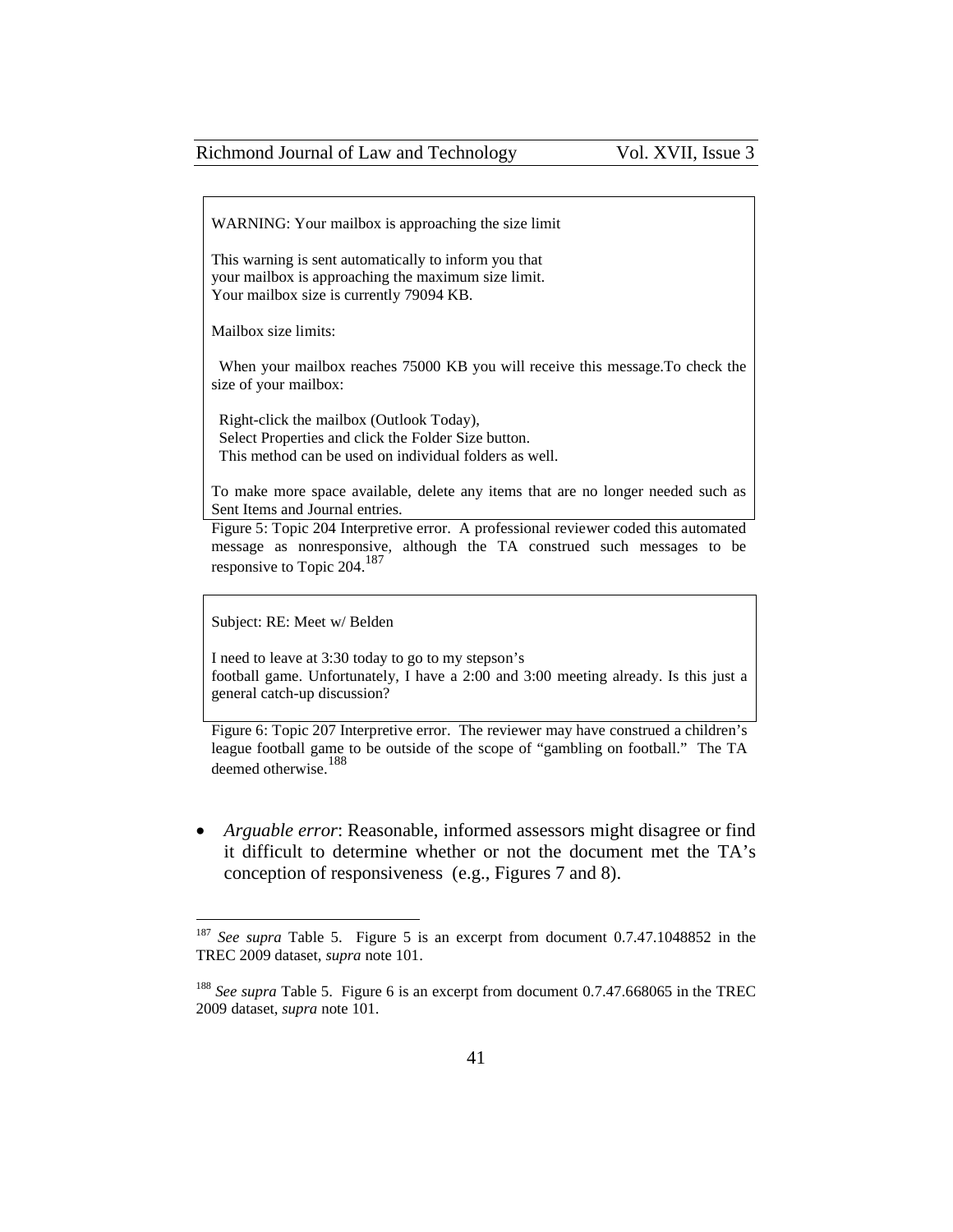Subject: Original Guarantees Just a followup note:

We are still unclear as to whether we should continue to send original incoming and outgoing guarantees to Global Contracts (which is what we have been doing for about 4 years, since the Corp. Secretary kicked us out of using their vault on 48 for originals because we had too many documents). I think it would be good practice if Legal and Credit sent the originals to the same place, so we will be able to find them when we want them. So my question to y'all is, do you think we should send them to Global Contracts, to you, or directly the the 48th floor vault (if they let us!).

Figure 7: Topic 204 Arguable error. This message concerns *where* to store particular documents, not specifically their destruction or retention. Applying the TA's conception of relevance, reasonable, informed assessors might disagree as to its responsiveness.<sup>189</sup>

Subject: RE: How good is Temptation Island 2 They have some cute guy lawyers this year-but I bet you probably watch that manly Monday night Football.

Figure 8: Topic 207 Arguable error. This message mentions football, but not a specific football team, player, or game. Reasonable, informed reviewers might disagree about whether or not it is responsive according to the TA's conception of relevance.<sup>190</sup>

[51] When rendering assessments for the qualitative analysis, the Authors considered the mock complaint,  $191$  the topics,  $192$  and the topicspecific assessment guidelines memorializing the TA's conception of relevance, which were given to the human reviewers for reference

<sup>189</sup> *See supra* Table 5. Figure 7 is an excerpt from document 0.7.47.1304583 in the TREC 2009 dataset, *supra* note 101.

<sup>190</sup> *See supra* Table 5. Figure 8 shows an excerpt from document 0.7.6.179483 in the TREC 2009 dataset, *supra* note 101.

<sup>191</sup> *See generally Complaint, Grumby v. Volteron Corp.*, *supra* note 97.

<sup>192</sup> *Id.* at 14; Hedin et al, *supra* note 9, at 5-6.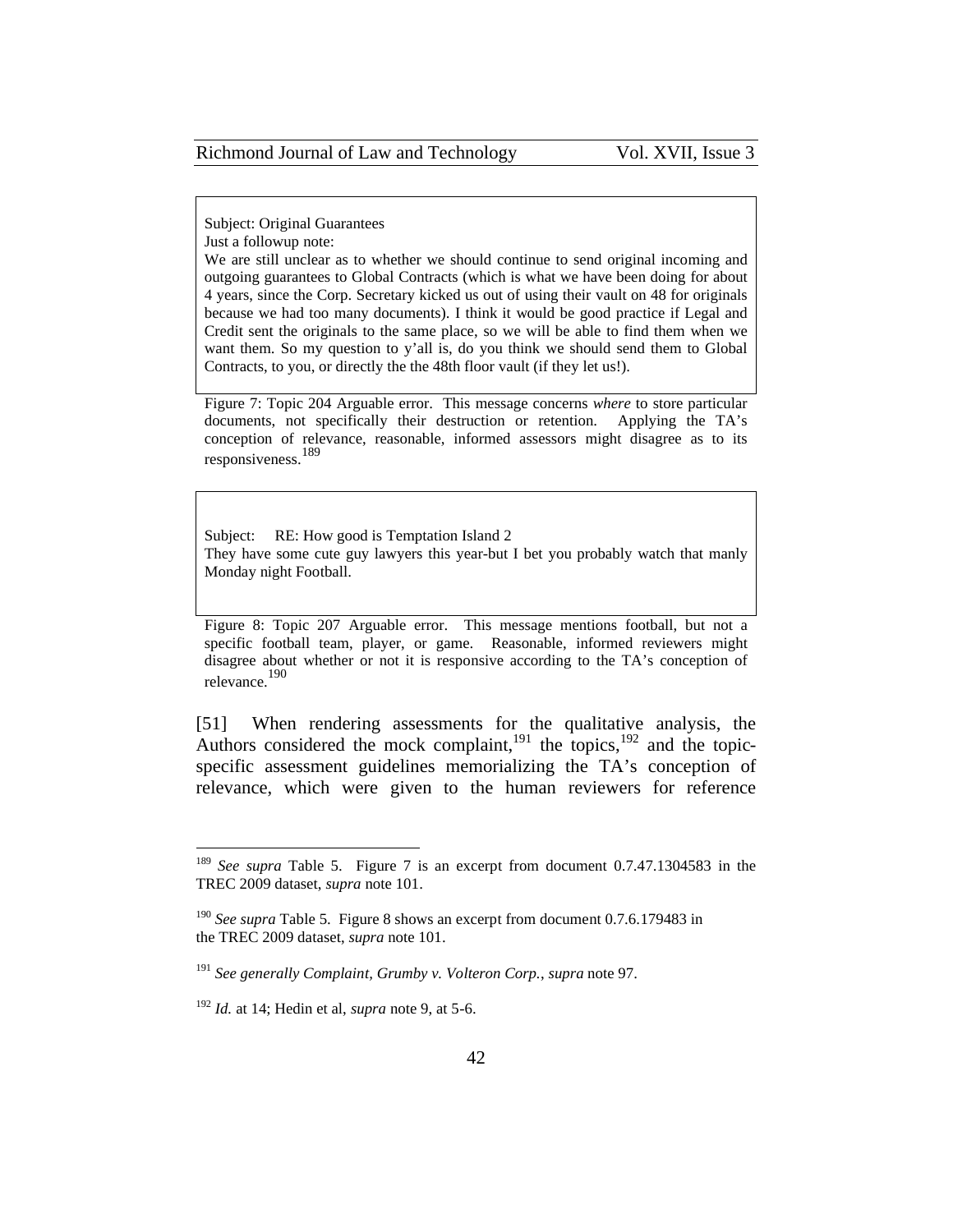| Richmond Journal of Law and Technology | Vol. XVII, Issue 3 |
|----------------------------------------|--------------------|
|----------------------------------------|--------------------|

purposes.<sup>193</sup> Table 8 summarizes the findings: The vast majority of missed documents are attributable either to inarguable error or to misinterpretation of the definition of relevance (interpretive error). Remarkably, the findings identify only 4% of all errors as arguable.

|          | Error Type |              |          |       |
|----------|------------|--------------|----------|-------|
| Topic    | Inarguable | Interpretive | Arguable | Total |
| 204      | 98         | 56           |          | 160   |
| 207      | 39         |              |          |       |
| Total    | 137        |              |          | 211   |
| Fraction | 65%        | 31%          | 4%       | 00%   |

Table 8: Number of responsive documents that human reviewers missed, categorized by the nature of the error. 65% of missed documents are relevant on their face. 31% of missed documents are clearly relevant, when the topicspecific guidelines are considered. Only 4% of missed documents, in the opinion of the Authors, have debatable responsiveness, according to the topicspecific guidelines.<sup>194</sup>

#### VI. RESULTS AND DISCUSSION

[52] Tables 6 and 7 show that, by all measures, the average efficiency and effectiveness of the five technology-assisted reviews surpasses that of the five manual reviews. The technology-assisted reviews require, on average, human review of only 1.9% of the documents, a fifty-fold savings over exhaustive manual review. For  $F_1$  and precision, the measured difference is overwhelmingly statistically significant  $(P < 0.001)$ ;<sup>195</sup> for recall the measured difference is not significant  $(P > 0.1)$ .<sup>196</sup> These measurements provide strong evidence that the technology-assisted

<sup>196</sup> *Id*.

<sup>193</sup> Text REtrieval Conference (TREC), *TREC-2009 Legal Track – Interactive Task, Topic-Specific Guidelines – Topic 204*, U. WATERLOO, http://plg1.cs.uwaterloo.ca/trecassess/TopicGuidelines\_204.pdf (last updated Oct. 22, 2009); Text REtrieval Conference (TREC), *TREC-2009 Legal Track – Interactive Task, Topic-Specific Guidelines – Topic 207*, U. WATERLOO, http://plg1.cs.uwaterloo.ca/trec-assess/TopicGuidelines\_207\_.pdf (last updated Oct. 22, 2009).

<sup>194</sup> *See* sources cited *supra* note 193.

<sup>195</sup> *See supra* Tables 6, 7.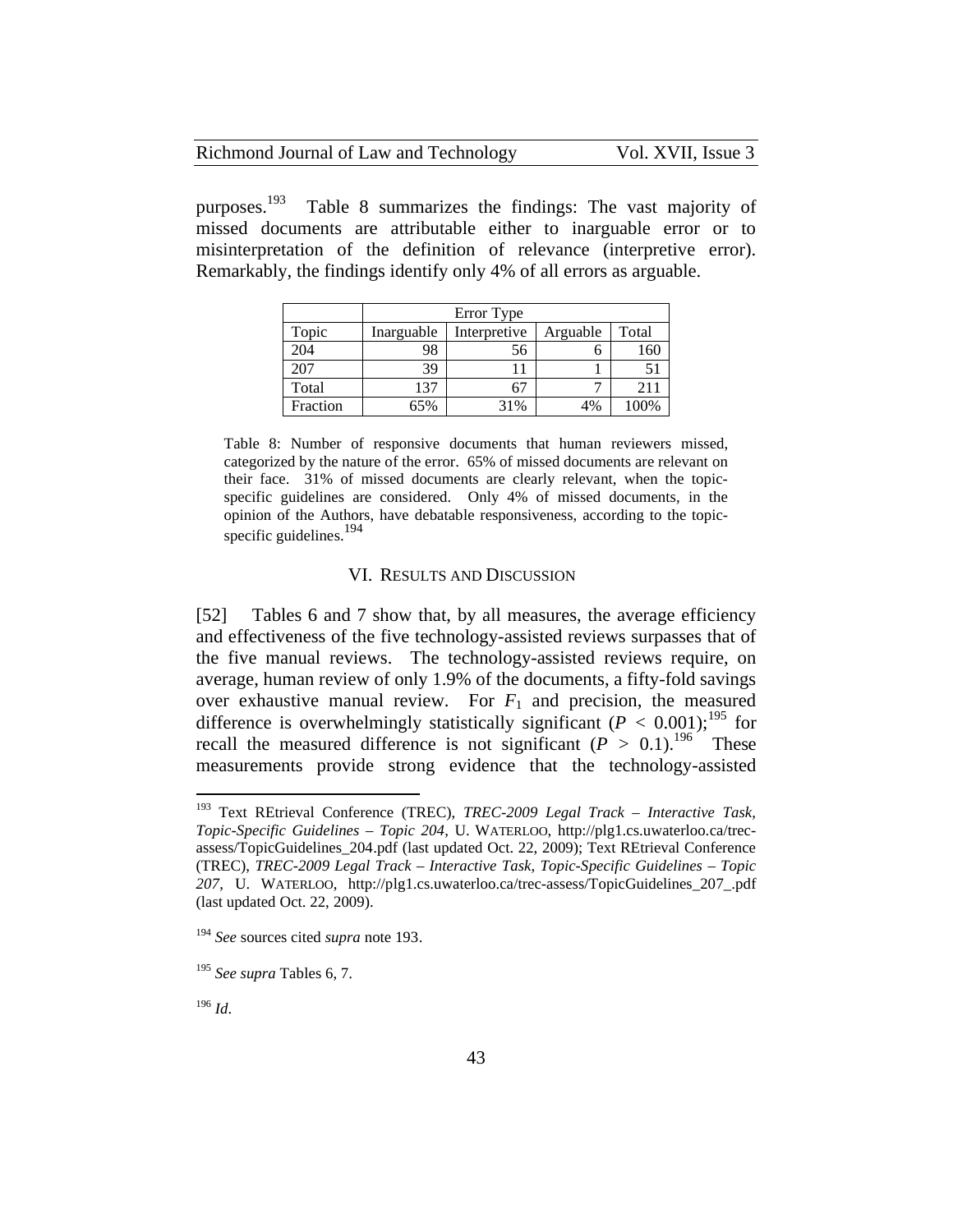| Richmond Journal of Law and Technology | Vol. XVII, Issue 3 |
|----------------------------------------|--------------------|
|----------------------------------------|--------------------|

processes studied here yield better overall results, and better precision, in particular, than the TREC manual review process. The measurements also suggest that the technology-assisted processes may yield better recall, but the statistical evidence is insufficiently strong to support a firm conclusion to this effect.

[53] It should be noted that the objective of TREC participants was to maximize  $F_1$ , not recall or precision, per se.<sup>197</sup> It happens that they achieved, on average, higher precision.<sup>198</sup> Had the participants considered recall to be more important, they might have traded off precision (and possibly  $F_1$ ) for recall, by using a broader interpretation of relevance, or by adjusting a sensitivity parameter in their software.

[54] Table 7 shows that, for four of the five topics, the technologyassisted processes achieve substantially higher  $F_1$  scores, largely due to their high precision. Nonetheless, for a majority of the topics, the technology-assisted processes achieve higher recall as well; for two topics, substantially higher.<sup>199</sup> For Topic 207, there is no meaningful difference in effectiveness between the technology-assisted and manual reviews, for any of the three measures. *There is not one single measure for which manual review is significantly better than technology-assisted review.*

[55] For three of the five topics (Topics 201, 202, and 207) the results show no significant difference in recall between the technology-assisted and manual reviews. This result is perhaps not surprising, since the recall scores are all on the order of 70% – the best that might be reasonably achieved, given the level of agreement among human assessors. As such, the results support the conclusion that technology-assisted review can achieve at least as high recall as manual review, and higher precision, at a fraction of the review effort, and hence, a fraction of the cost.

<sup>197</sup> *See* Hedin et al., *supra* note 9, at 15.

<sup>198</sup> *See supra* Tables 6, 7.

<sup>199</sup> *See supra* Table 7.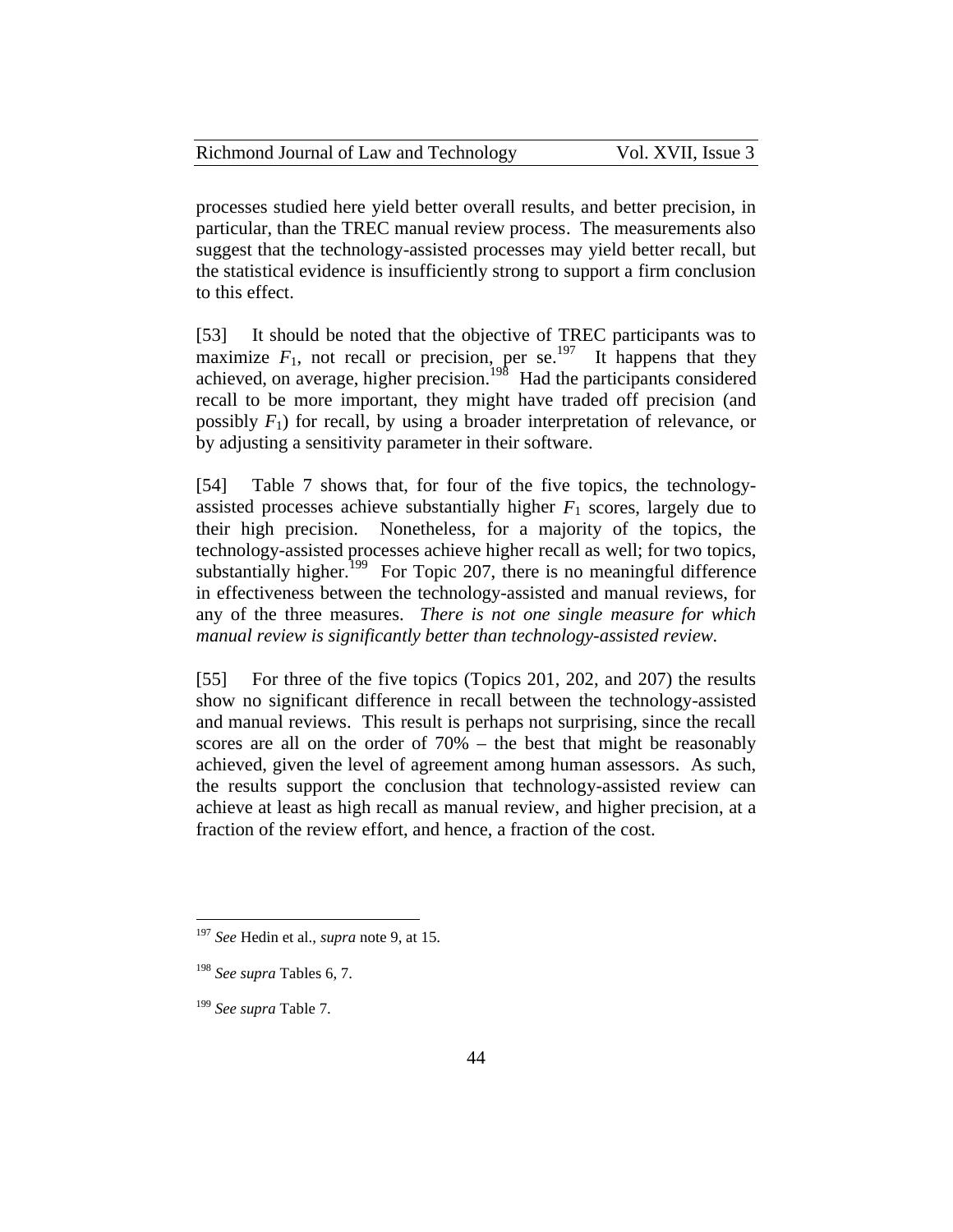#### VII. LIMITATIONS

[56] The 2009 TREC effort used a mock complaint and production requests composed by lawyers to be as realistic as possible.<sup>200</sup> Furthermore, the role of the TA was intended to simulate that of a senior attorney overseeing a real document review.<sup>201</sup> Finally, the dataset consisted of real e-mail messages captured within the context of an actual investigation.<sup>202</sup> These components of the study are perhaps as realistic as might reasonably be achieved outside of an actual legal setting.<sup>203</sup> One possible limitation is that the Enron story, and the Enron dataset, are both well known, particularly since the Enron documents are frequently used in vendor product demonstrations.<sup>204</sup> Both participants and TAs may have had prior knowledge of both the story and dataset, affecting their strategies and assessments. In addition, there is a tremendous body of extrinsic information that may have influenced participants and assessors alike, including the results of the actual proceedings, commentaries, $205 \text{ books}$ ,  $206$ 

<sup>203</sup> *See id.*

<sup>200</sup> Hedin et al., *supra* note 9, at 2.

<sup>201</sup> *See id.*; *see also* Oard et al., *supra* note 9, at 20.

<sup>202</sup> *See* Hedin et al., *supra* note 9, at 4.

<sup>204</sup> *See, e.g.*, John Markoff, Armies of Expensive Lawyers Replaced by Cheaper Software, N.Y. TIMES, Mar. 5, 2011, A1, available at http://www.nytimes.com/2011/03/05/science/05legal.html; *see also* E-mail from Jonathan Nystrom to Maura R. Grossman (Apr. 5, 2011 19:12 EDT) (on file with authors) (confirming use of the Enron data set for product demonstrations); E-mail from Jim Renehan to Maura R. Grossman (Apr. 5, 2011 20:06 EDT) (on file with authors) (confirming use of the Enron data set for product demonstrations); E-mail from Lisa Schofield to Maura R. Grossman (Apr. 5, 2011 18:27 EDT) (on file with authors) (confirming use of the Enron data set for product demonstrations); E-mail from Edward Stroz to Maura R. Grossman (Apr. 5, 2011 18:32 EDT) (on file with authors) (confirming use of the Enron data set for product demonstrations).

<sup>205</sup> *See, e.g.*, John C. Coffee Jr., *What Caused Enron?: A Capsule Social and Economic History of the 1990's*, 89 CORNELL L. REV. 269 (2004); Paul M. Healy & Krishna G. Palepu, *The Fall of Enron*, 17 J. ECON. PERSP. 3 (2003).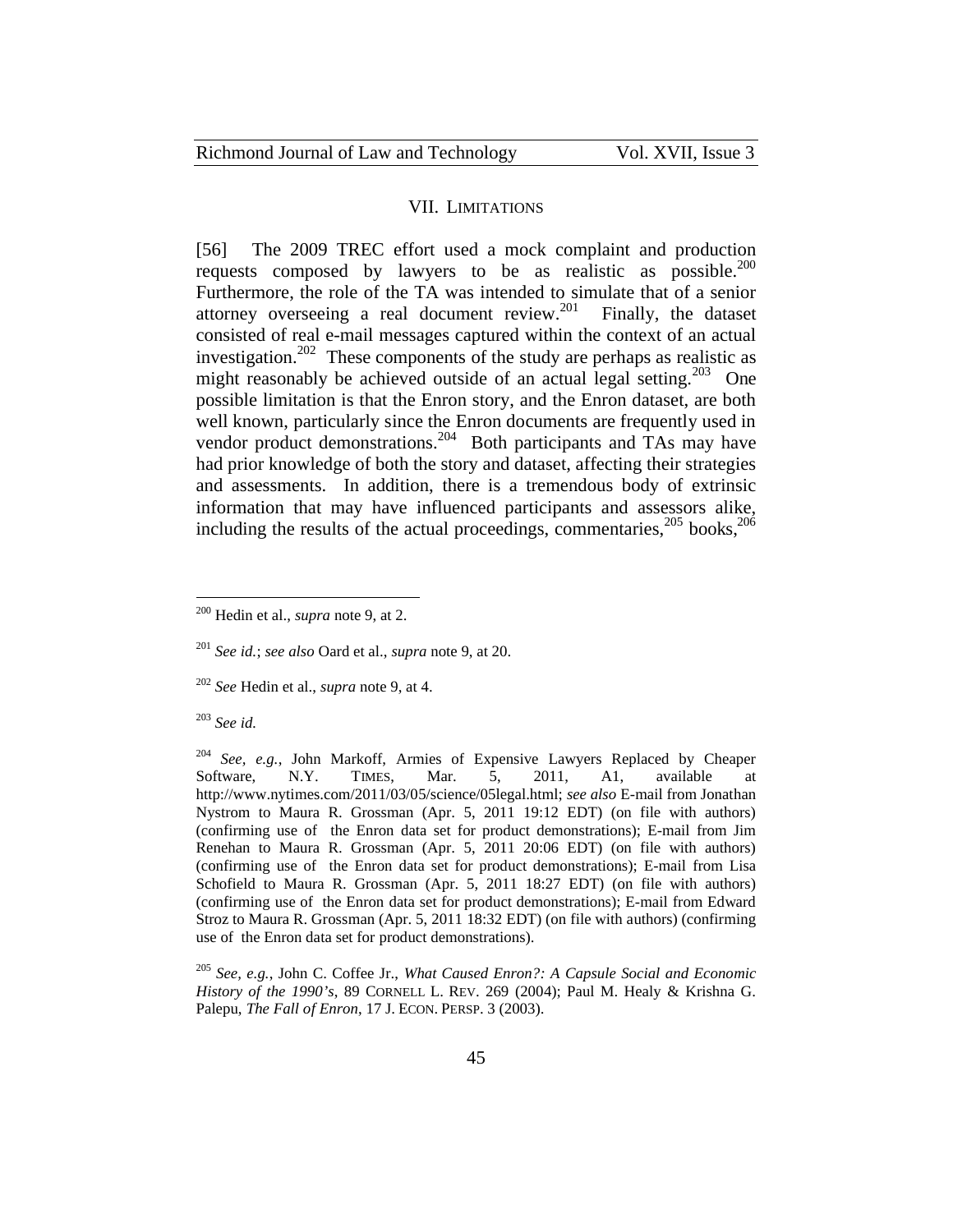and even a popular movie.<sup>207</sup> It is unclear what effect, if any, these factors may have had on the results.

[57] In general, the TREC teams were privy to less detailed guidance than the manual reviewers, placing the technology-assisted processes at a disadvantage. For example, Topic 202 required the production of documents related to "transactions that the Company characterized as compliant with FAS 140."<sup>208</sup> Participating teams were required to undertake research to identify the relevant transactions, as well as the names of the parties, counterparties, and entities involved.<sup>209</sup> Manual reviewers, on the other hand, were given detailed guidelines specifying these elements. $210$ 

[58] Moreover, TREC conducted manual review on a stratified sample containing a higher proportion of relevant documents than the collection as a whole, $^{211}$  and used statistical inference to evaluate the result of reviewing every document in the collection.<sup>212</sup> Beyond the statistical uncertainty, there also is uncertainty as to whether manual reviewers would have had the same error rate had they reviewed the entire collection. It is not unreasonable to think that, because the proportion of relevant documents would have been lower in the collection than it was in the sample, reviewer recall and precision might have been even lower, because reviewers would have tended to miss the needles in the haystacks due to fatigue, inattention, boredom, and related human factors. This

<sup>209</sup> *See id*. at 8.

 $\overline{a}$ 

<sup>210</sup> *See id*. at 3.

<sup>212</sup> *See generally id*.

<sup>206</sup> *See, e.g.*, LOREN FOX, ENRON: THE RISE AND FALL (2002); BETHANY MCLEAN AND PETER ELKIND, THE SMARTEST GUYS IN THE ROOM: THE AMAZING RISE AND SCANDALOUS FALL OF ENRON (2003).

 $^{207}$  ENRON: THE SMARTEST GUYS IN THE ROOM (Magnolia Pictures 2005).

<sup>208</sup> Hedin et al., *supra* note 9, at 5.

<sup>211</sup> *See id*. at 12, tbl.3.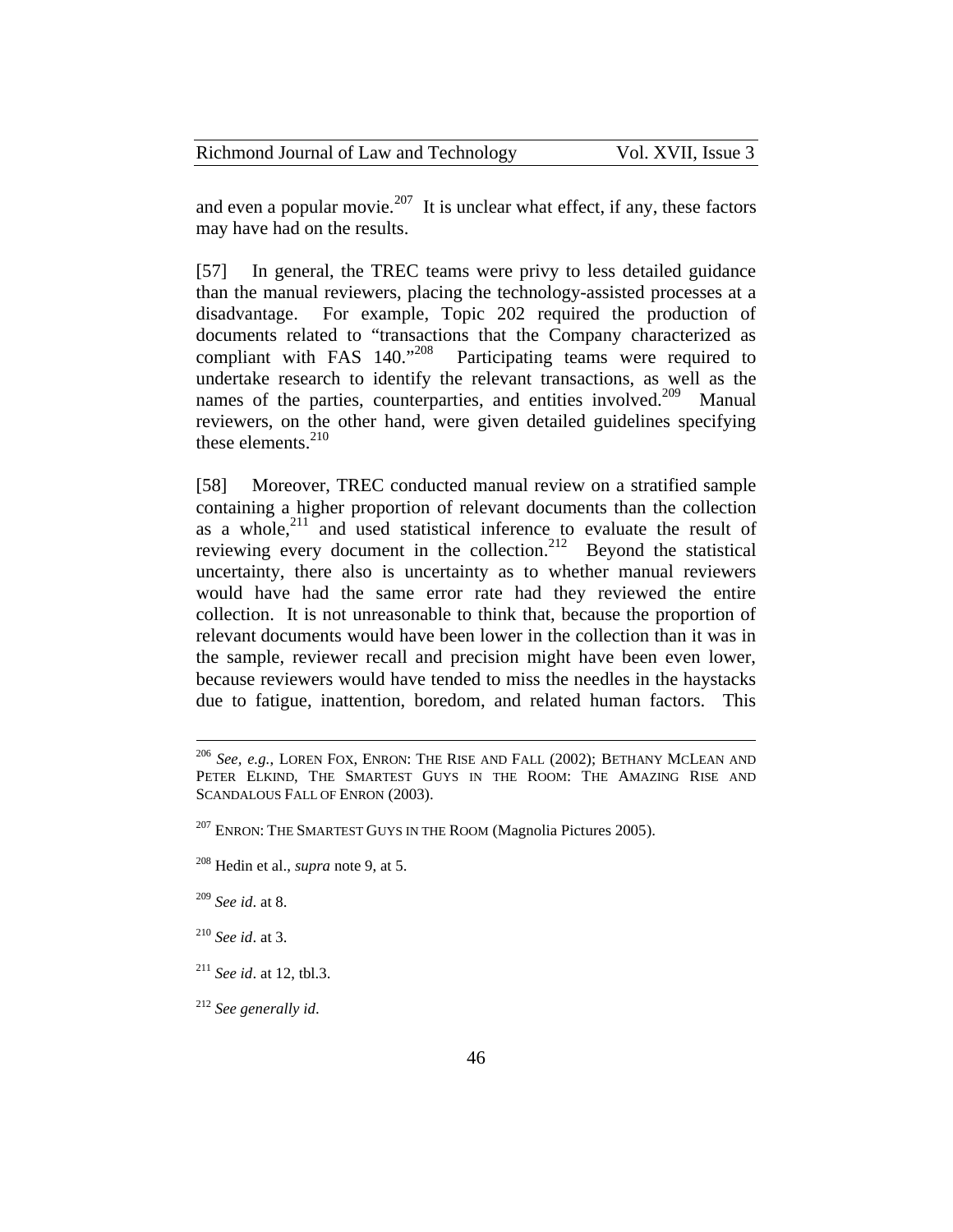| Richmond Journal of Law and Technology | Vol. XVII, Issue 3 |
|----------------------------------------|--------------------|
|----------------------------------------|--------------------|

sampling effect, combined with the greater guidance provided to the human reviewers, may have resulted in an overestimate of the effectiveness of manual review, and thus understated the results of the study.

[59] Of note is the fact that the appeals process involved reconsideration – and potential reversal – *only* of manual coding decisions that one or more participating teams appealed, presumably because their results disagreed with the manual reviewers' decisions.<sup>213</sup> The appeals process depended on participants exercising due diligence in identifying the assessments with which they disagreed.<sup>214</sup> And while it appears that H5 and Waterloo exercised such diligence, it became apparent to the Authors during the course of their analysis that a few assessor errors were overlooked.<sup>215</sup> These erroneous assessments were deemed correct under the gold standard, with the net effect of overstating the effectiveness of manual reviews, while understating the effectiveness of technologyassisted review.<sup>216</sup> It is also likely that the manual review and technologyassisted processes incorrectly coded some documents that were not appealed.<sup>217</sup> The impact of the resulting errors on the gold standard would be to overstate both recall and precision for manual review, as well as for technology-assisted review, with no net advantage to either.

<sup>213</sup> *See* Hedin et al., *supra* note 9 at 3, 13-14. There is no benefit, and therefore no incentive, for participating teams to appeal coding decisions with which they agree.

<sup>214</sup> *See id.* If participating teams do not appeal the manual reviewers' incorrect decisions, those incorrect decisions will be incorporated into the gold standard, compromising its accuracy and usefulness.

<sup>215</sup> Hedin et al., *supra* note 9 at 14, tbl.4 (showing that for every topic, H5 and Waterloo appealed the majority of disagreements between their results and the manual assessments).

<sup>216</sup> *See supra* note 214. If the manual review is incorrect, and the technology-assisted review is correct, the results will overstate the effectiveness of manual review at the expense of technology-assisted review.

 $2^{17}$  Given that neither the manual reviewers nor the technology-assisted processes are infallible, it stands to reason that they may occasionally agree on coding decisions that are incorrect.